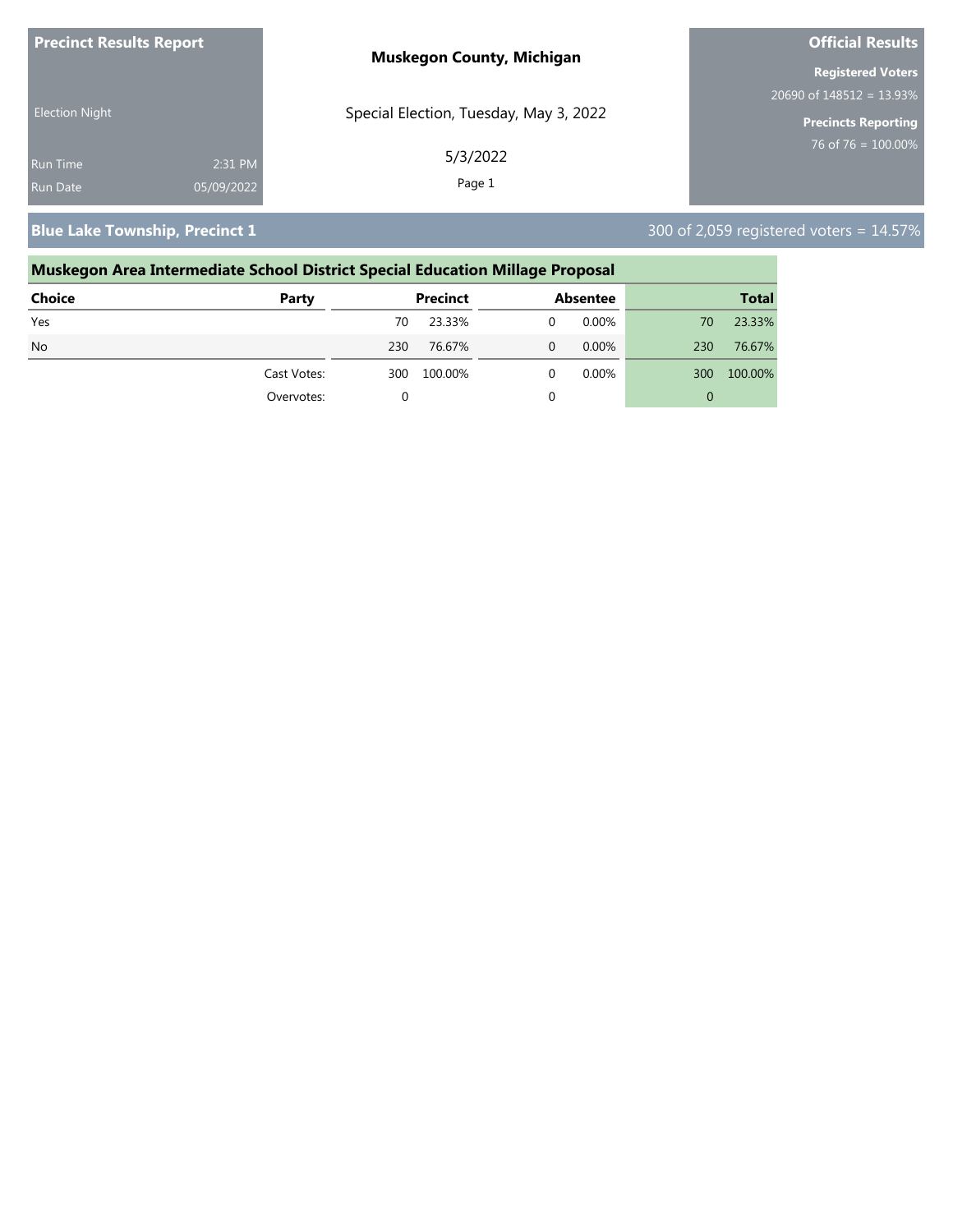| <b>Precinct Results Report</b> |            | <b>Muskegon County, Michigan</b>       | <b>Official Results</b>     |  |
|--------------------------------|------------|----------------------------------------|-----------------------------|--|
|                                |            |                                        | <b>Registered Voters</b>    |  |
|                                |            |                                        | 20690 of $148512 = 13.93\%$ |  |
| <b>Election Night</b>          |            | Special Election, Tuesday, May 3, 2022 | <b>Precincts Reporting</b>  |  |
| <b>Run Time</b>                | 2:31 PM    | 5/3/2022                               | 76 of 76 = $100.00\%$       |  |
| <b>Run Date</b>                | 05/09/2022 | Page 2                                 |                             |  |

### **Casnovia Township, Precinct 1 - A** 8 of 105 registered voters = 7.62%

### **Muskegon Area Intermediate School District Special Education Millage Proposal Choice Party Precinct Absentee Total** Yes 6 75.00% 0 0.00% 6 75.00% No 2 25.00% 0 0.00% 2 25.00% Cast Votes: 8 100.00% 0 0.00% 8 100.00% Overvotes: 0 0 0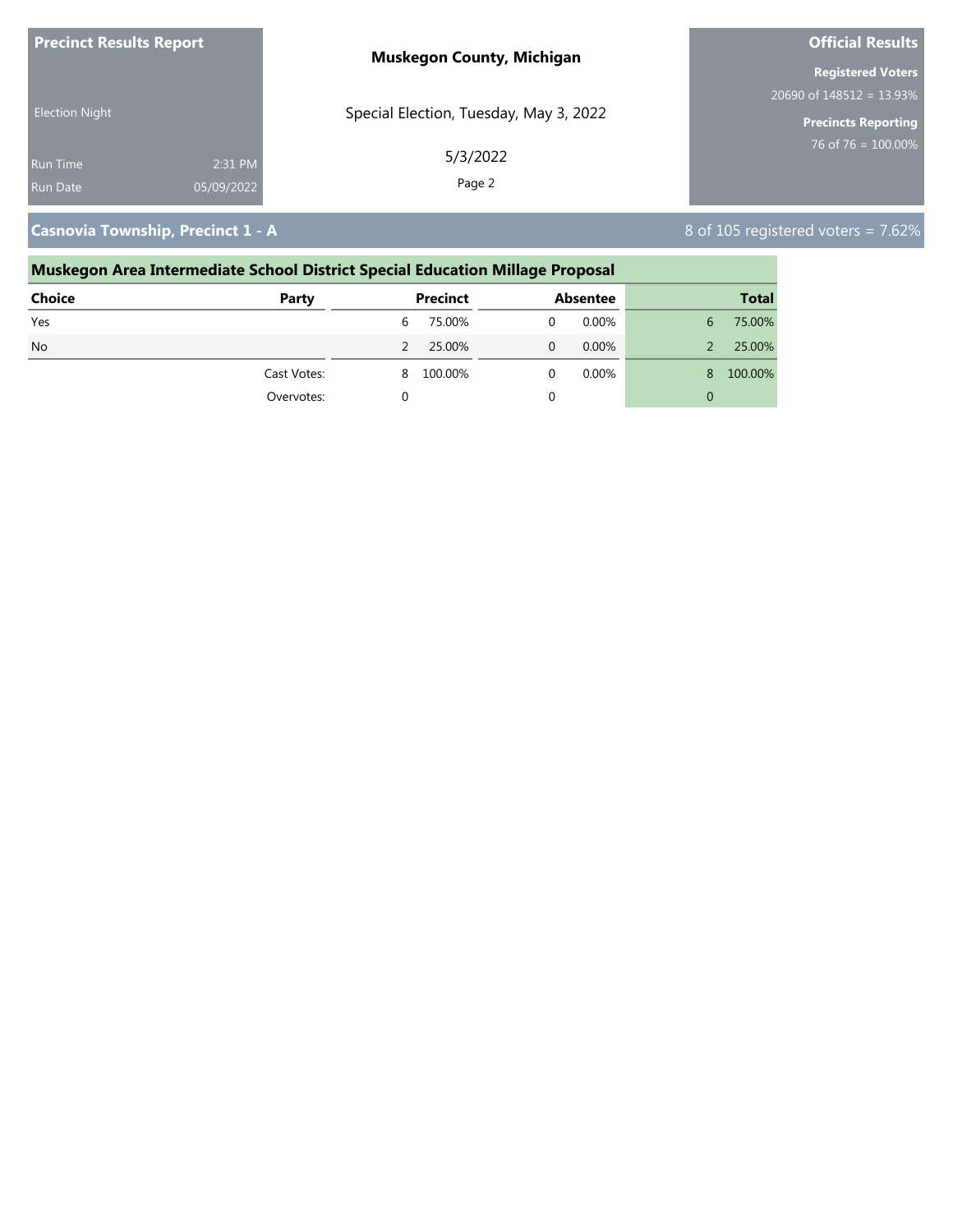| <b>Precinct Results Report</b>                              | <b>Muskegon County, Michigan</b>       | <b>Official Results</b>                                   |
|-------------------------------------------------------------|----------------------------------------|-----------------------------------------------------------|
|                                                             |                                        | <b>Registered Voters</b>                                  |
| <b>Election Night</b>                                       | Special Election, Tuesday, May 3, 2022 | 20690 of $148512 = 13.93\%$<br><b>Precincts Reporting</b> |
| 2:31 PM<br><b>Run Time</b><br>05/09/2022<br><b>Run Date</b> | 5/3/2022<br>Page 3                     | 76 of 76 = $100.00\%$                                     |

# **Casnovia Township, Precinct 1 - B** 192 of 1,029 registered voters = 18.66%

### **Grant Public Schools Bonding Proposal**

| <b>Choice</b> | Party       |     | <b>Precinct</b> |   | <b>Absentee</b> |                | <b>Total</b> |
|---------------|-------------|-----|-----------------|---|-----------------|----------------|--------------|
| Yes           |             | 62  | 32.29%          | 0 | 0.00%           | 62             | 32.29%       |
| <b>No</b>     |             | 130 | 67.71%          | 0 | $0.00\%$        | 130            | 67.71%       |
|               | Cast Votes: | 192 | 100.00%         | 0 | $0.00\%$        | 192            | 100.00%      |
|               | Overvotes:  | 0   |                 | 0 |                 | $\overline{0}$ |              |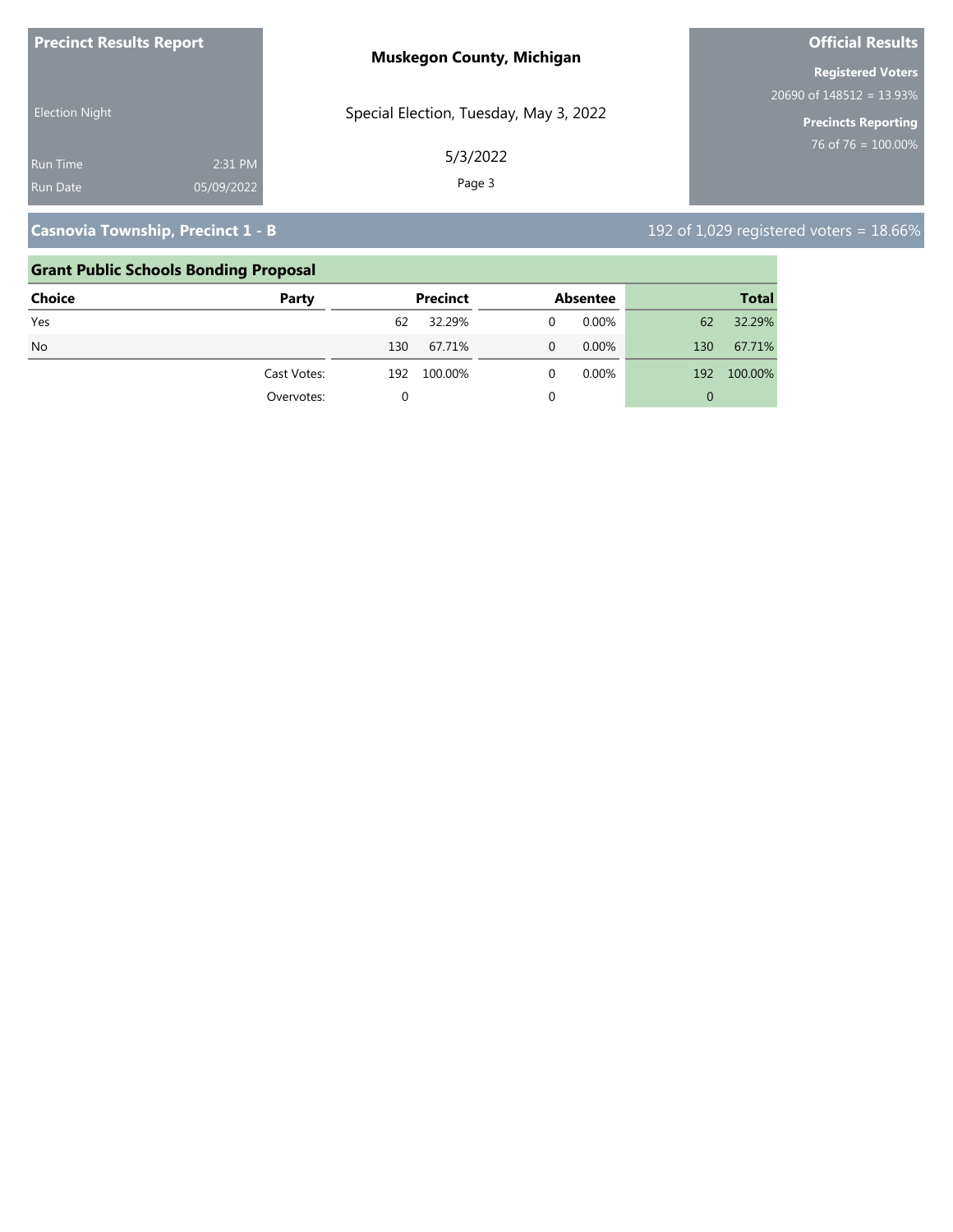| <b>Precinct Results Report</b> |            | <b>Muskegon County, Michigan</b>       | <b>Official Results</b>     |
|--------------------------------|------------|----------------------------------------|-----------------------------|
|                                |            |                                        | <b>Registered Voters</b>    |
|                                |            |                                        | 20690 of $148512 = 13.93\%$ |
| <b>Election Night</b>          |            | Special Election, Tuesday, May 3, 2022 | <b>Precincts Reporting</b>  |
| <b>Run Time</b>                | 2:31 PM    | 5/3/2022                               | $76$ of 76 = 100.00%        |
| Run Date                       | 05/09/2022 | Page 4                                 |                             |

**Cedar Creek Township, Precinct 1** 384 of 2,805 registered voters = 13.69%

# **Muskegon Area Intermediate School District Special Education Millage Proposal Choice Party Precinct Absentee Total** Yes 117 30.47% 0 0.00% 117 30.47% No 267 69.53% 0 0.00% 267 69.53% Cast Votes: 384 100.00% 0 0.00% 384 100.00% Overvotes: 0 0 0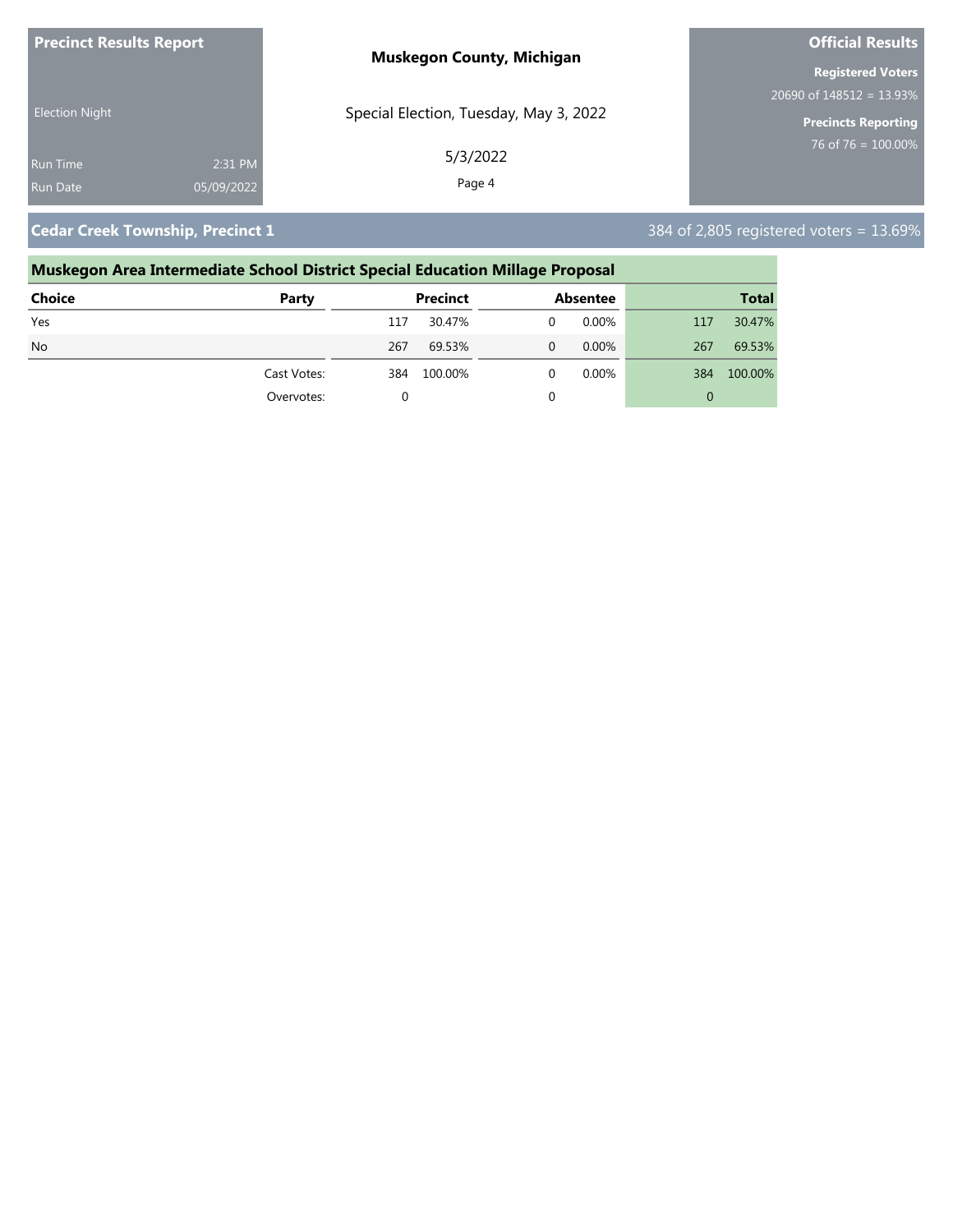| <b>Precinct Results Report</b> | <b>Muskegon County, Michigan</b>       | <b>Official Results</b>     |  |
|--------------------------------|----------------------------------------|-----------------------------|--|
|                                |                                        | <b>Registered Voters</b>    |  |
|                                |                                        | 20690 of $148512 = 13.93\%$ |  |
| <b>Election Night</b>          | Special Election, Tuesday, May 3, 2022 | <b>Precincts Reporting</b>  |  |
| <b>Run Time</b>                | 5/3/2022<br>2:31 PM                    | 76 of 76 = $100.00\%$       |  |
| 05/09/2022<br><b>Run Date</b>  | Page 5                                 |                             |  |

# **Dalton Township, Precinct 1** 329 of 2,123 registered voters = 15.50%

| Muskegon Area Intermediate School District Special Education Millage Proposal |    |         |                 |         |                 |              |  |
|-------------------------------------------------------------------------------|----|---------|-----------------|---------|-----------------|--------------|--|
| Party                                                                         |    |         |                 |         |                 | <b>Total</b> |  |
|                                                                               | 32 | 33.68%  | 68              | 29.06%  | 100             | 30.40%       |  |
|                                                                               | 63 | 66.32%  | 166             | 70.94%  | 229             | 69.60%       |  |
| Cast Votes:                                                                   | 95 | 100.00% | 234             | 100.00% | 329             | 100.00%      |  |
| Overvotes:                                                                    |    |         | 0               |         | $\mathbf 0$     |              |  |
|                                                                               |    |         | <b>Precinct</b> |         | <b>Absentee</b> |              |  |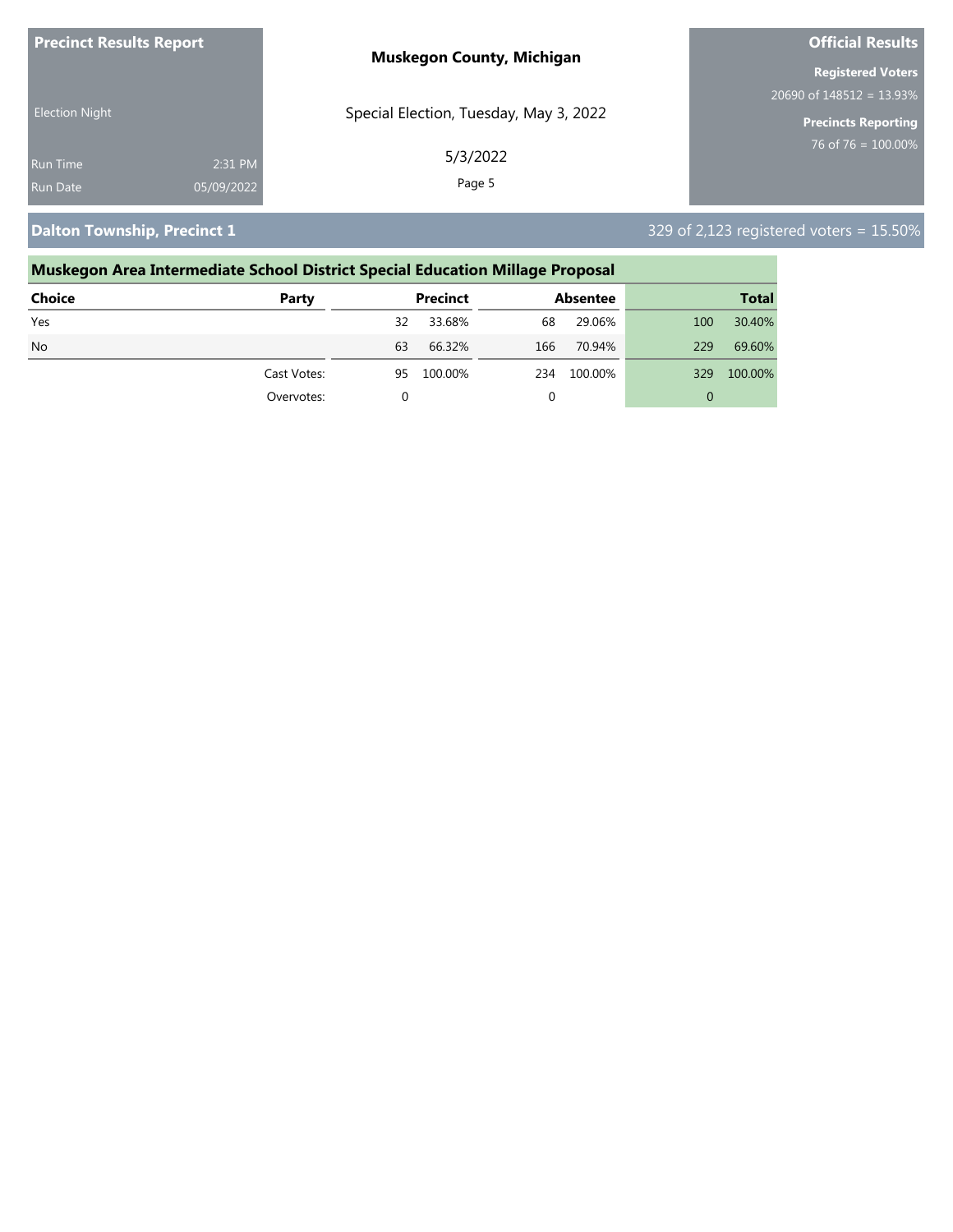| <b>Precinct Results Report</b> | <b>Muskegon County, Michigan</b>       | <b>Official Results</b>     |  |
|--------------------------------|----------------------------------------|-----------------------------|--|
|                                |                                        | <b>Registered Voters</b>    |  |
|                                |                                        | 20690 of $148512 = 13.93\%$ |  |
| <b>Election Night</b>          | Special Election, Tuesday, May 3, 2022 | <b>Precincts Reporting</b>  |  |
| <b>Run Time</b>                | 5/3/2022<br>2:31 PM                    | 76 of 76 = $100.00\%$       |  |
| 05/09/2022<br><b>Run Date</b>  | Page 6                                 |                             |  |

**Dalton Township, Precinct 2** 145 of 1,794 registered voters = 8.08%

# **Muskegon Area Intermediate School District Special Education Millage Proposal**

| <b>Choice</b> | Party       |    | Precinct |    | Absentee |     | <b>Total</b> |
|---------------|-------------|----|----------|----|----------|-----|--------------|
| Yes           |             | 8  | 9.52%    | 29 | 47.54%   | 37  | 25.52%       |
| <b>No</b>     |             | 76 | 90.48%   | 32 | 52.46%   | 108 | 74.48%       |
|               | Cast Votes: | 84 | 100.00%  | 61 | 100.00%  | 145 | 100.00%      |
|               | Overvotes:  |    |          |    |          | 0   |              |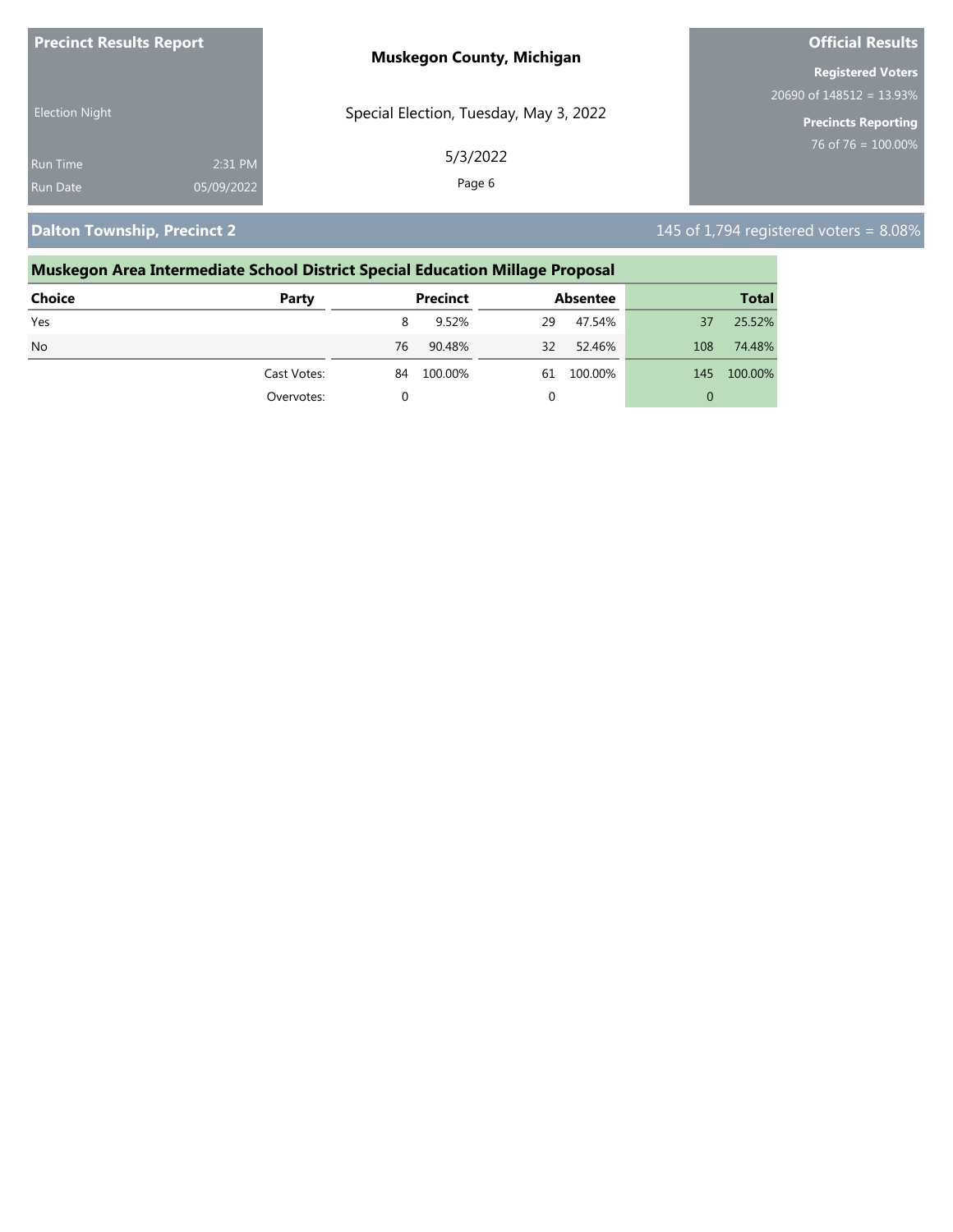| <b>Precinct Results Report</b> |            | <b>Muskegon County, Michigan</b>       | <b>Official Results</b>     |  |
|--------------------------------|------------|----------------------------------------|-----------------------------|--|
|                                |            |                                        | <b>Registered Voters</b>    |  |
|                                |            |                                        | 20690 of $148512 = 13.93\%$ |  |
| <b>Election Night</b>          |            | Special Election, Tuesday, May 3, 2022 | Precincts Reporting         |  |
| <b>Run Time</b>                | 2:31 PM    | 5/3/2022                               | 76 of 76 = $100.00\%$       |  |
| <b>Run Date</b>                | 05/09/2022 | Page 7                                 |                             |  |

**Dalton Township, Precinct 3** 118 of 1,336 registered voters = 8.83%

## **Muskegon Area Intermediate School District Special Education Millage Proposal**

| <b>Choice</b> | Party       |    | <b>Precinct</b> |    | <b>Absentee</b> |          | <b>Total</b> |
|---------------|-------------|----|-----------------|----|-----------------|----------|--------------|
| Yes           |             | 8  | 28.57%          | 19 | 21.11%          | 27       | 22.88%       |
| <b>No</b>     |             | 20 | 71.43%          | 71 | 78.89%          | 91       | 77.12%       |
|               | Cast Votes: | 28 | 100.00%         | 90 | 100.00%         | 118      | 100.00%      |
|               | Overvotes:  |    |                 | 0  |                 | $\Omega$ |              |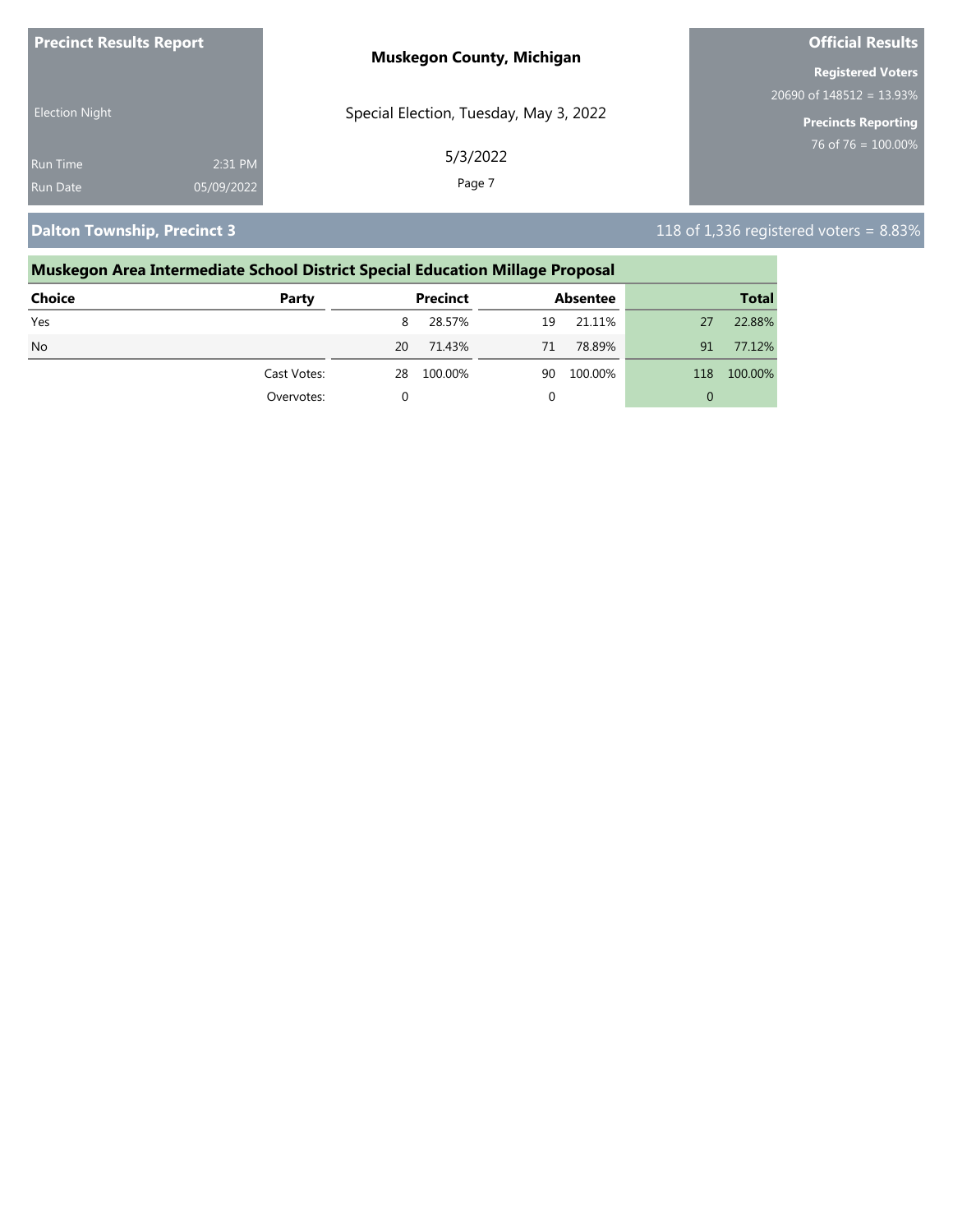| <b>Precinct Results Report</b> | <b>Muskegon County, Michigan</b>       | <b>Official Results</b>    |
|--------------------------------|----------------------------------------|----------------------------|
|                                |                                        | <b>Registered Voters</b>   |
|                                |                                        | $20690$ of 148512 = 13.93% |
| <b>Election Night</b>          | Special Election, Tuesday, May 3, 2022 | <b>Precincts Reporting</b> |
| <b>Run Time</b>                | 5/3/2022<br>2:31 PM                    | $76$ of 76 = $100.00\%$    |
| 05/09/2022<br><b>Run Date</b>  | Page 8                                 |                            |

**Dalton Township, Precinct 4** 345 of 2,477 registered voters = 13.93%

### **Muskegon Area Intermediate School District Special Education Millage Proposal Choice Party Precinct Absentee Total** Yes 16 15.69% 85 34.98% 101 29.28% No 86 84.31% 158 65.02% 244 70.72% Cast Votes: 102 100.00% 243 100.00% 345 100.00% Overvotes: 0 0 0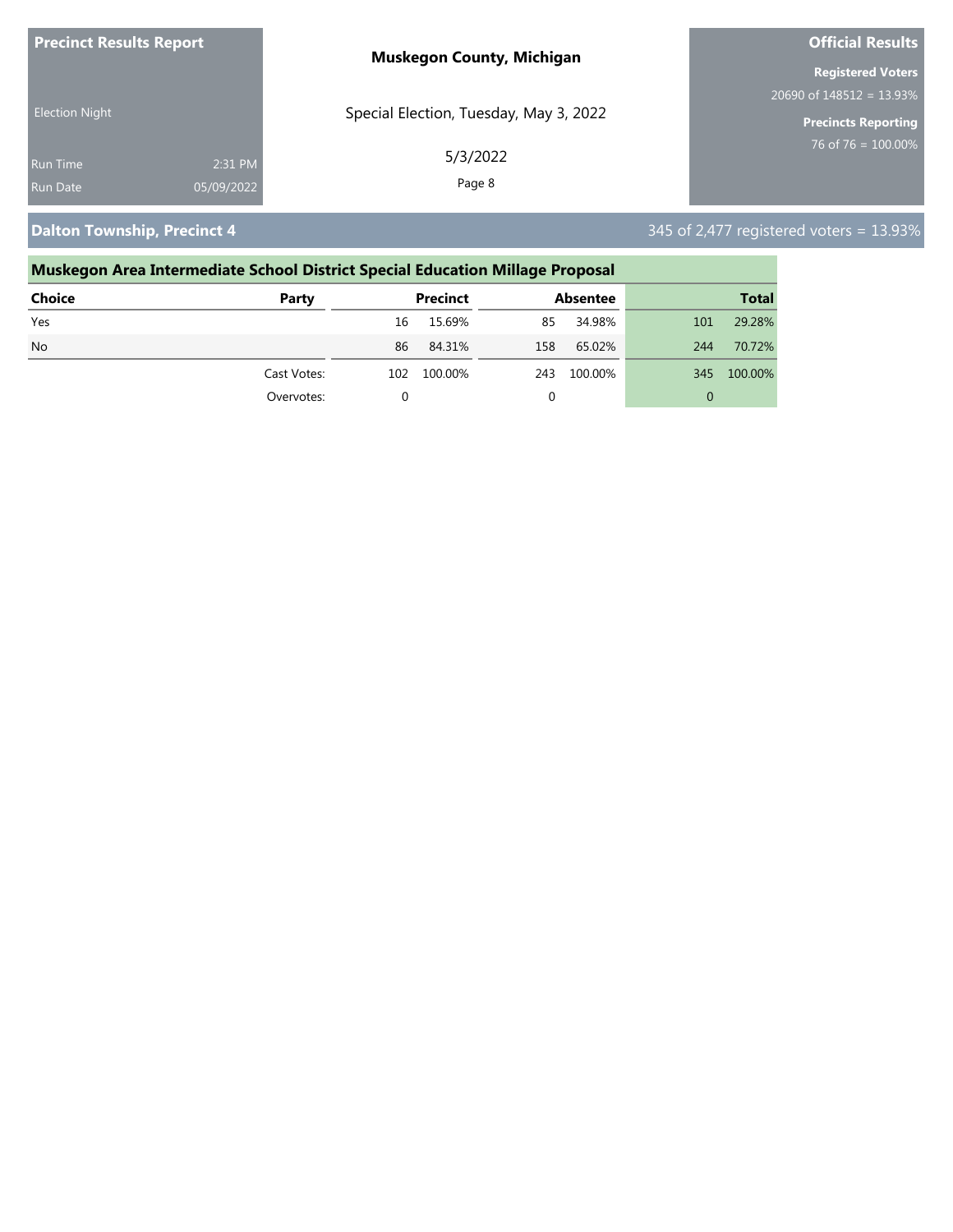| <b>Precinct Results Report</b> | <b>Muskegon County, Michigan</b>       | <b>Official Results</b>     |
|--------------------------------|----------------------------------------|-----------------------------|
|                                |                                        | <b>Registered Voters</b>    |
|                                |                                        | 20690 of $148512 = 13.93\%$ |
| <b>Election Night</b>          | Special Election, Tuesday, May 3, 2022 | <b>Precincts Reporting</b>  |
| 2:31 PM<br><b>Run Time</b>     | 5/3/2022                               | 76 of 76 = $100.00\%$       |
| 05/09/2022<br><b>Run Date</b>  | Page 9                                 |                             |

**Egelston Township, Precinct 1** 312 of 2,016 registered voters = 15.48%

# **Muskegon Area Intermediate School District Special Education Millage Proposal Choice Party Precinct Absentee Total** Yes 88 28.39% 0 0.00% 88 28.39% No 222 71.61% 0 0.00% 222 71.61% Cast Votes: 310 100.00% 0 0.00% 310 100.00% Overvotes: 0 0 0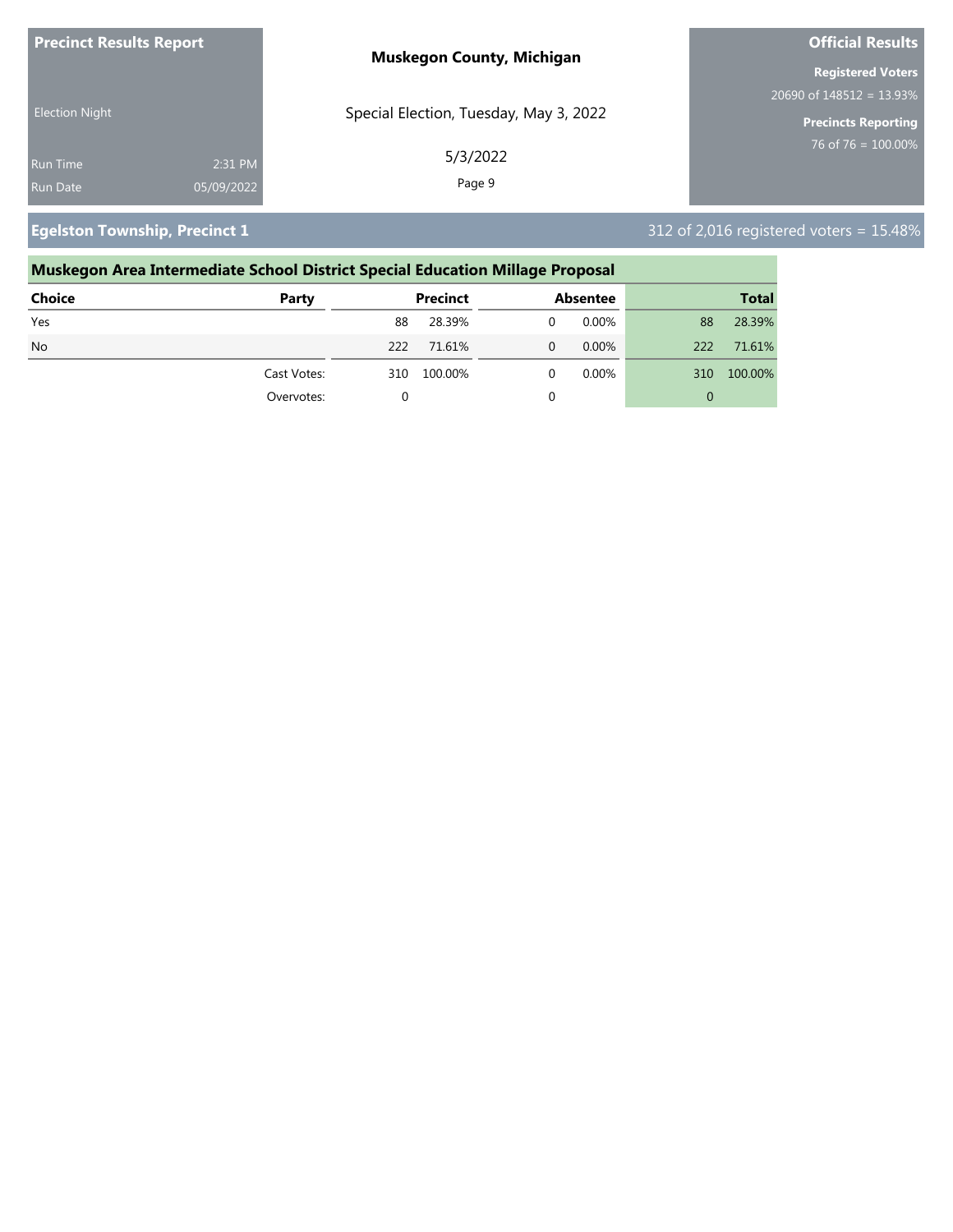| <b>Precinct Results Report</b> |            | <b>Muskegon County, Michigan</b>       | <b>Official Results</b>                  |
|--------------------------------|------------|----------------------------------------|------------------------------------------|
|                                |            |                                        | <b>Registered Voters</b>                 |
|                                |            |                                        | $20690$ of $148\overline{512} = 13.93\%$ |
| <b>Election Night</b>          |            | Special Election, Tuesday, May 3, 2022 | <b>Precincts Reporting</b>               |
| <b>Run Time</b>                | 2:31 PM    | 5/3/2022                               | 76 of 76 = $100.00\%$                    |
| <b>Run Date</b>                | 05/09/2022 | Page 10                                |                                          |

**Egelston Township, Precinct 2**  $\overline{a}$  **422** of 3,348 registered voters = 12.60%

## **Muskegon Area Intermediate School District Special Education Millage Proposal Choice Party Precinct Absentee Total** Yes 121 28.74% 0 0.00% 121 28.74% No 300 71.26% 0 0.00% 300 71.26% Cast Votes: 421 100.00% 0 0.00% 421 100.00% Overvotes: 1 0 1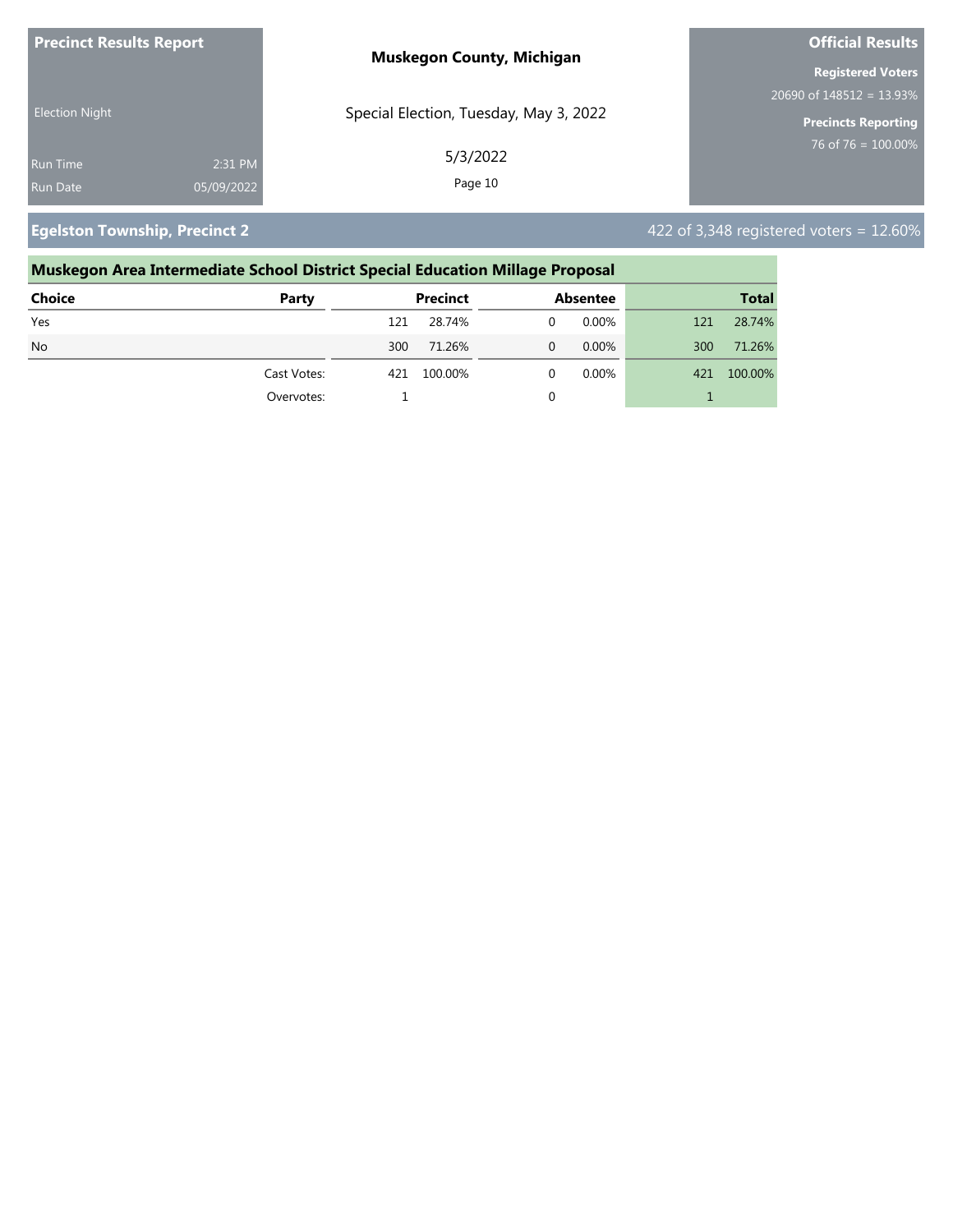| <b>Precinct Results Report</b> |            | <b>Muskegon County, Michigan</b>       | <b>Official Results</b>     |
|--------------------------------|------------|----------------------------------------|-----------------------------|
|                                |            |                                        | <b>Registered Voters</b>    |
|                                |            |                                        | 20690 of $148512 = 13.93\%$ |
| <b>Election Night</b>          |            | Special Election, Tuesday, May 3, 2022 | <b>Precincts Reporting</b>  |
| Run Time                       | 2:31 PM    | 5/3/2022                               | 76 of 76 = $100.00\%$       |
| <b>Run Date</b>                | 05/09/2022 | Page 11                                |                             |

**Egelston Township, Precinct 3** 281 of 3,454 registered voters = 8.14%

## **Muskegon Area Intermediate School District Special Education Millage Proposal Choice Party Precinct Absentee Total** Yes 113 40.36% 0 0.00% 113 40.36% No 167 59.64% 0 0.00% 167 59.64% Cast Votes: 280 100.00% 0 0.00% 280 100.00% Overvotes: 0 0 0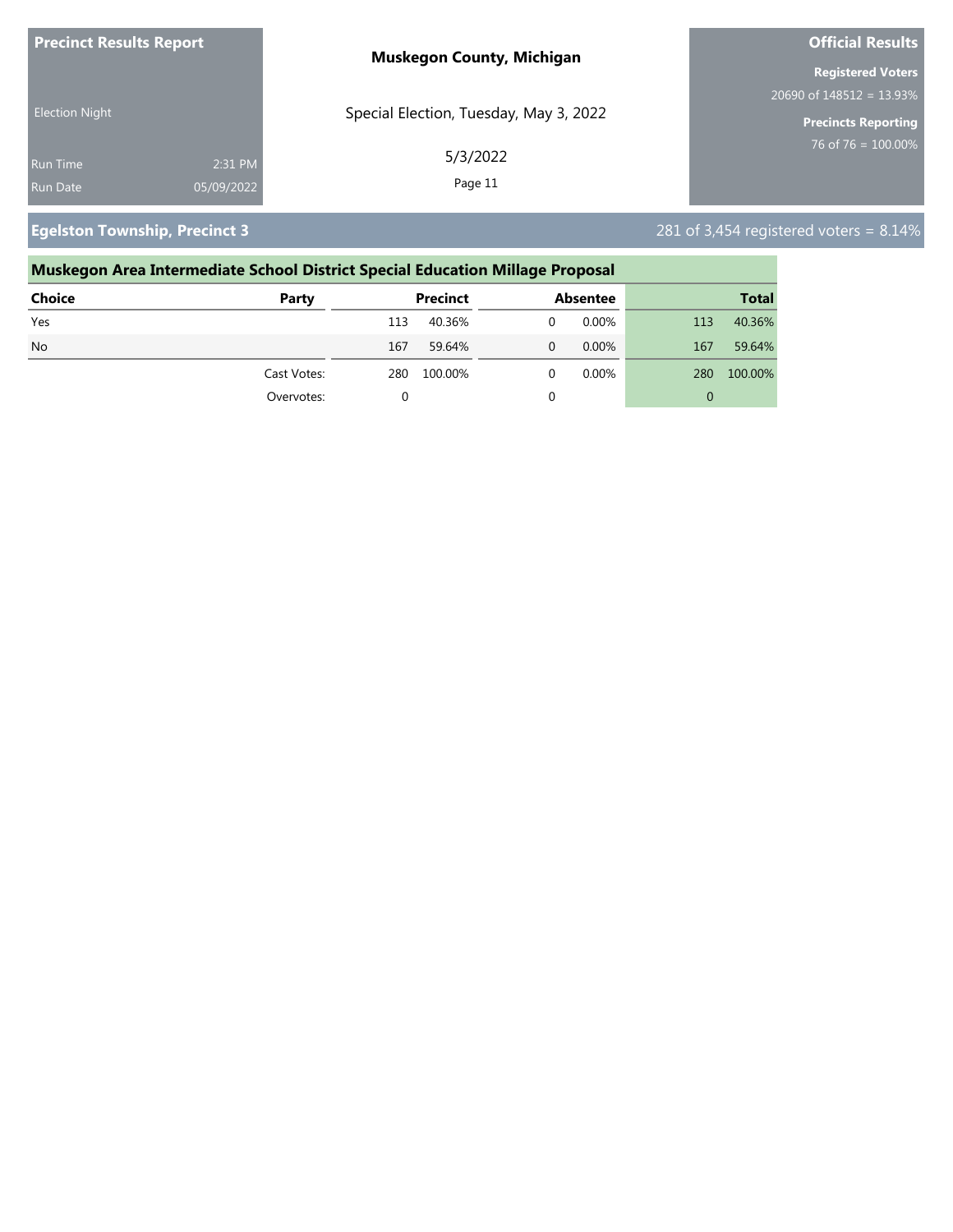| <b>Precinct Results Report</b> |            | <b>Muskegon County, Michigan</b>       | <b>Official Results</b>    |
|--------------------------------|------------|----------------------------------------|----------------------------|
|                                |            |                                        | <b>Registered Voters</b>   |
|                                |            |                                        | $20690$ of 148512 = 13.93% |
| <b>Election Night</b>          |            | Special Election, Tuesday, May 3, 2022 | <b>Precincts Reporting</b> |
| <b>Run Time</b>                | 2:31 PM    | 5/3/2022                               | 76 of 76 = $100.00\%$      |
| <b>Run Date</b>                | 05/09/2022 | Page 12                                |                            |

**Fruitland Township, Precinct 1** 615 of 2,513 registered voters = 24.47%

# **Muskegon Area Intermediate School District Special Education Millage Proposal Choice Party Precinct Absentee Total** Yes 205 33.39% 0 0.00% 205 33.39% No 409 66.61% 0 0.00% 409 66.61% Cast Votes: 614 100.00% 0 0.00% 614 100.00% Overvotes: 0 0 0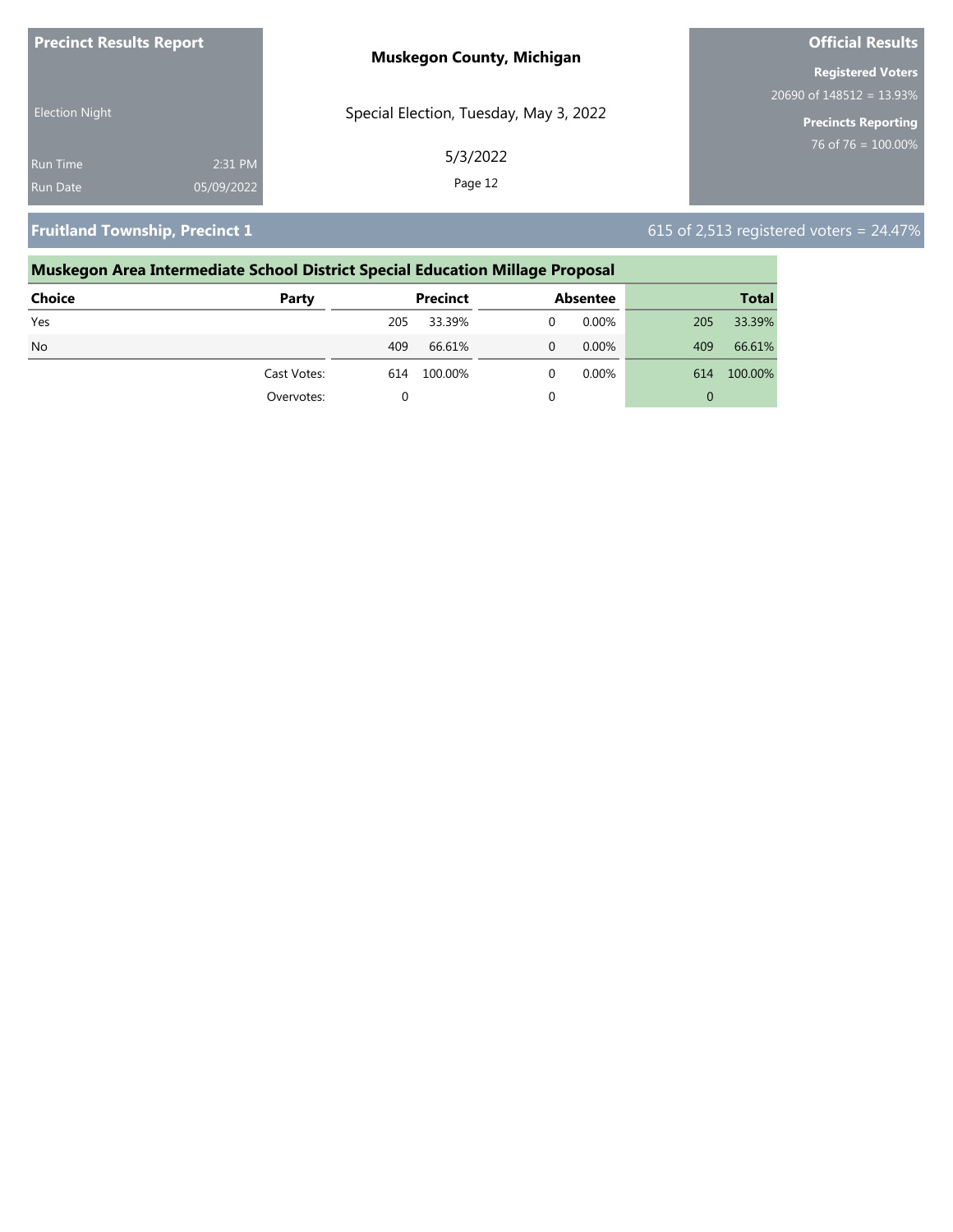| <b>Precinct Results Report</b> |            | <b>Muskegon County, Michigan</b>       | <b>Official Results</b>     |
|--------------------------------|------------|----------------------------------------|-----------------------------|
|                                |            |                                        | <b>Registered Voters</b>    |
|                                |            |                                        | 20690 of $148512 = 13.93\%$ |
| <b>Election Night</b>          |            | Special Election, Tuesday, May 3, 2022 | <b>Precincts Reporting</b>  |
| <b>Run Time</b>                | 2:31 PM    | 5/3/2022                               | 76 of 76 = $100.00\%$       |
| <b>Run Date</b>                | 05/09/2022 | Page 13                                |                             |

**Fruitland Township, Precinct 2** 458 of 2,500 registered voters = 18.32%

# **Muskegon Area Intermediate School District Special Education Millage Proposal Choice Party Precinct Absentee Total** Yes 118 25.76% 0 0.00% 118 25.76% No 340 74.24% 0 0.00% 340 74.24% Cast Votes: 458 100.00% 0 0.00% 458 100.00% Overvotes: 0 0 0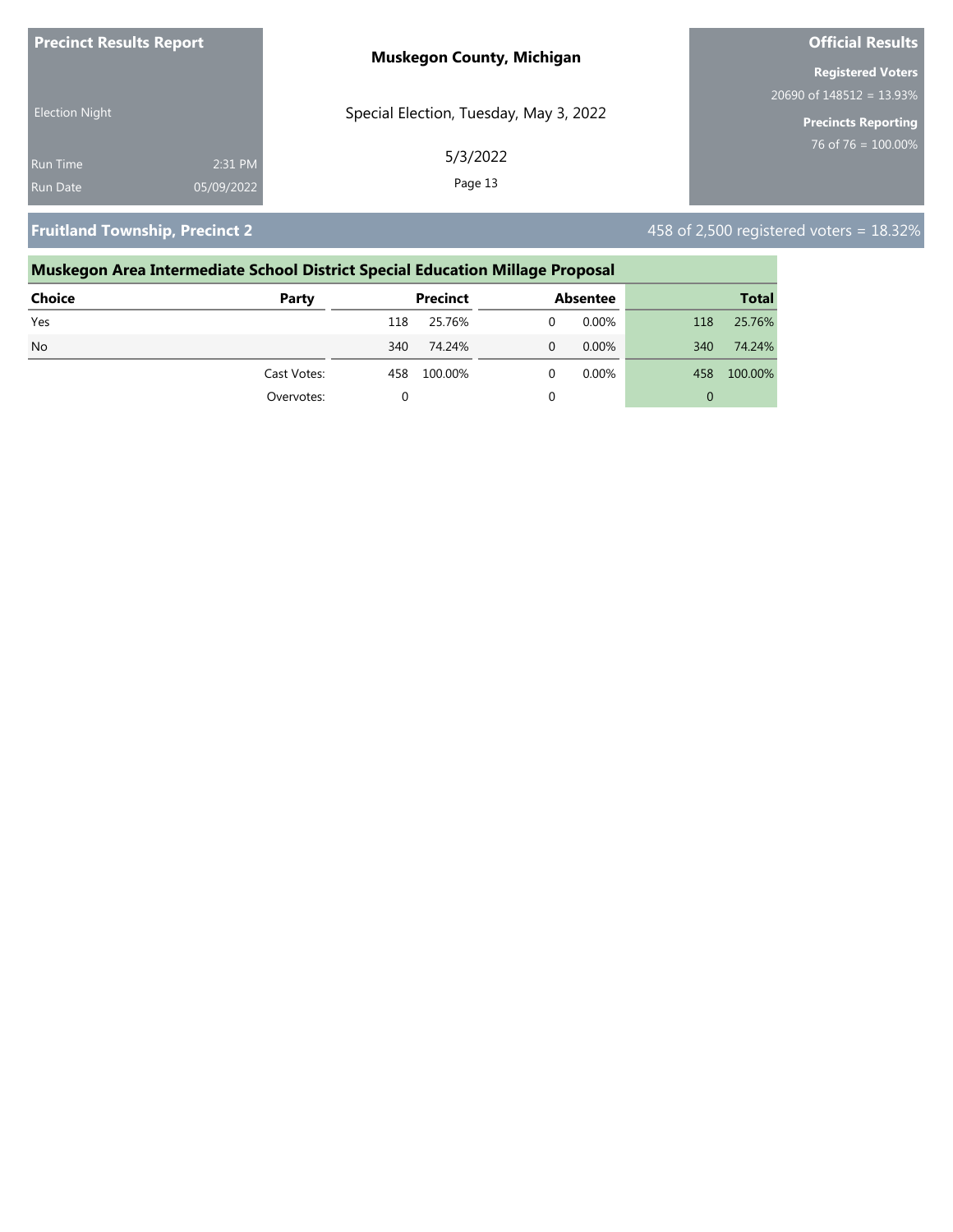| <b>Precinct Results Report</b> |            | <b>Muskegon County, Michigan</b>       | <b>Official Results</b>     |
|--------------------------------|------------|----------------------------------------|-----------------------------|
|                                |            |                                        | <b>Registered Voters</b>    |
|                                |            |                                        | 20690 of $148512 = 13.93\%$ |
| <b>Election Night</b>          |            | Special Election, Tuesday, May 3, 2022 | <b>Precincts Reporting</b>  |
| <b>Run Time</b>                | 2:31 PM    | 5/3/2022                               | 76 of 76 = $100.00\%$       |
| <b>Run Date</b>                | 05/09/2022 | Page 14                                |                             |

**Fruitport Township, Precinct 1 All and 2009 Construction 1** 471 of 2,314 registered voters = 20.35%

# **Muskegon Area Intermediate School District Special Education Millage Proposal Choice Party Precinct Absentee Total**

|           | Overvotes:  |     |             |     |         |     |             |
|-----------|-------------|-----|-------------|-----|---------|-----|-------------|
|           | Cast Votes: |     | 141 100.00% | 330 | 100.00% |     | 471 100.00% |
| <b>No</b> |             | 108 | 76.60%      | 222 | 67.27%  | 330 | 70.06%      |
| Yes       |             | 33  | 23.40%      | 108 | 32.73%  | 141 | 29.94%      |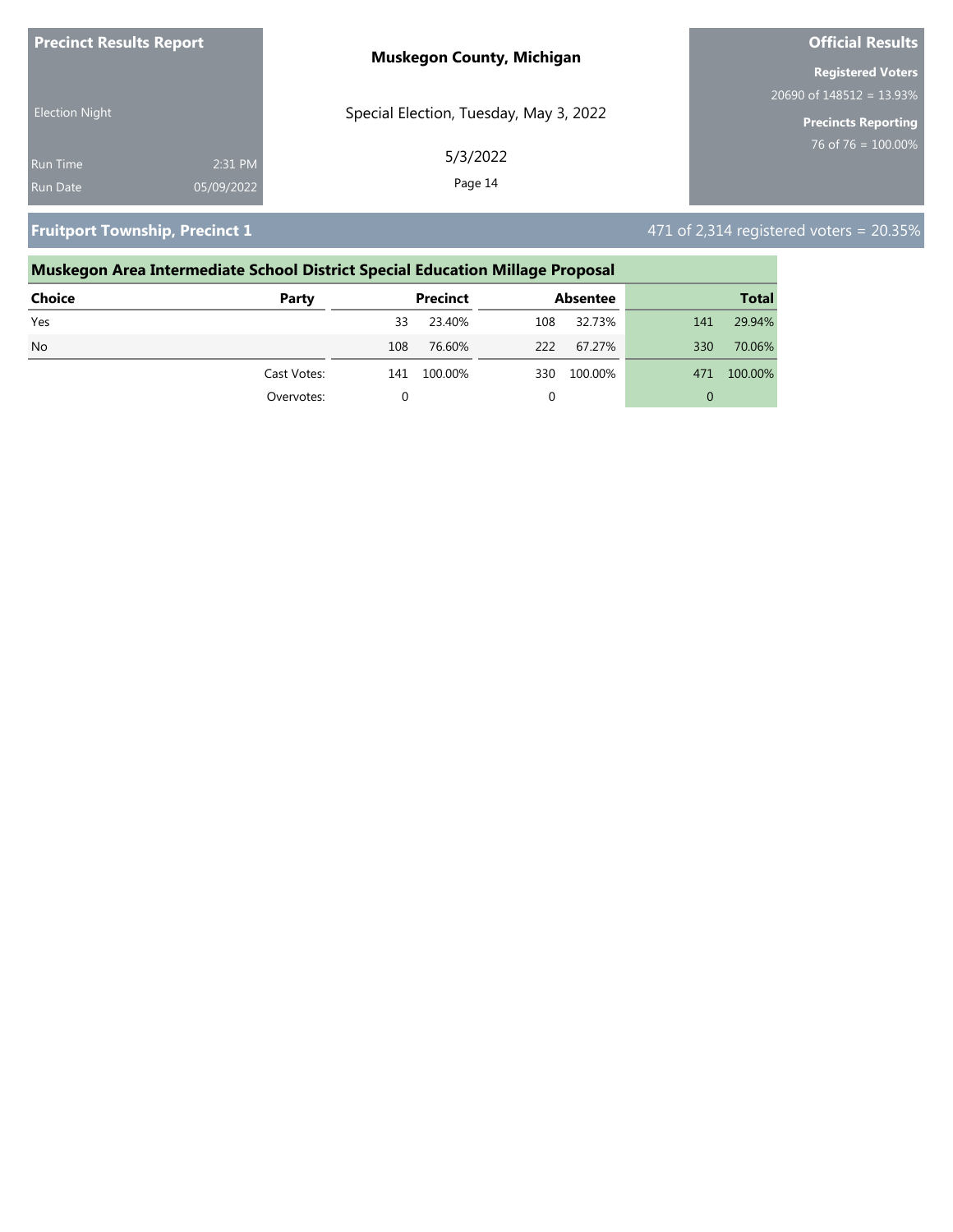| <b>Precinct Results Report</b> |            | <b>Muskegon County, Michigan</b>       | <b>Official Results</b>     |
|--------------------------------|------------|----------------------------------------|-----------------------------|
|                                |            |                                        | <b>Registered Voters</b>    |
|                                |            |                                        | 20690 of $148512 = 13.93\%$ |
| <b>Election Night</b>          |            | Special Election, Tuesday, May 3, 2022 | <b>Precincts Reporting</b>  |
| <b>Run Time</b>                | 2:31 PM    | 5/3/2022                               | 76 of 76 = $100.00\%$       |
| <b>Run Date</b>                | 05/09/2022 | Page 15                                |                             |

**Fruitport Township, Precinct 2** 345 of 2,396 registered voters = 14.40%

| Muskegon Area Intermediate School District Special Education Millage Proposal |             |                 |                 |                |  |
|-------------------------------------------------------------------------------|-------------|-----------------|-----------------|----------------|--|
| Choice                                                                        | Party       | <b>Precinct</b> | <b>Absentee</b> | <b>Total</b>   |  |
| Yes                                                                           |             | 20.00%          | 40.38%<br>105   | 35.36%<br>122  |  |
| N <sub>o</sub>                                                                |             | 80.00%<br>68    | 59.62%<br>155   | 64.64%<br>223  |  |
|                                                                               | Cast Votes: | 100.00%<br>85   | 100.00%<br>260  | 100.00%<br>345 |  |
|                                                                               | Overvotes:  | $\Omega$        |                 | 0              |  |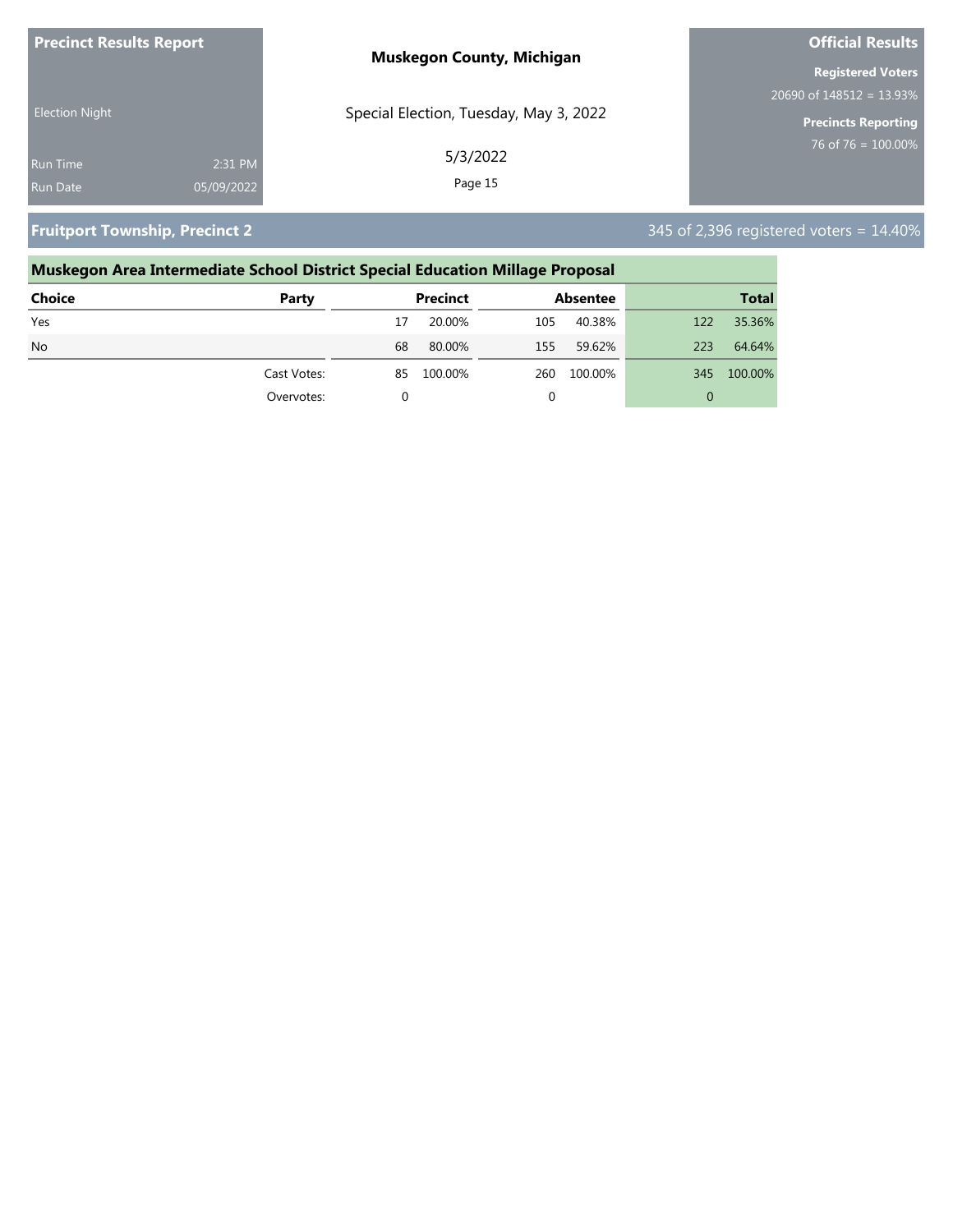| <b>Precinct Results Report</b> |            | <b>Muskegon County, Michigan</b>       | <b>Official Results</b>     |
|--------------------------------|------------|----------------------------------------|-----------------------------|
|                                |            |                                        | <b>Registered Voters</b>    |
|                                |            |                                        | 20690 of $148512 = 13.93\%$ |
| <b>Election Night</b>          |            | Special Election, Tuesday, May 3, 2022 | Precincts Reporting         |
| <b>Run Time</b>                | 2:31 PM    | 5/3/2022                               | 76 of 76 = $100.00\%$       |
| <b>Run Date</b>                | 05/09/2022 | Page 16                                |                             |

**Fruitport Township, Precinct 3 448 of 2,719 registered voters = 16.48%** 

# **Muskegon Area Intermediate School District Special Education Millage Proposal Choice Party Precinct Absentee Total** Yes 32 20.92% 95 32.20% 127 28.35% No 121 79.08% 200 67.80% 321 71.65% Cast Votes: 153 100.00% 295 100.00% 448 100.00% Overvotes: 0 0 0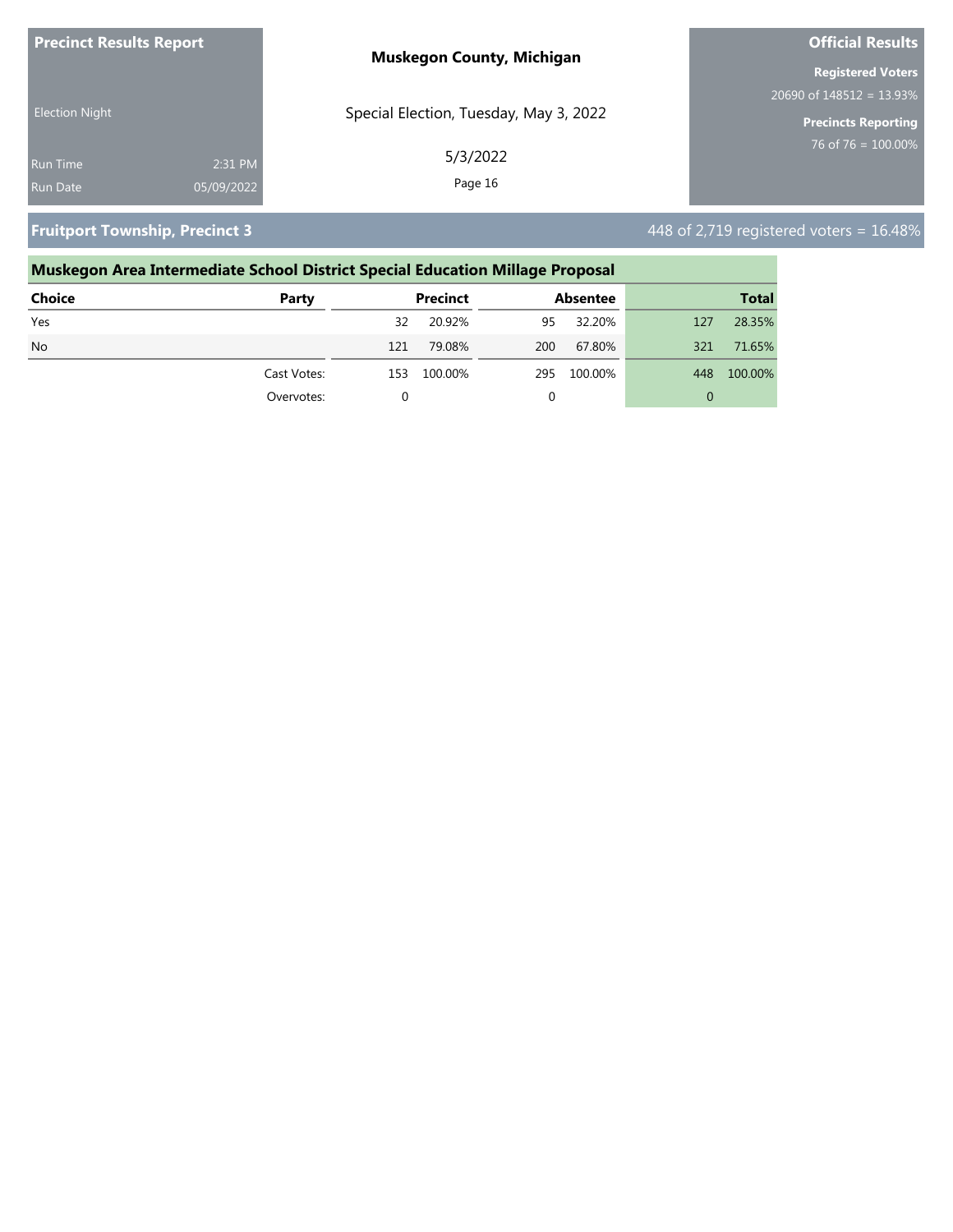| <b>Precinct Results Report</b> |            | <b>Muskegon County, Michigan</b>       | <b>Official Results</b>     |
|--------------------------------|------------|----------------------------------------|-----------------------------|
|                                |            |                                        | <b>Registered Voters</b>    |
|                                |            |                                        | 20690 of $148512 = 13.93\%$ |
| <b>Election Night</b>          |            | Special Election, Tuesday, May 3, 2022 | <b>Precincts Reporting</b>  |
| <b>Run Time</b>                | 2:31 PM    | 5/3/2022                               | 76 of 76 = $100.00\%$       |
| <b>Run Date</b>                | 05/09/2022 | Page 17                                |                             |

**Fruitport Township, Precinct 4** 582 of 2,654 registered voters = 21.93%

### **Muskegon Area Intermediate School District Special Education Millage Proposal Choice Party Precinct Absentee Total** Yes 45 35.71% 161 35.46% 206 35.52% No 81 64.29% 293 64.54% 374 64.48% Cast Votes: 126 100.00% 454 100.00% 580 100.00% Overvotes: 0 1 1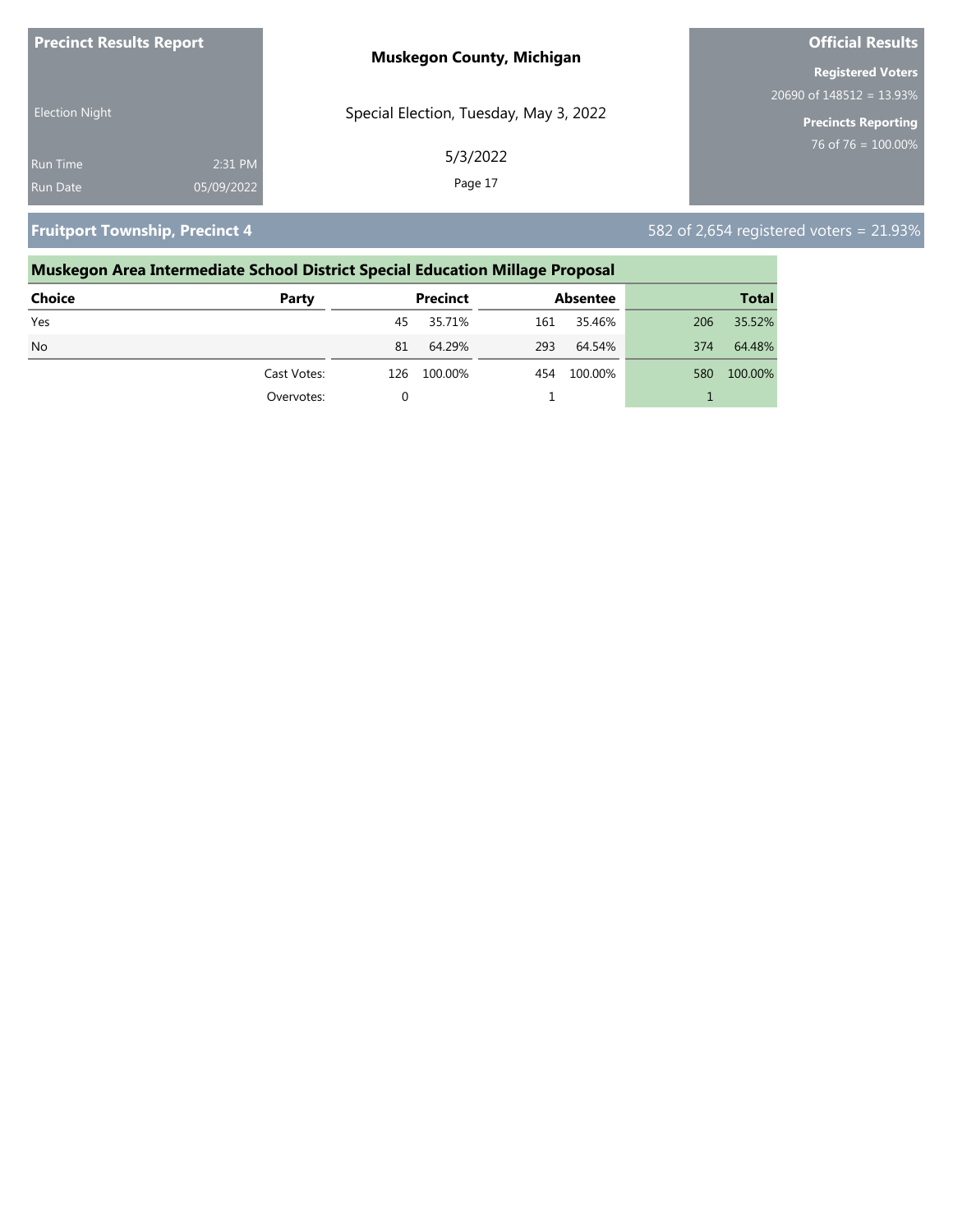| <b>Precinct Results Report</b> |            | <b>Muskegon County, Michigan</b>       | <b>Official Results</b>     |
|--------------------------------|------------|----------------------------------------|-----------------------------|
|                                |            |                                        | <b>Registered Voters</b>    |
|                                |            |                                        | 20690 of $148512 = 13.93\%$ |
| <b>Election Night</b>          |            | Special Election, Tuesday, May 3, 2022 | Precincts Reporting         |
| <b>Run Time</b>                | 2:31 PM    | 5/3/2022                               | 76 of 76 = $100.00\%$       |
| <b>Run Date</b>                | 05/09/2022 | Page 18                                |                             |

**Fruitport Township, Precinct 5** 333 of 2,014 registered voters = 16.53%

### **Muskegon Area Intermediate School District Special Education Millage Proposal Choice Party Precinct Absentee Total** Yes 47 43.52% 75 33.33% 122 36.64% No 61 56.48% 150 66.67% 211 63.36% Cast Votes: 108 100.00% 225 100.00% 333 100.00% Overvotes: 0 0 0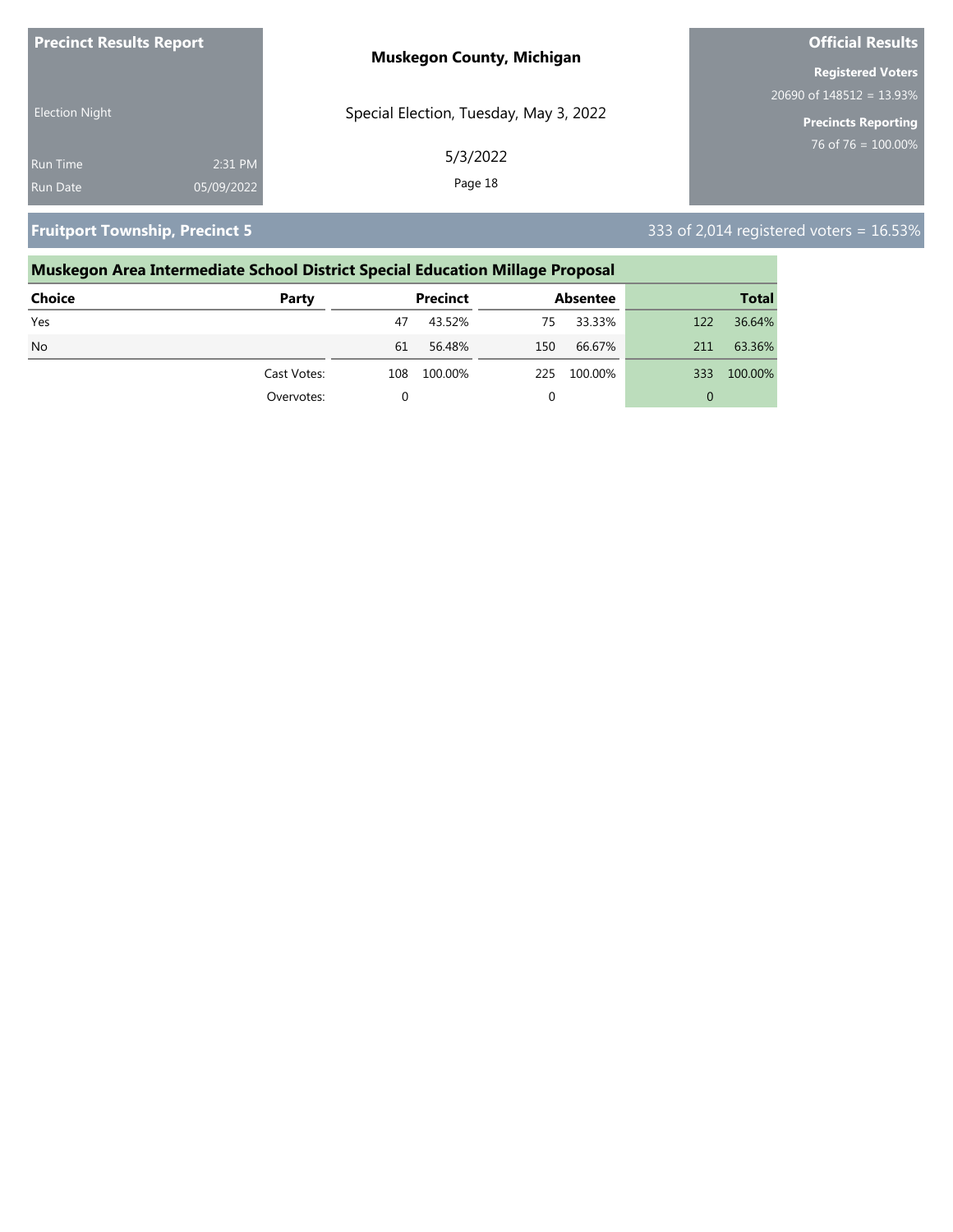| <b>Precinct Results Report</b> |            | <b>Muskegon County, Michigan</b>       | <b>Official Results</b>     |  |
|--------------------------------|------------|----------------------------------------|-----------------------------|--|
|                                |            |                                        | <b>Registered Voters</b>    |  |
| <b>Election Night</b>          |            |                                        | 20690 of $148512 = 13.93\%$ |  |
|                                |            | Special Election, Tuesday, May 3, 2022 | <b>Precincts Reporting</b>  |  |
| <b>Run Time</b>                | 2:31 PM    | 5/3/2022                               | 76 of 76 = $100.00\%$       |  |
| <b>Run Date</b>                | 05/09/2022 | Page 19                                |                             |  |

**Holton Township, Precinct 1** 276 of 1,950 registered voters = 14.15%

# **Muskegon Area Intermediate School District Special Education Millage Proposal Choice Party Precinct Absentee Total** Yes 84 30.43% 0 0.00% 84 30.43% No 192 69.57% 0 0.00% 192 69.57% Cast Votes: 276 100.00% 0 0.00% 276 100.00% Overvotes: 0 0 0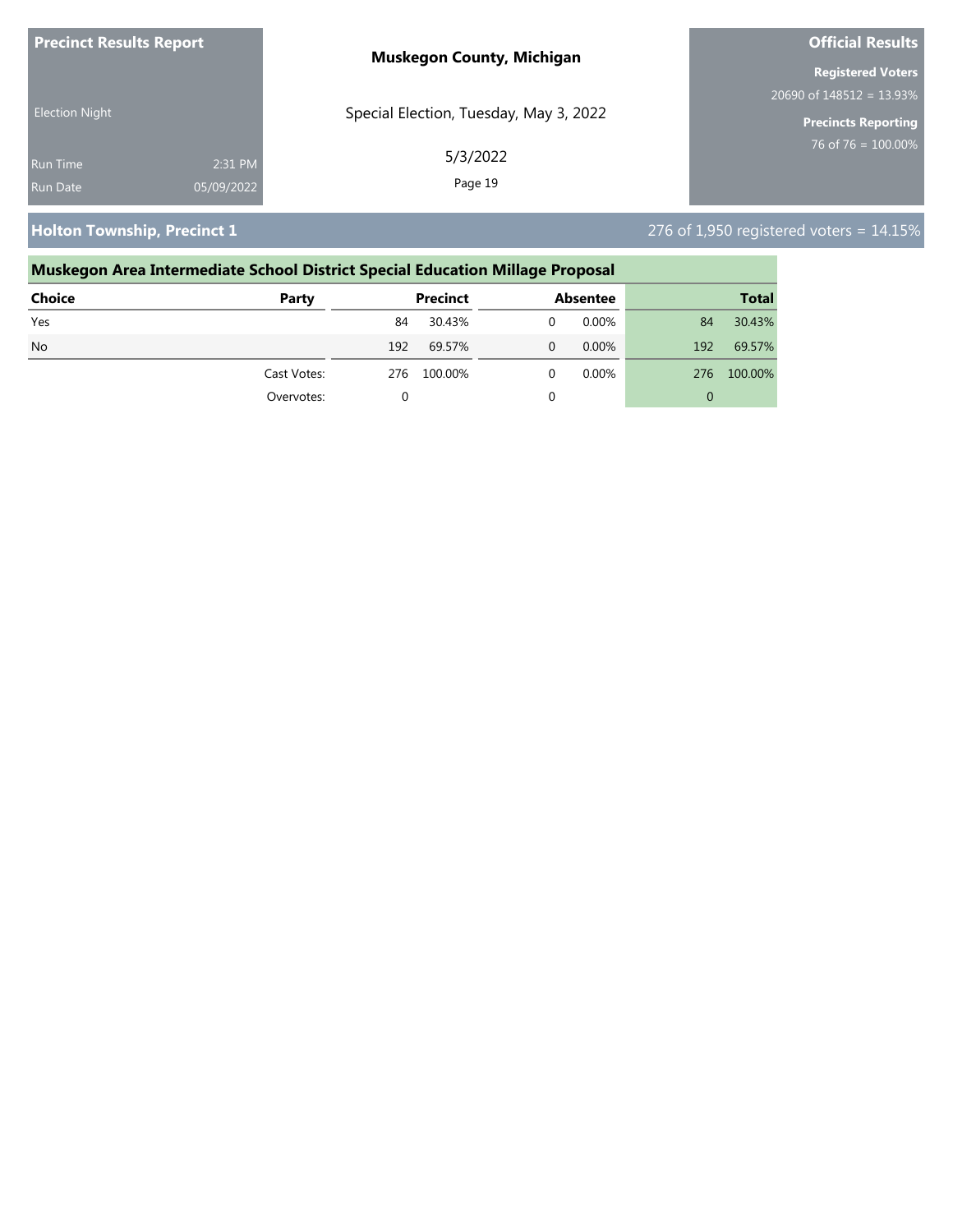| <b>Precinct Results Report</b> |            | <b>Muskegon County, Michigan</b>       | <b>Official Results</b>     |  |
|--------------------------------|------------|----------------------------------------|-----------------------------|--|
|                                |            |                                        | <b>Registered Voters</b>    |  |
| <b>Election Night</b>          |            |                                        | 20690 of $148512 = 13.93\%$ |  |
|                                |            | Special Election, Tuesday, May 3, 2022 | Precincts Reporting         |  |
| <b>Run Time</b>                | 2:31 PM    | 5/3/2022                               | 76 of 76 = $100.00\%$       |  |
| Run Date                       | 05/09/2022 | Page 20                                |                             |  |

**Laketon Township, Precinct 1**  $\blacksquare$  **Laketon Township, Precinct 1**  $\blacksquare$  419 of 1,780 registered voters = 23.54%

# **Muskegon Area Intermediate School District Special Education Millage Proposal Choice Party Precinct Absentee Total** Yes 40 29.41% 112 39.58% 152 36.28% No 96 70.59% 171 60.42% 267 63.72% Cast Votes: 136 100.00% 283 100.00% 419 100.00% Overvotes: 0 0 0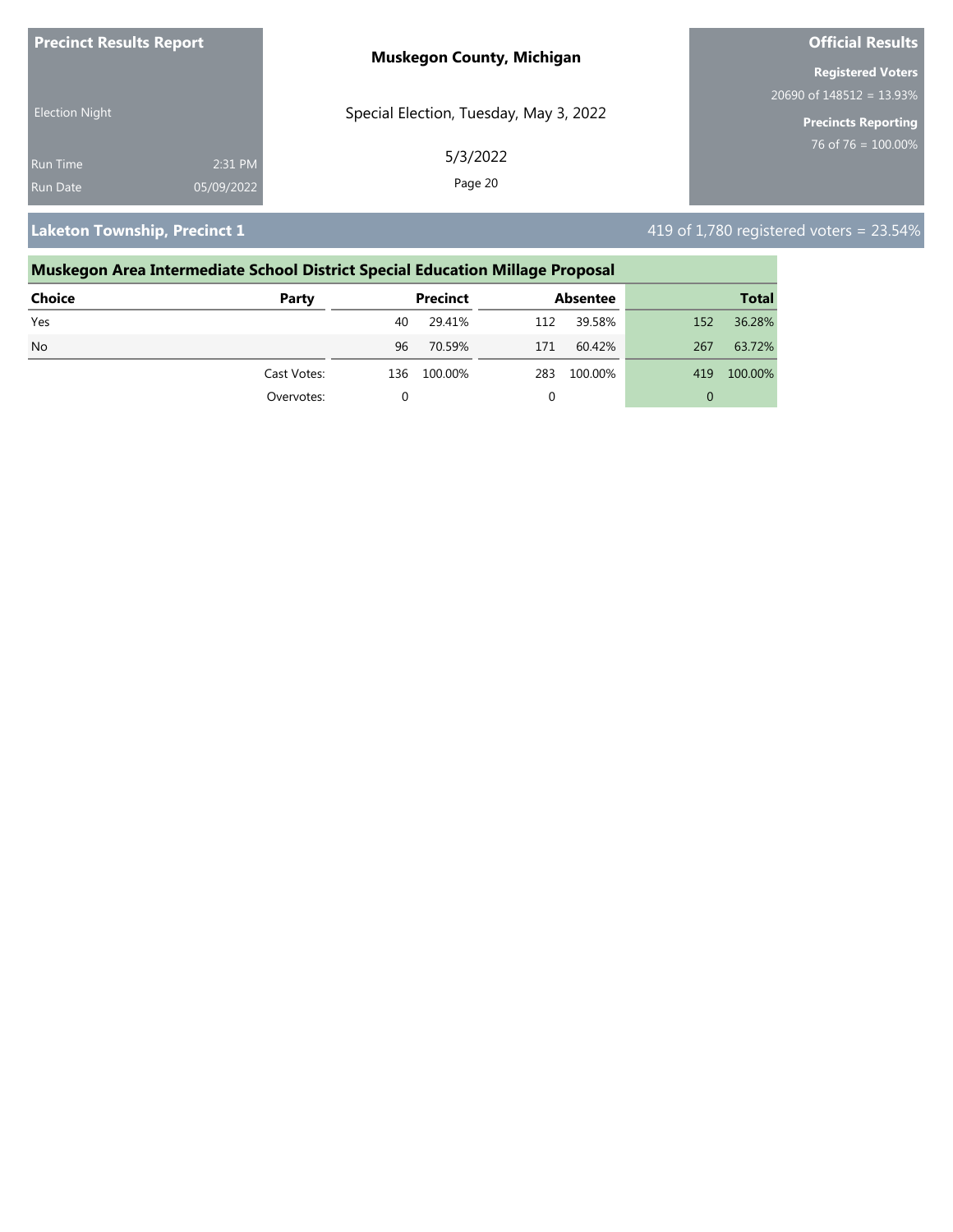| <b>Precinct Results Report</b> |            | <b>Muskegon County, Michigan</b>       | <b>Official Results</b>     |  |
|--------------------------------|------------|----------------------------------------|-----------------------------|--|
|                                |            |                                        | <b>Registered Voters</b>    |  |
| <b>Election Night</b>          |            |                                        | 20690 of $148512 = 13.93\%$ |  |
|                                |            | Special Election, Tuesday, May 3, 2022 | <b>Precincts Reporting</b>  |  |
| Run Time                       | 2:31 PM    | 5/3/2022                               | 76 of 76 = $100.00\%$       |  |
| <b>Run Date</b>                | 05/09/2022 | Page 21                                |                             |  |

**Laketon Township, Precinct 2** 594 of 2,510 registered voters = 23.67%

### **Muskegon Area Intermediate School District Special Education Millage Proposal Choice Party Precinct Absentee Total** Yes 76 39.58% 156 38.90% 232 39.12% No 116 60.42% 245 61.10% 361 60.88% Cast Votes: 192 100.00% 401 100.00% 593 100.00% Overvotes: 0 0 0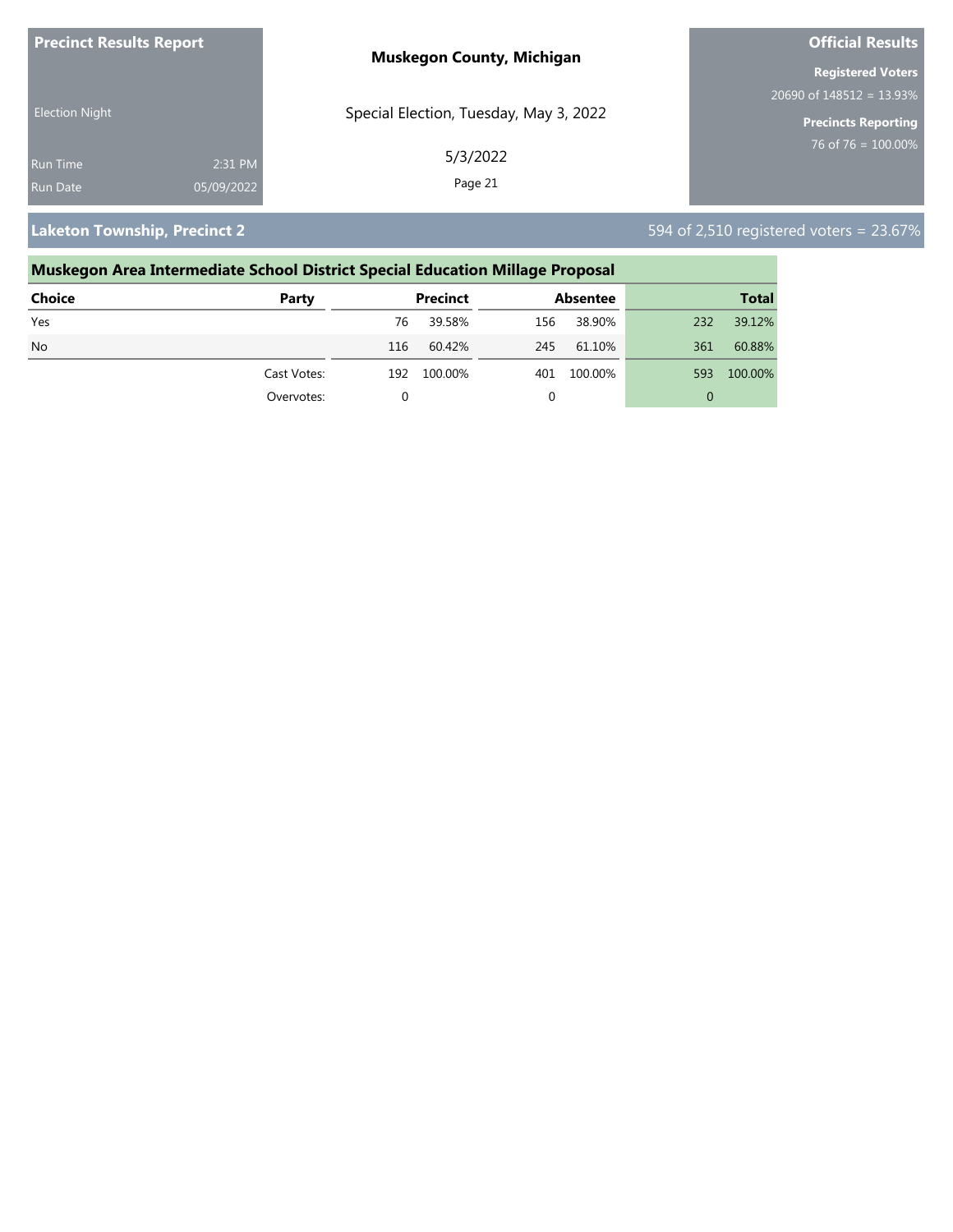| <b>Precinct Results Report</b> |            | <b>Muskegon County, Michigan</b>       | <b>Official Results</b>     |  |
|--------------------------------|------------|----------------------------------------|-----------------------------|--|
|                                |            |                                        | <b>Registered Voters</b>    |  |
| <b>Election Night</b>          |            |                                        | 20690 of $148512 = 13.93\%$ |  |
|                                |            | Special Election, Tuesday, May 3, 2022 | <b>Precincts Reporting</b>  |  |
| Run Time                       | 2:31 PM    | 5/3/2022                               | 76 of 76 = $100.00\%$       |  |
| <b>Run Date</b>                | 05/09/2022 | Page 22                                |                             |  |

**Laketon Township, Precinct 3** 370 of 2,203 registered voters = 16.80%

# **Muskegon Area Intermediate School District Special Education Millage Proposal**

| <b>Choice</b> | Party       | Precinct      | <b>Absentee</b> | <b>Total</b>   |
|---------------|-------------|---------------|-----------------|----------------|
| Yes           |             | 35.16%<br>32  | 38.04%<br>105   | 37.33%<br>137  |
| <b>No</b>     |             | 59<br>64.84%  | 61.96%<br>171   | 62.67%<br>230  |
|               | Cast Votes: | 100.00%<br>91 | 100.00%<br>276  | 100.00%<br>367 |
|               | Overvotes:  |               |                 | 0              |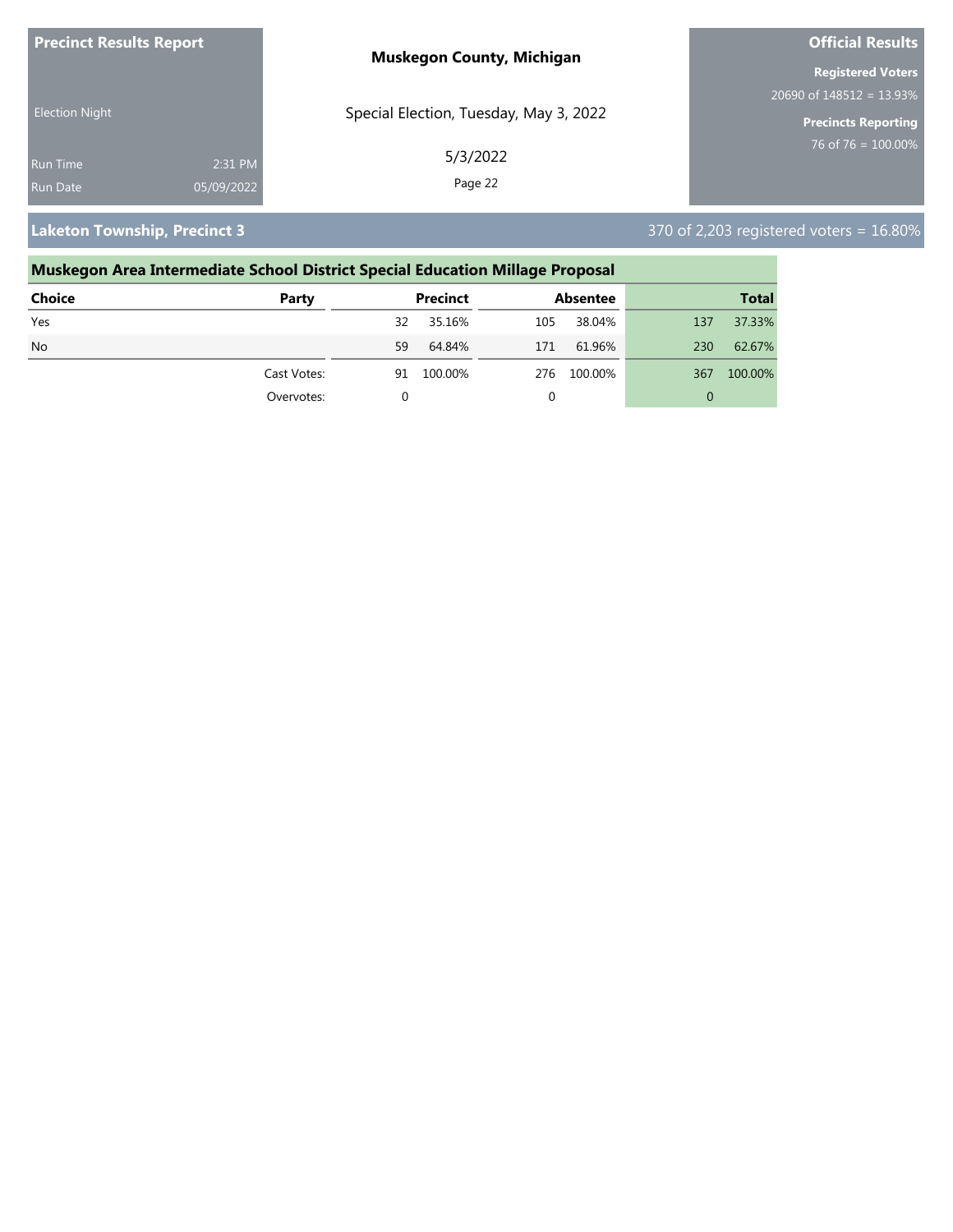| <b>Precinct Results Report</b> |            | <b>Muskegon County, Michigan</b>       | <b>Official Results</b>     |  |
|--------------------------------|------------|----------------------------------------|-----------------------------|--|
|                                |            |                                        | <b>Registered Voters</b>    |  |
| <b>Election Night</b>          |            |                                        | 20690 of $148512 = 13.93\%$ |  |
|                                |            | Special Election, Tuesday, May 3, 2022 | <b>Precincts Reporting</b>  |  |
| Run Time                       | 2:31 PM    | 5/3/2022                               | 76 of 76 = $100.00\%$       |  |
| <b>Run Date</b>                | 05/09/2022 | Page 23                                |                             |  |

**Montague Township, Precinct 1** 145 of 1,308 registered voters = 11.09%

# **Muskegon Area Intermediate School District Special Education Millage Proposal Choice Party Precinct Absentee Total** Yes 46 31.72% 0 0.00% 46 31.72% No 99 68.28% 0 0.00% 99 68.28% Cast Votes: 145 100.00% 0 0.00% 145 100.00% Overvotes: 0 0 0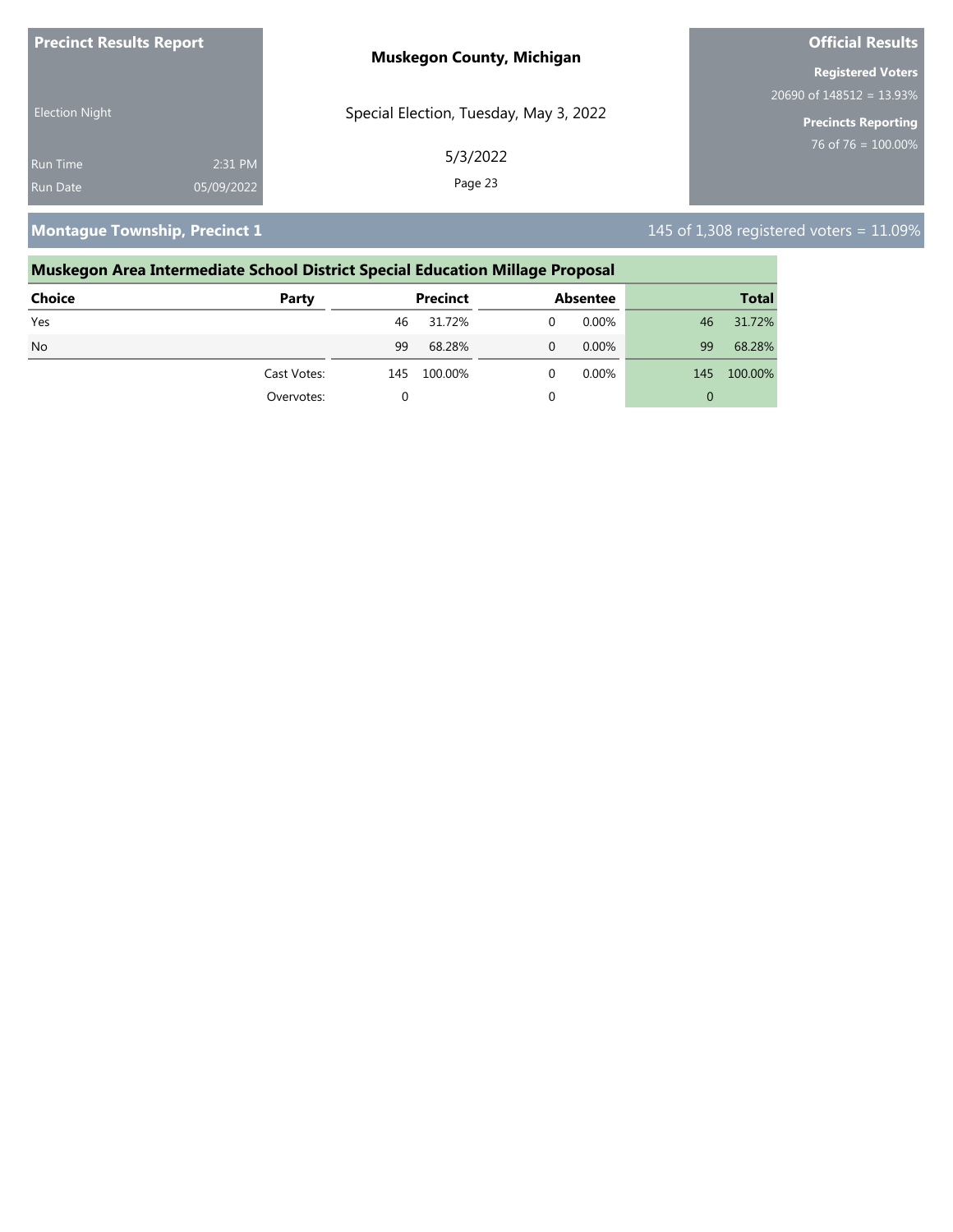| <b>Precinct Results Report</b> | <b>Muskegon County, Michigan</b>       | <b>Official Results</b>                  |  |
|--------------------------------|----------------------------------------|------------------------------------------|--|
|                                |                                        | <b>Registered Voters</b>                 |  |
|                                |                                        | $20690$ of $148\overline{512} = 13.93\%$ |  |
| <b>Election Night</b>          | Special Election, Tuesday, May 3, 2022 | <b>Precincts Reporting</b>               |  |
| 2:31 PM<br><b>Run Time</b>     | 5/3/2022                               | $76$ of 76 = 100.00%                     |  |
| 05/09/2022<br><b>Run Date</b>  | Page 24                                |                                          |  |

**Moorland Township, Precinct 1 - A** 209 of 1,319 registered voters = 15.85%

# **Muskegon Area Intermediate School District Special Education Millage Proposal Choice Party Precinct Absentee Total** Yes 45 21.63% 0 0.00% 45 21.63% No 163 78.37% 0 0.00% 163 78.37% Cast Votes: 208 100.00% 0 0.00% 208 100.00% Overvotes: 0 0 0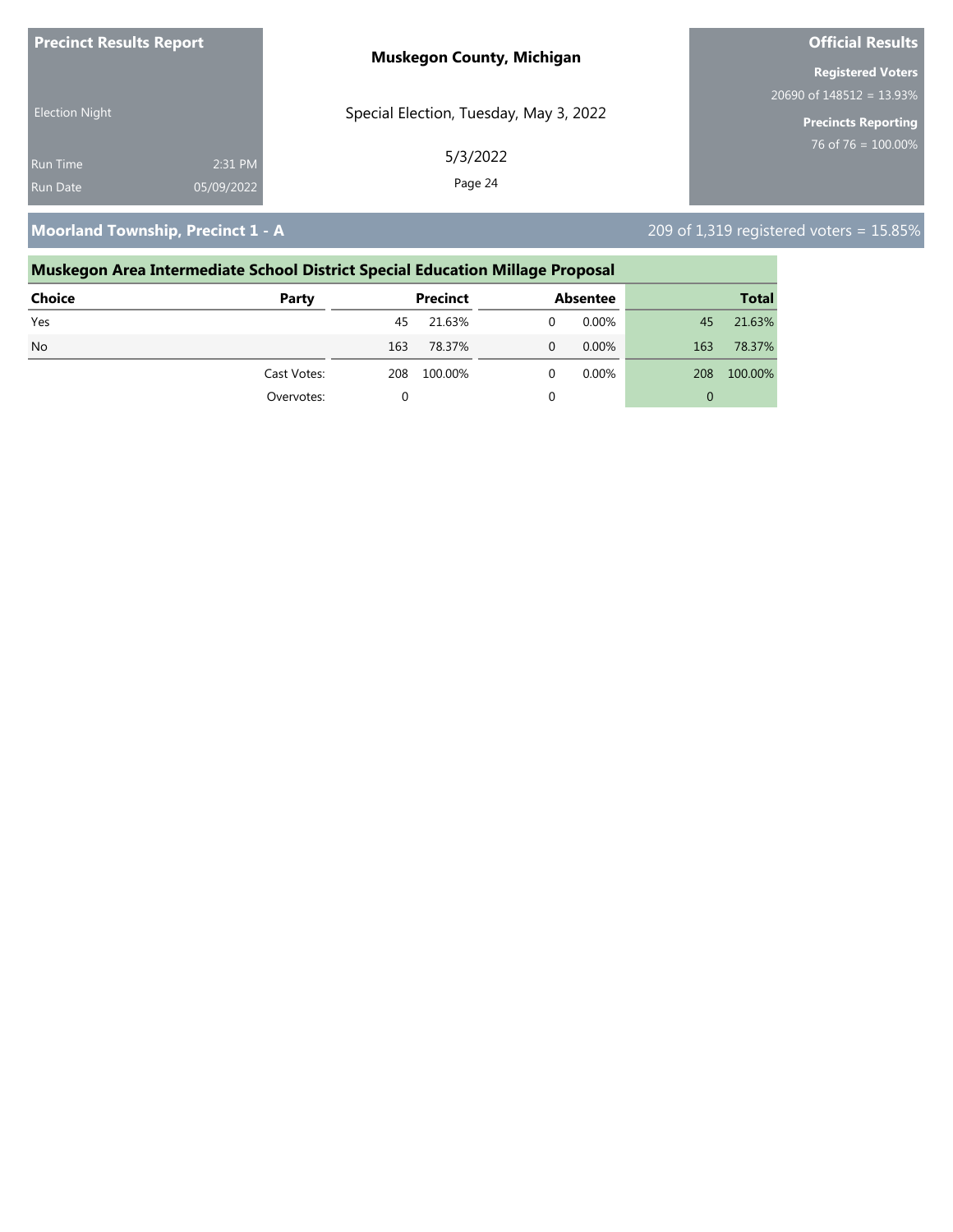| <b>Precinct Results Report</b> |            | <b>Muskegon County, Michigan</b>       | <b>Official Results</b>                  |
|--------------------------------|------------|----------------------------------------|------------------------------------------|
|                                |            |                                        | <b>Registered Voters</b>                 |
|                                |            |                                        | $20690$ of $148\overline{512} = 13.93\%$ |
| <b>Election Night</b>          |            | Special Election, Tuesday, May 3, 2022 | <b>Precincts Reporting</b>               |
| <b>Run Time</b>                | 2:31 PM    | 5/3/2022                               | $76$ of 76 = 100.00%                     |
| <b>Run Date</b>                | 05/09/2022 | Page 25                                |                                          |

# **Moorland Township, Precinct 1 - B** 4 of 29 registered voters = 13.79%

### **Grant Public Schools Bonding Proposal**

| <b>Choice</b> | Party       |    | <b>Precinct</b> |   | Absentee |                | <b>Total</b> |
|---------------|-------------|----|-----------------|---|----------|----------------|--------------|
| Yes           |             |    | 25.00%          | 0 | $0.00\%$ |                | 25.00%       |
| <b>No</b>     |             | 3. | 75.00%          | 0 | $0.00\%$ | 3.             | 75.00%       |
|               | Cast Votes: | 4  | 100.00%         | 0 | $0.00\%$ | $\overline{4}$ | 100.00%      |
|               | Overvotes:  |    |                 | 0 |          | 0              |              |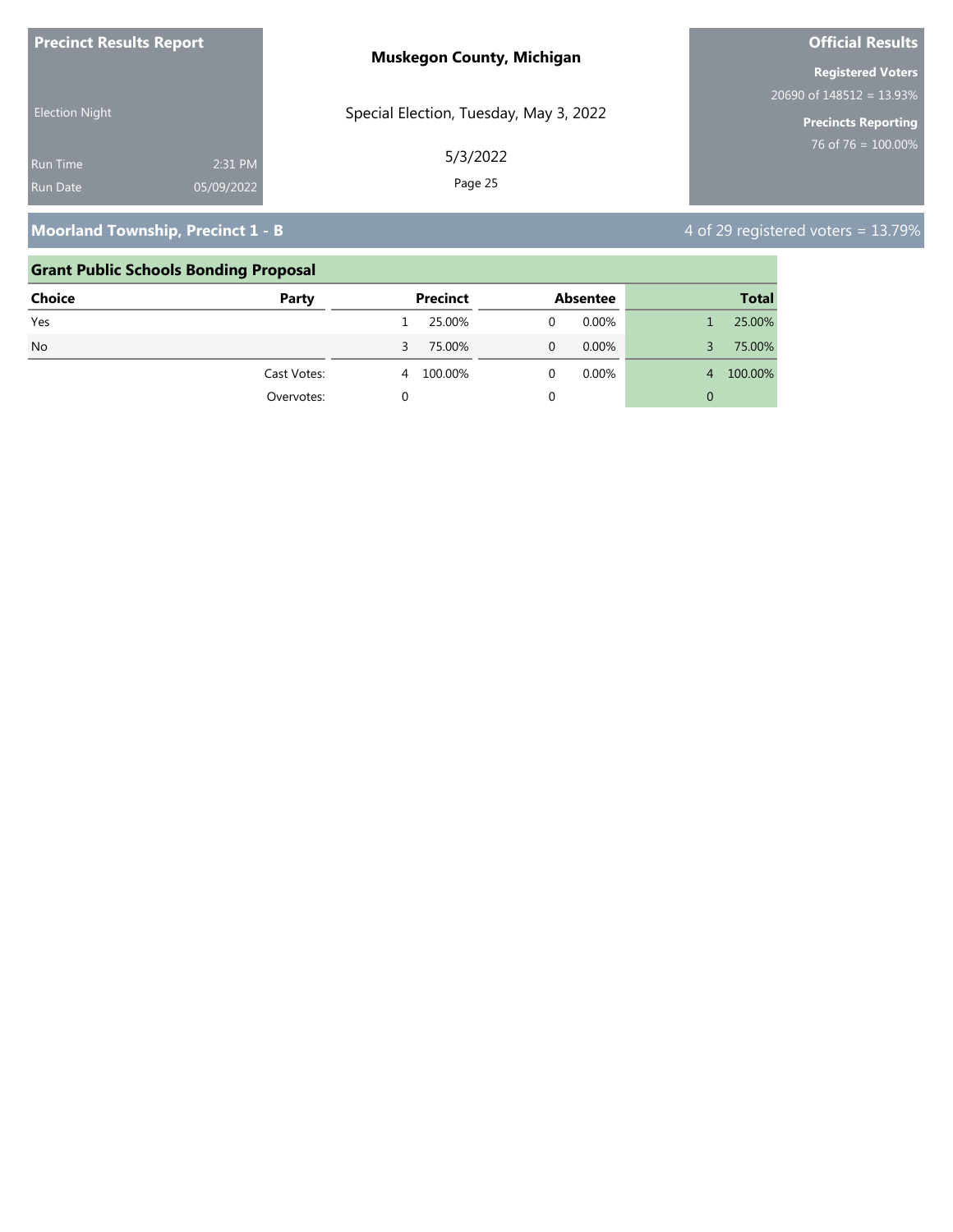| <b>Precinct Results Report</b> |            | <b>Muskegon County, Michigan</b>       | <b>Official Results</b>     |
|--------------------------------|------------|----------------------------------------|-----------------------------|
|                                |            |                                        | <b>Registered Voters</b>    |
|                                |            |                                        | 20690 of $148512 = 13.93\%$ |
| <b>Election Night</b>          |            | Special Election, Tuesday, May 3, 2022 | <b>Precincts Reporting</b>  |
| <b>Run Time</b>                | 2:31 PM    | 5/3/2022                               | $76$ of 76 = 100.00%        |
| Run Date                       | 05/09/2022 | Page 26                                |                             |

**Muskegon Charter Township, Precinct 1** 172 of 1,990 registered voters = 8.64%

# **Muskegon Area Intermediate School District Special Education Millage Proposal Choice Party Precinct Absentee Total** Yes 9 27.27% 59 42.45% 68 39.53% No 24 72.73% 80 57.55% 104 60.47% Cast Votes: 33 100.00% 139 100.00% 172 100.00% Overvotes: 0 0 0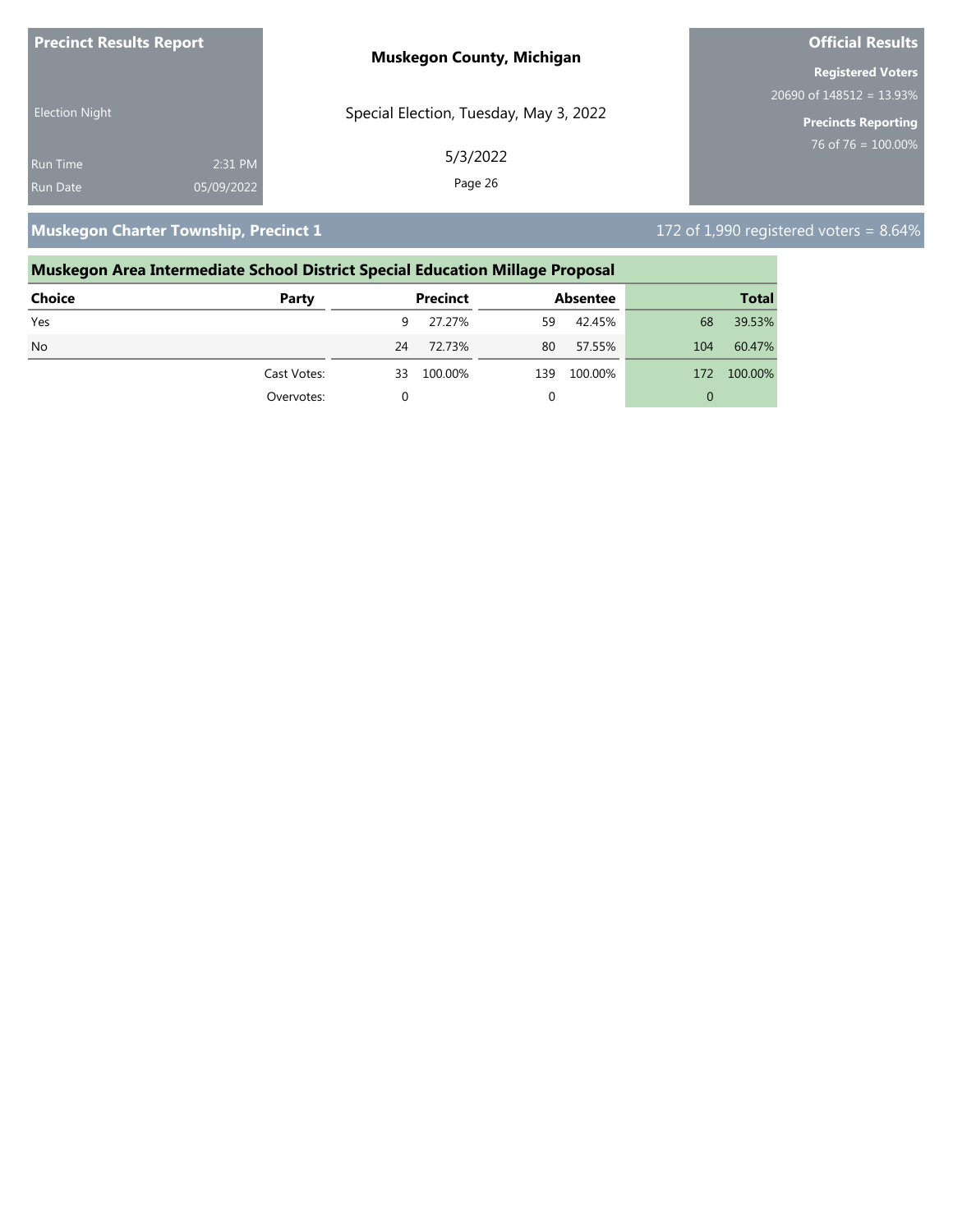| <b>Precinct Results Report</b> |            | <b>Muskegon County, Michigan</b>       | <b>Official Results</b>     |
|--------------------------------|------------|----------------------------------------|-----------------------------|
|                                |            |                                        | <b>Registered Voters</b>    |
|                                |            |                                        | 20690 of $148512 = 13.93\%$ |
| <b>Election Night</b>          |            | Special Election, Tuesday, May 3, 2022 | <b>Precincts Reporting</b>  |
| <b>Run Time</b>                | 2:31 PM    | 5/3/2022                               | $76$ of 76 = 100.00%        |
| <b>Run Date</b>                | 05/09/2022 | Page 27                                |                             |

**Muskegon Charter Township, Precinct 2** 188 of 1,691 registered voters = 11.12%

| Muskegon Area Intermediate School District Special Education Millage Proposal |             |          |                 |     |                 |     |              |
|-------------------------------------------------------------------------------|-------------|----------|-----------------|-----|-----------------|-----|--------------|
| Choice                                                                        | Party       |          | <b>Precinct</b> |     | <b>Absentee</b> |     | <b>Total</b> |
| Yes                                                                           |             | 12       | 22.64%          | 66  | 48.89%          | 78  | 41.49%       |
| N <sub>o</sub>                                                                |             | 41       | 77.36%          | 69  | 51.11%          | 110 | 58.51%       |
|                                                                               | Cast Votes: | 53       | 100.00%         | 135 | 100.00%         | 188 | 100.00%      |
|                                                                               | Overvotes:  | $\Omega$ |                 |     |                 | 0   |              |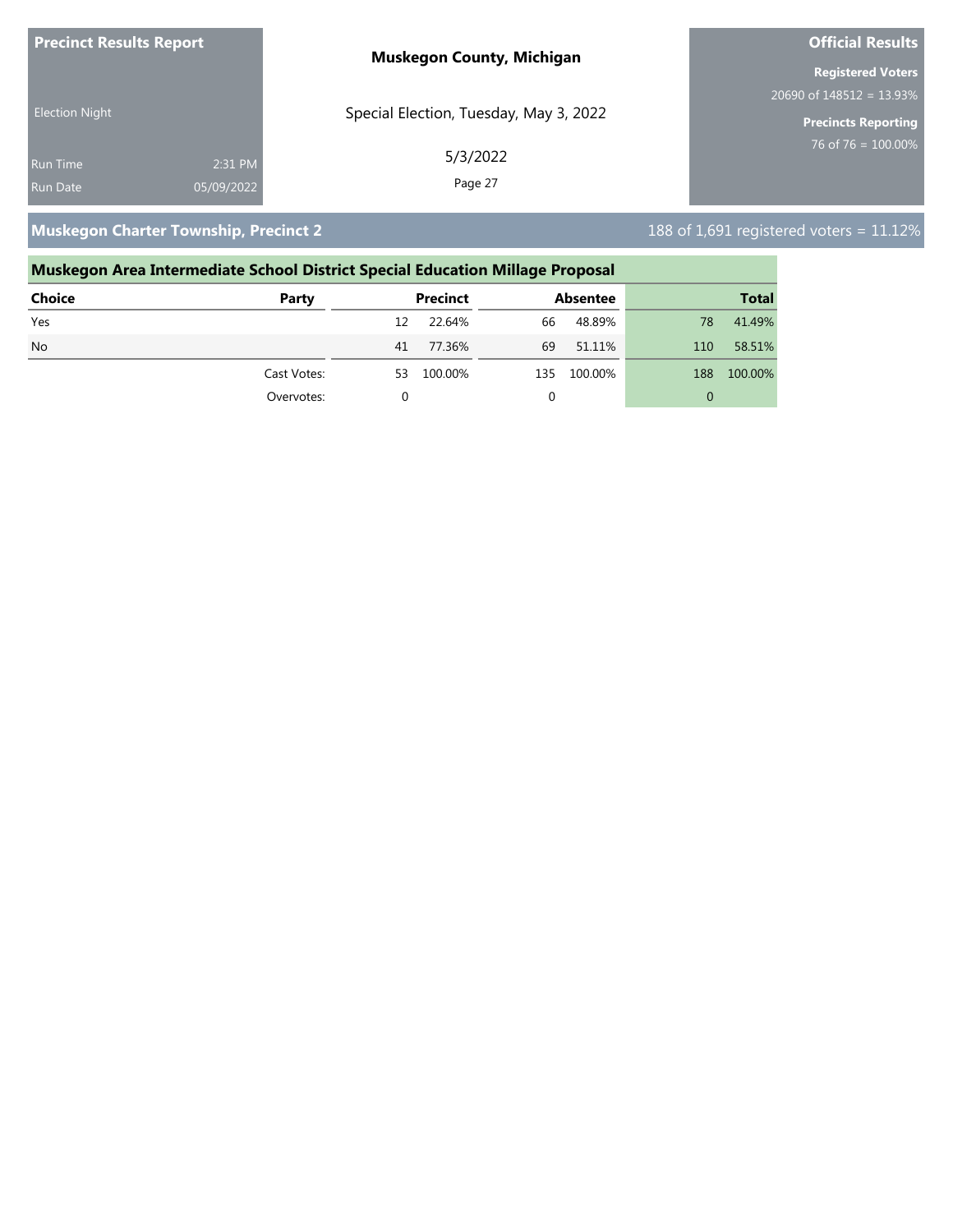| <b>Precinct Results Report</b> |            | <b>Muskegon County, Michigan</b>       | <b>Official Results</b>                  |
|--------------------------------|------------|----------------------------------------|------------------------------------------|
|                                |            |                                        | <b>Registered Voters</b>                 |
|                                |            |                                        | $20690$ of $148\overline{512} = 13.93\%$ |
| <b>Election Night</b>          |            | Special Election, Tuesday, May 3, 2022 | <b>Precincts Reporting</b>               |
| <b>Run Time</b>                | 2:31 PM    | 5/3/2022                               | 76 of 76 = $100.00\%$                    |
| Run Date                       | 05/09/2022 | Page 28                                |                                          |

**Muskegon Charter Township, Precinct 3** 387 of 2,173 registered voters = 17.81%

| Muskegon Area Intermediate School District Special Education Millage Proposal |             |     |                 |     |                 |     |              |
|-------------------------------------------------------------------------------|-------------|-----|-----------------|-----|-----------------|-----|--------------|
| Choice                                                                        | Party       |     | <b>Precinct</b> |     | <b>Absentee</b> |     | <b>Total</b> |
| Yes                                                                           |             | 44  | 32.59%          | 78  | 30.95%          | 122 | 31.52%       |
| N <sub>o</sub>                                                                |             | 91  | 67.41%          | 174 | 69.05%          | 265 | 68.48%       |
|                                                                               | Cast Votes: | 135 | 100.00%         | 252 | 100.00%         | 387 | 100.00%      |
|                                                                               | Overvotes:  | 0   |                 |     |                 | 0   |              |
|                                                                               |             |     |                 |     |                 |     |              |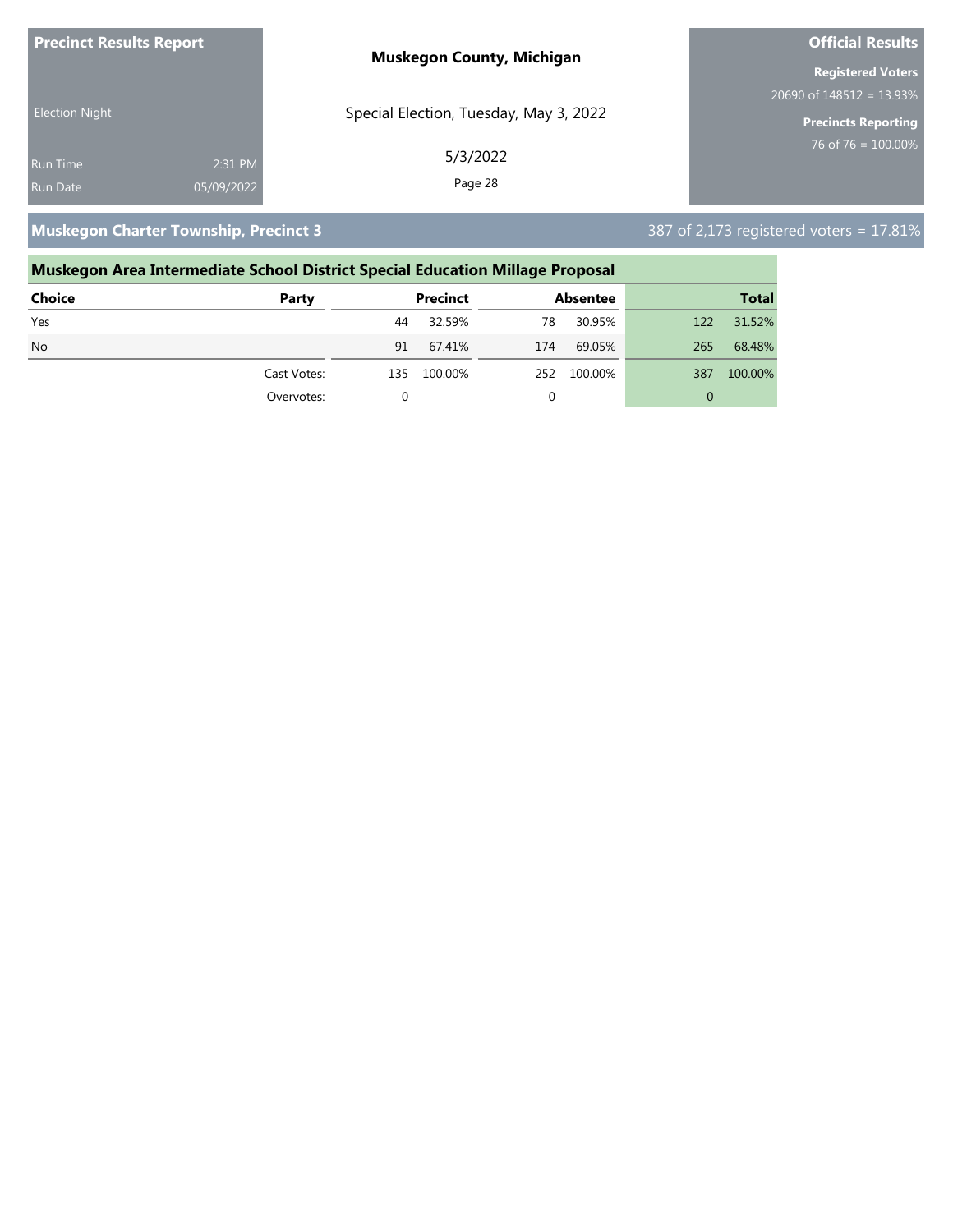| <b>Precinct Results Report</b> |            | <b>Muskegon County, Michigan</b>       | <b>Official Results</b>        |
|--------------------------------|------------|----------------------------------------|--------------------------------|
|                                |            |                                        | <b>Registered Voters</b>       |
|                                |            |                                        | 20690 of $148512 = 13.93\%$    |
| <b>Election Night</b>          |            | Special Election, Tuesday, May 3, 2022 | <b>Precincts Reporting</b>     |
| <b>Run Time</b>                | 2:31 PM    | 5/3/2022                               | $76 \text{ of } 76 = 100.00\%$ |
| Run Date                       | 05/09/2022 | Page 29                                |                                |

**Muskegon Charter Township, Precinct 4** 384 of 2,631 registered voters = 14.60%

# **Muskegon Area Intermediate School District Special Education Millage Proposal Choice Party Precinct Absentee Total** Yes 28 23.33% 78 29.55% 106 27.60% No 92 76.67% 186 70.45% 278 72.40% Cast Votes: 120 100.00% 264 100.00% 384 100.00% Overvotes: 0 0 0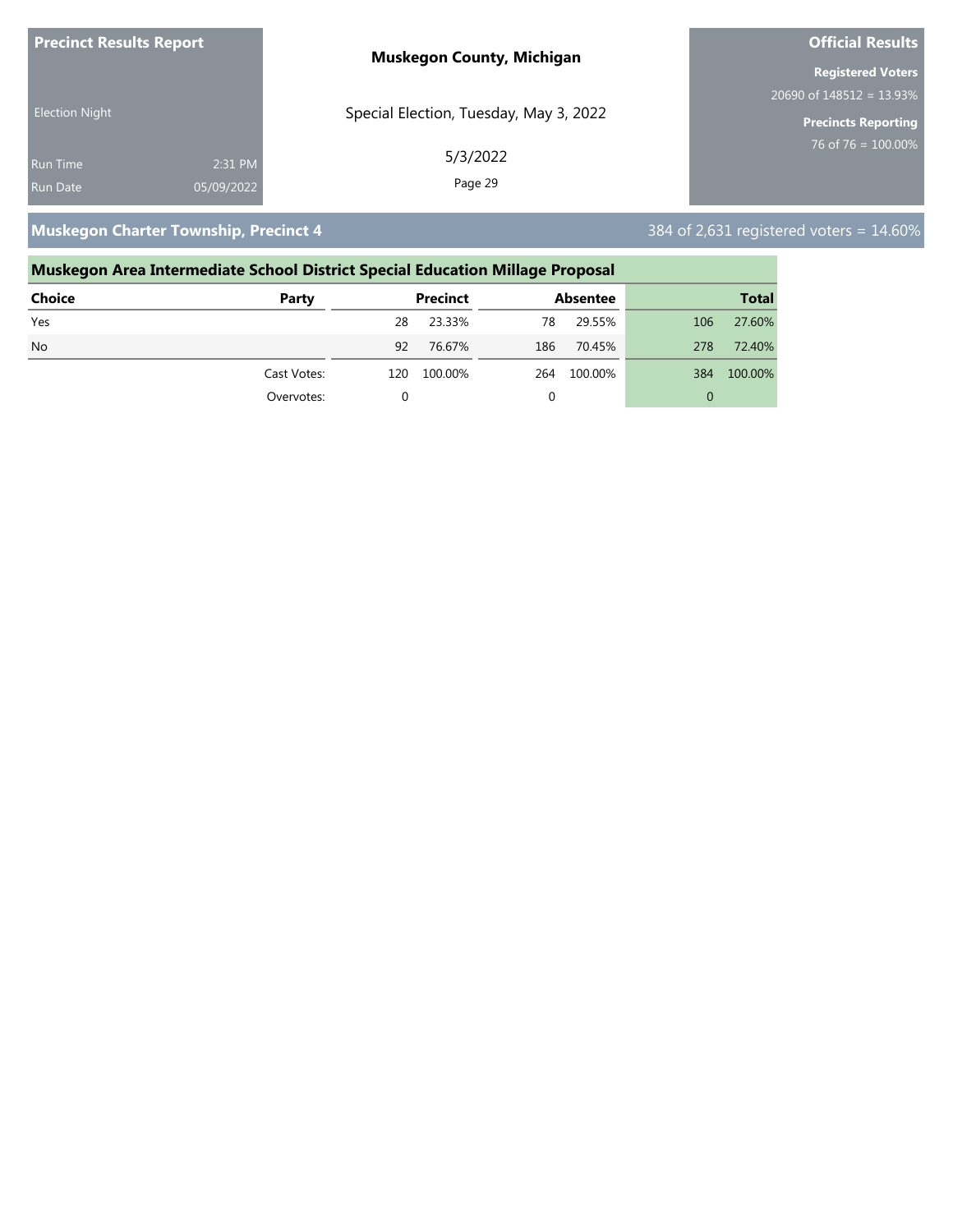| <b>Precinct Results Report</b> |            | <b>Muskegon County, Michigan</b>       | <b>Official Results</b>     |
|--------------------------------|------------|----------------------------------------|-----------------------------|
|                                |            |                                        | <b>Registered Voters</b>    |
|                                |            |                                        | 20690 of $148512 = 13.93\%$ |
| <b>Election Night</b>          |            | Special Election, Tuesday, May 3, 2022 | <b>Precincts Reporting</b>  |
| <b>Run Time</b>                | 2:31 PM    | 5/3/2022                               | 76 of 76 = $100.00\%$       |
| <b>Run Date</b>                | 05/09/2022 | Page 30                                |                             |

**Muskegon Charter Township, Precinct 5** 223 of 2,404 registered voters = 9.28%

# **Muskegon Area Intermediate School District Special Education Millage Proposal Choice Party Precinct Absentee Total** Yes 11 23.40% 74 42.29% 85 38.29% No 36 76.60% 101 57.71% 137 61.71% Cast Votes: 47 100.00% 175 100.00% 222 100.00% Overvotes: 0 0 0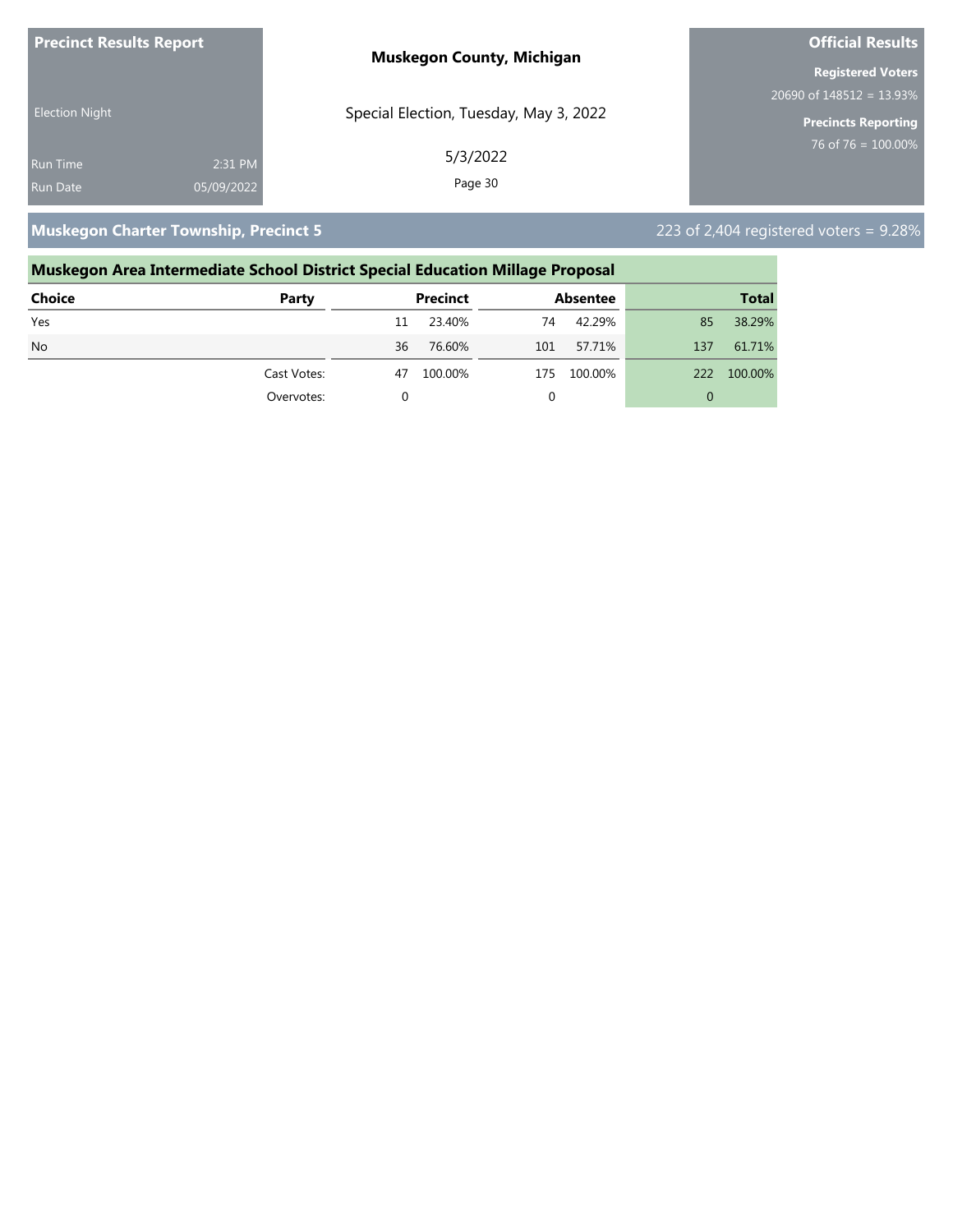| <b>Precinct Results Report</b> |            | <b>Muskegon County, Michigan</b>       | <b>Official Results</b>     |
|--------------------------------|------------|----------------------------------------|-----------------------------|
|                                |            |                                        | <b>Registered Voters</b>    |
|                                |            |                                        | 20690 of $148512 = 13.93\%$ |
| <b>Election Night</b>          |            | Special Election, Tuesday, May 3, 2022 | <b>Precincts Reporting</b>  |
| <b>Run Time</b>                | 2:31 PM    | 5/3/2022                               | 76 of 76 = $100.00\%$       |
| <b>Run Date</b>                | 05/09/2022 | Page 31                                |                             |

**Muskegon Charter Township, Precinct 6** 173 of 1,944 registered voters = 8.90%

## **Muskegon Area Intermediate School District Special Education Millage Proposal Choice Party Precinct Absentee Total** Yes 15 32.61% 54 42.86% 69 40.12% No 31 67.39% 72 57.14% 103 59.88% Cast Votes: 46 100.00% 126 100.00% 172 100.00% Overvotes: 0 0 0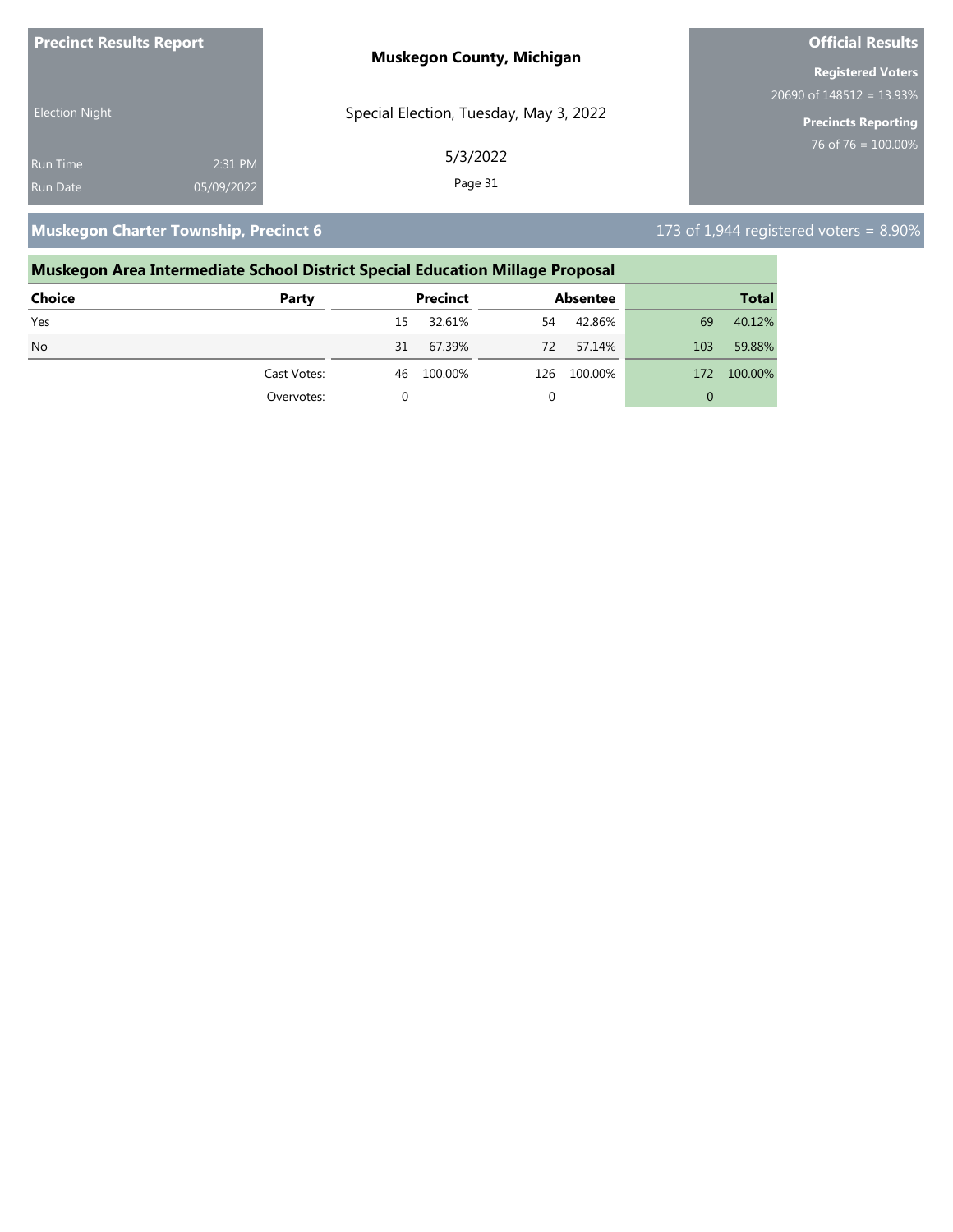| <b>Precinct Results Report</b> |            | <b>Muskegon County, Michigan</b>       | <b>Official Results</b>     |
|--------------------------------|------------|----------------------------------------|-----------------------------|
|                                |            |                                        | <b>Registered Voters</b>    |
|                                |            |                                        | 20690 of $148512 = 13.93\%$ |
| <b>Election Night</b>          |            | Special Election, Tuesday, May 3, 2022 | <b>Precincts Reporting</b>  |
| <b>Run Time</b>                | 2:31 PM    | 5/3/2022                               | $76$ of 76 = 100.00%        |
| Run Date                       | 05/09/2022 | Page 32                                |                             |

**Muskegon Charter Township, Precinct 7** 136 of 1,539 registered voters = 8.84%

# **Muskegon Area Intermediate School District Special Education Millage Proposal Choice Party Precinct Absentee Total** Yes 17 31.48% 18 21.95% 35 25.74% No 37 68.52% 64 78.05% 101 74.26% Cast Votes: 54 100.00% 82 100.00% 136 100.00% Overvotes: 0 0 0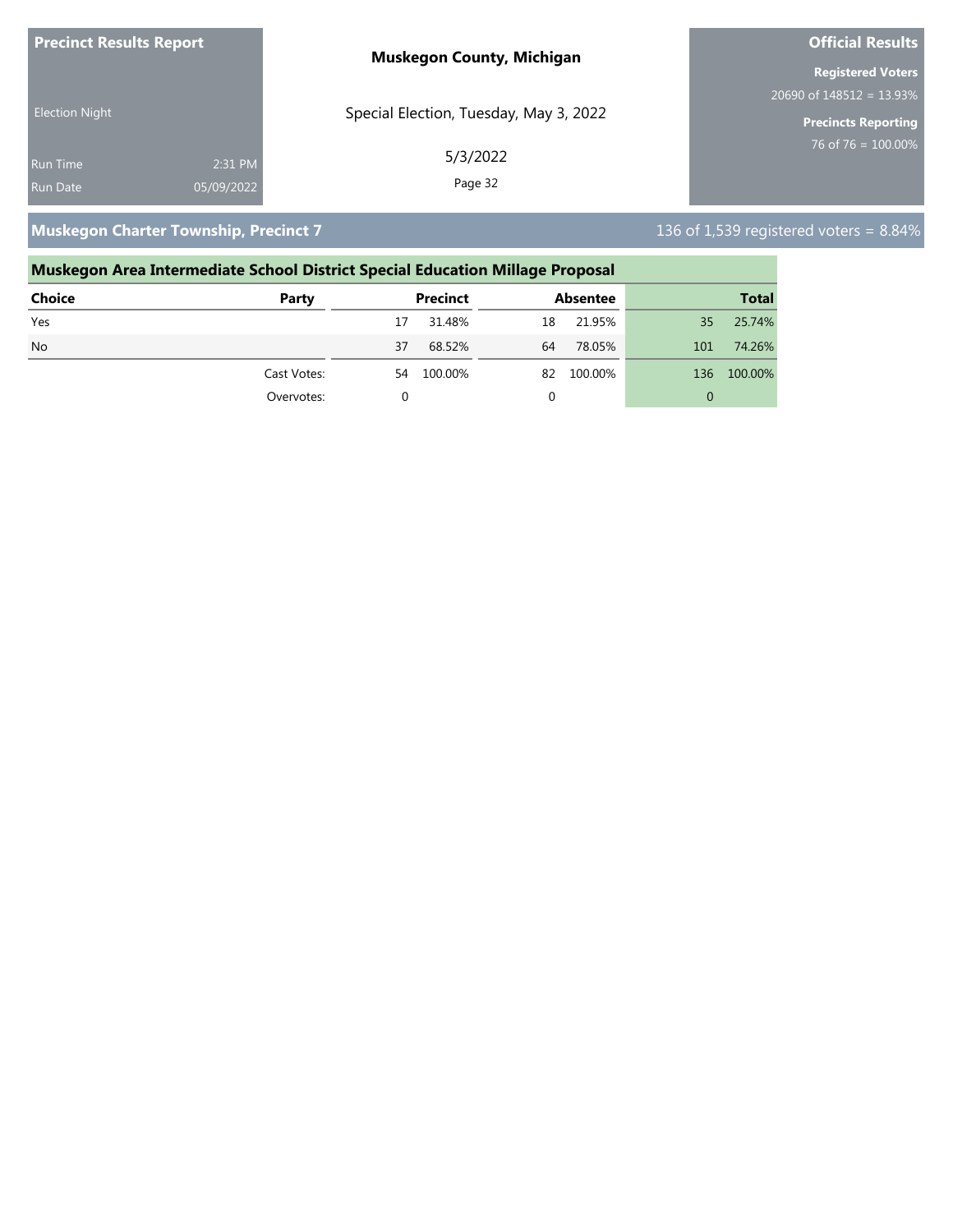| <b>Precinct Results Report</b> |            | <b>Muskegon County, Michigan</b>       | <b>Official Results</b>                  |  |
|--------------------------------|------------|----------------------------------------|------------------------------------------|--|
|                                |            |                                        | <b>Registered Voters</b>                 |  |
|                                |            |                                        | $20690$ of $148\overline{512} = 13.93\%$ |  |
| <b>Election Night</b>          |            | Special Election, Tuesday, May 3, 2022 | <b>Precincts Reporting</b>               |  |
| <b>Run Time</b>                | 2:31 PM    | 5/3/2022                               | 76 of 76 = $100.00\%$                    |  |
| <b>Run Date</b>                | 05/09/2022 | Page 33                                |                                          |  |

**Ravenna Township, Precinct 1 - A**  $\blacksquare$  **Ravenna Township, Precinct 1 - A**  $\blacksquare$  **430** of 2,005 registered voters = 21.45%

# **Muskegon Area Intermediate School District Special Education Millage Proposal Choice Party Precinct Absentee Total** Yes 161 37.53% 0 0.00% 161 37.53% No 268 62.47% 0 0.00% 268 62.47% Cast Votes: 429 100.00% 0 0.00% 429 100.00% Overvotes: 0 0 0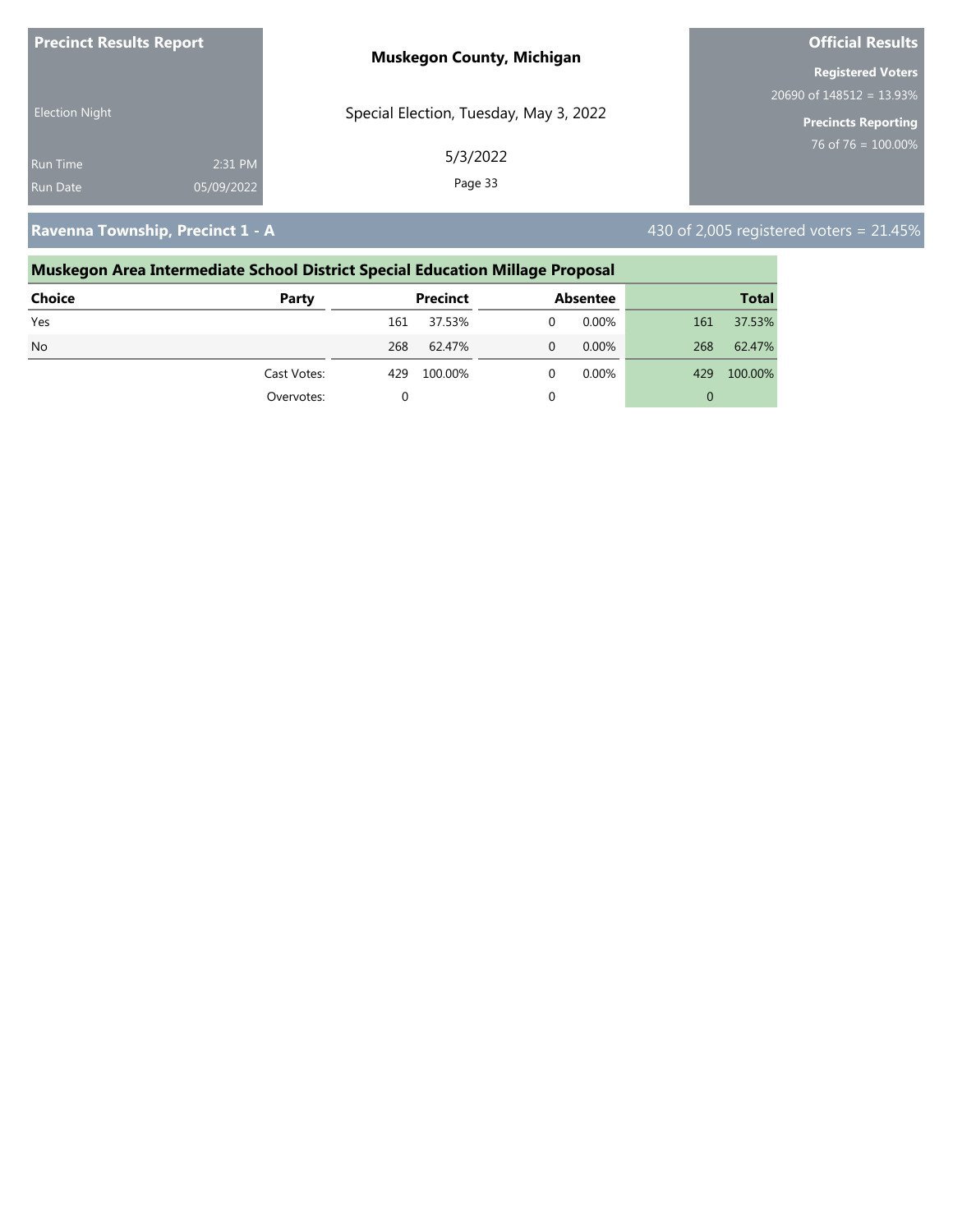| <b>Precinct Results Report</b> |            | <b>Muskegon County, Michigan</b>       | <b>Official Results</b>                  |
|--------------------------------|------------|----------------------------------------|------------------------------------------|
|                                |            |                                        | <b>Registered Voters</b>                 |
| <b>Election Night</b>          |            | Special Election, Tuesday, May 3, 2022 | $20690$ of $148\overline{512} = 13.93\%$ |
|                                |            |                                        | <b>Precincts Reporting</b>               |
| <b>Run Time</b>                | 2:31 PM    | 5/3/2022                               | 76 of 76 = $100.00\%$                    |
| <b>Run Date</b>                | 05/09/2022 | Page 34                                |                                          |
|                                |            |                                        |                                          |

# **Ravenna Township, Precinct 1 - B** 79 of 358 registered voters = 22.07%

|               | <b>Coopersville Area Public Schools Bonding Proposal</b> |                 |                         |               |
|---------------|----------------------------------------------------------|-----------------|-------------------------|---------------|
| <b>Choice</b> | Party                                                    | <b>Precinct</b> | <b>Absentee</b>         | <b>Total</b>  |
| Yes           |                                                          | 35.44%<br>28    | $0.00\%$<br>$\mathbf 0$ | 35.44%<br>28  |
| <b>No</b>     |                                                          | 64.56%<br>51    | $0.00\%$<br>$\Omega$    | 64.56%<br>51  |
|               | Cast Votes:                                              | 100.00%<br>79   | $0.00\%$<br>$\Omega$    | 100.00%<br>79 |
|               | Overvotes:                                               |                 | 0                       | 0             |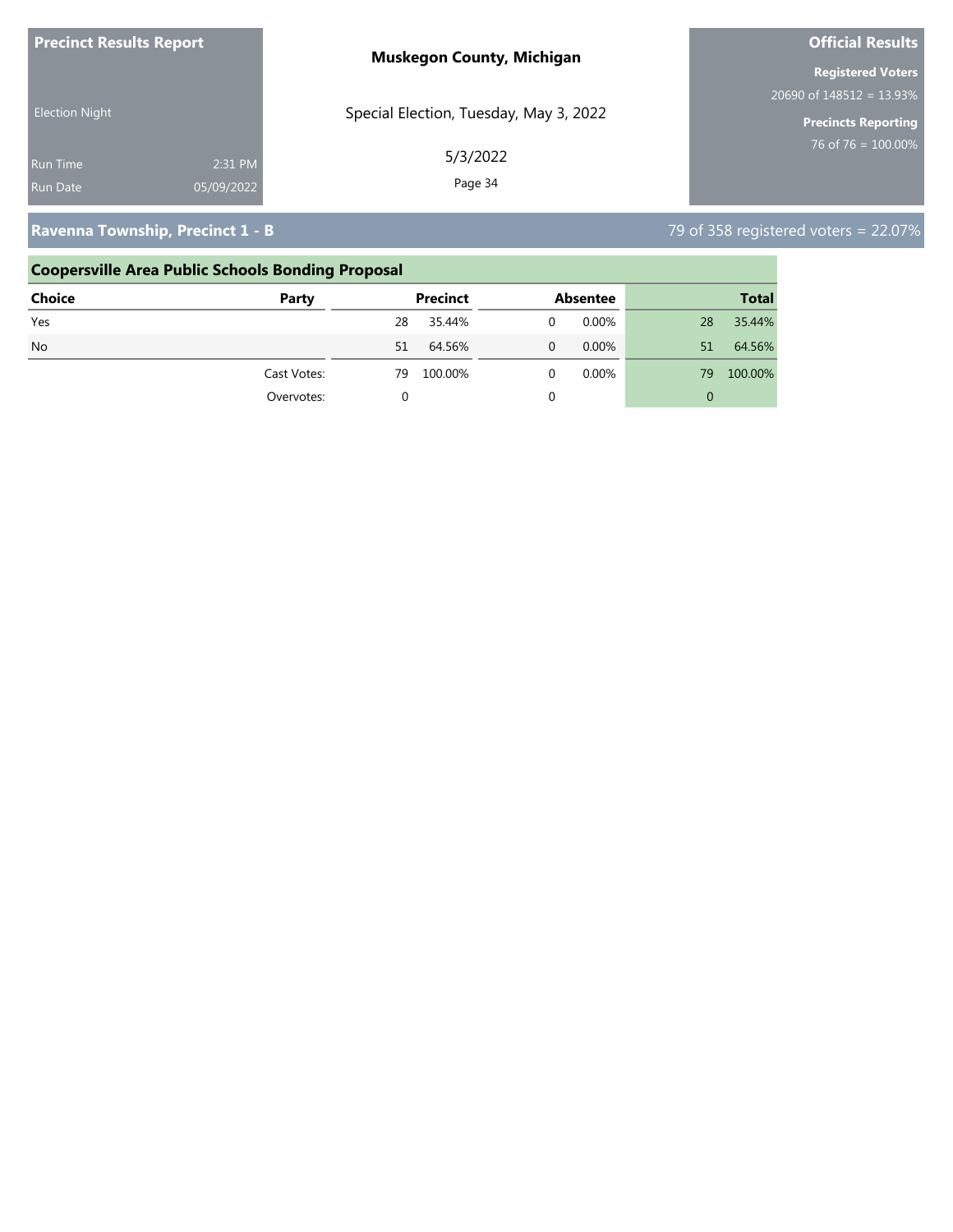| <b>Precinct Results Report</b> |            | <b>Muskegon County, Michigan</b>       | <b>Official Results</b>     |  |
|--------------------------------|------------|----------------------------------------|-----------------------------|--|
|                                |            |                                        | <b>Registered Voters</b>    |  |
|                                |            |                                        | 20690 of $148512 = 13.93\%$ |  |
| <b>Election Night</b>          |            | Special Election, Tuesday, May 3, 2022 | Precincts Reporting         |  |
| <b>Run Time</b>                | 2:31 PM    | 5/3/2022                               | 76 of 76 = $100.00\%$       |  |
| Run Date                       | 05/09/2022 | Page 35                                |                             |  |

**Sullivan Township, Precinct 1 - A** 380 of 2,152 registered voters = 17.66%

### **Muskegon Area Intermediate School District Special Education Millage Proposal Choice Party Precinct Absentee Total** Yes 21 17.50% 69 26.64% 90 23.75% No 99 82.50% 190 73.36% 289 76.25% Cast Votes: 120 100.00% 259 100.00% 379 100.00% Overvotes: 0 1 1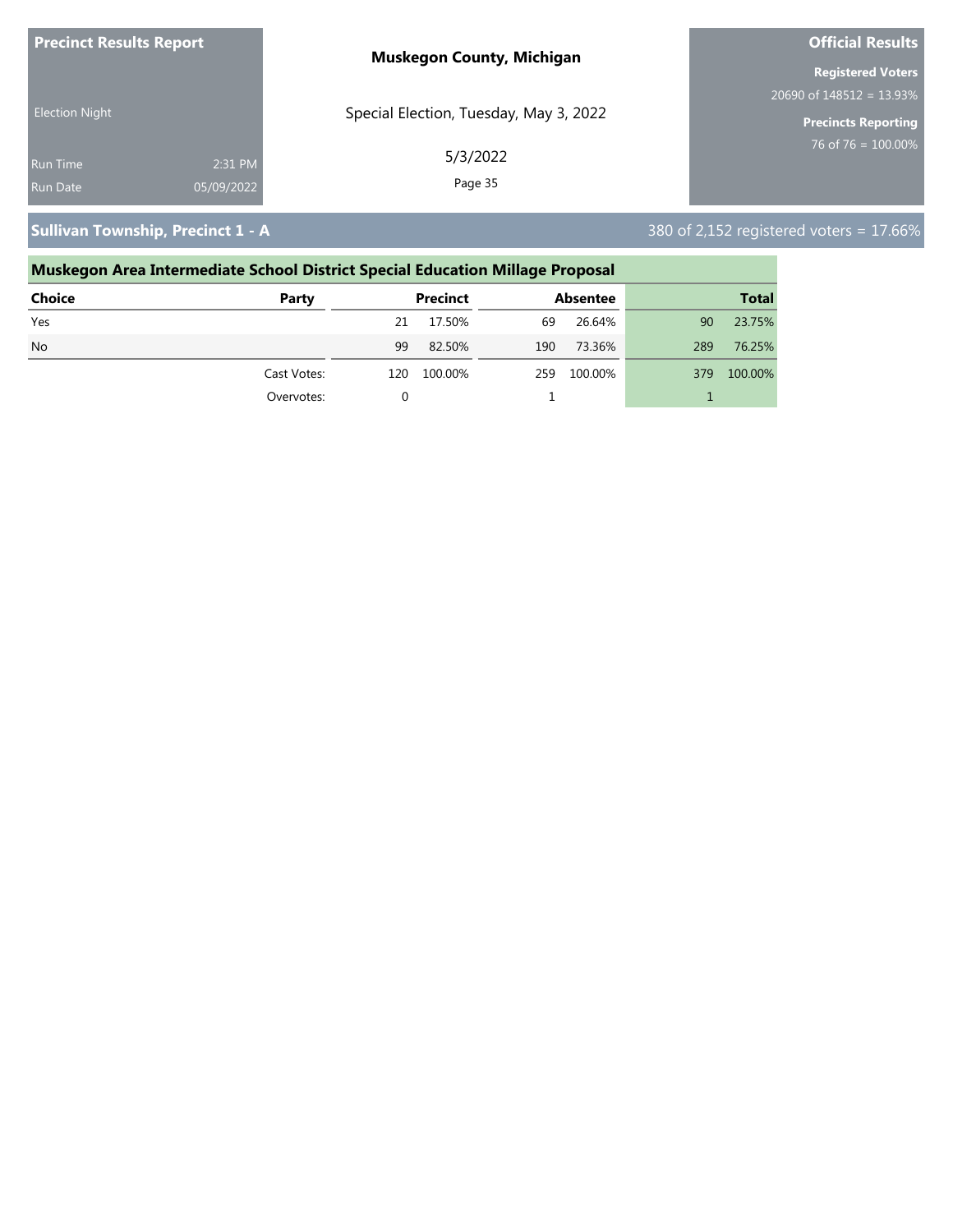| <b>Precinct Results Report</b>     |                       | <b>Muskegon County, Michigan</b>       | <b>Official Results</b>                                 |
|------------------------------------|-----------------------|----------------------------------------|---------------------------------------------------------|
|                                    |                       |                                        | <b>Registered Voters</b><br>20690 of $148512 = 13.93\%$ |
| <b>Election Night</b>              |                       | Special Election, Tuesday, May 3, 2022 | Precincts Reporting                                     |
| <b>Run Time</b><br><b>Run Date</b> | 2:31 PM<br>05/09/2022 | 5/3/2022<br>Page 36                    | 76 of 76 = $100.00\%$                                   |
|                                    |                       |                                        |                                                         |

# **Sullivan Township, Precinct 1 - B** 12 of 62 registered voters = 19.35%

|               | <b>Coopersville Area Public Schools Bonding Proposal</b> |                 |                 |               |
|---------------|----------------------------------------------------------|-----------------|-----------------|---------------|
| <b>Choice</b> | Party                                                    | <b>Precinct</b> | <b>Absentee</b> | <b>Total</b>  |
| Yes           |                                                          | 57.14%<br>4     | 60.00%          | 58.33%        |
| <b>No</b>     |                                                          | 42.86%<br>3     | 40.00%          | 41.67%        |
|               | Cast Votes:                                              | 100.00%         | 100.00%         | 100.00%<br>12 |
|               | Overvotes:                                               |                 | 0               | 0             |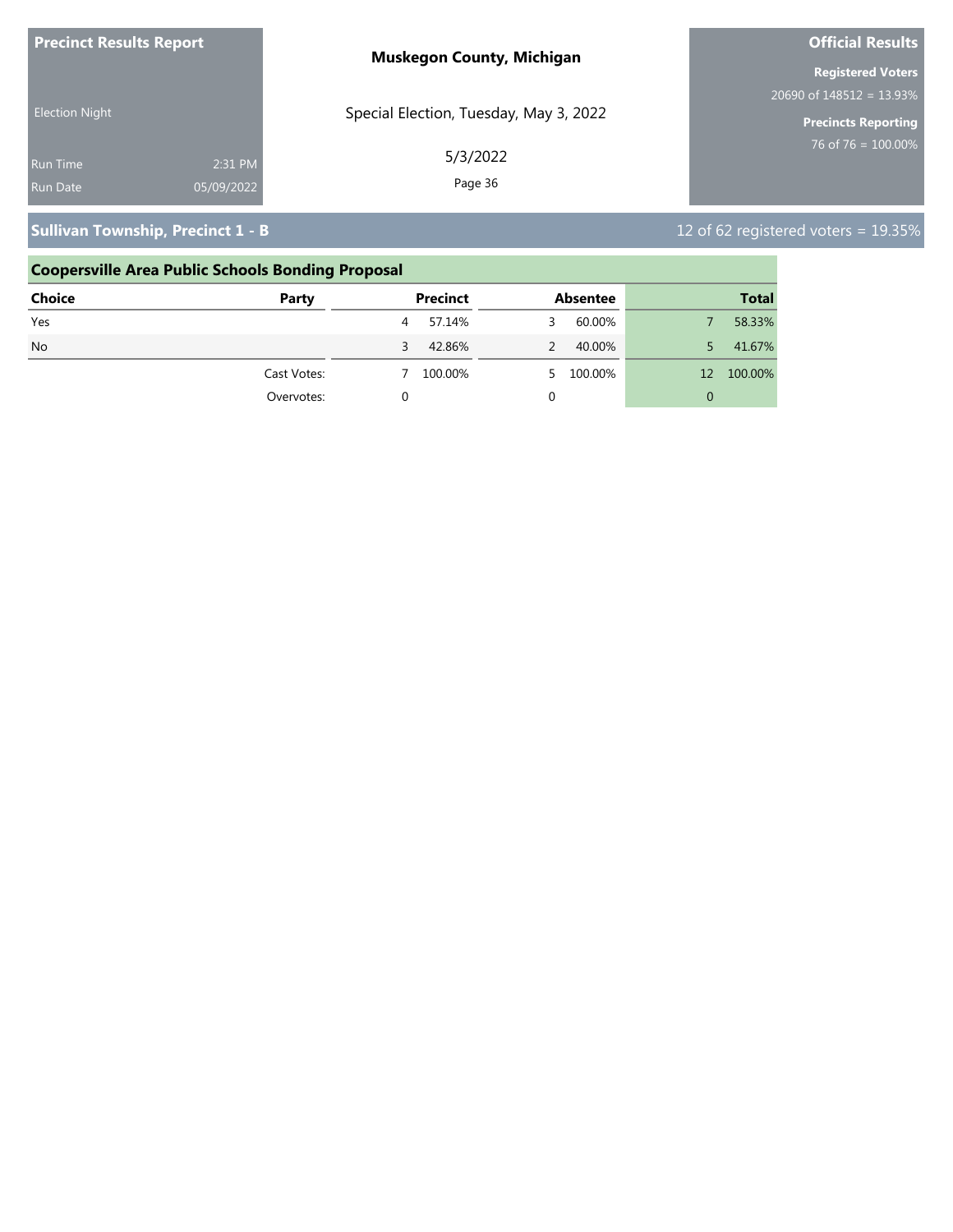| <b>Precinct Results Report</b> |            | <b>Muskegon County, Michigan</b>       | <b>Official Results</b>    |
|--------------------------------|------------|----------------------------------------|----------------------------|
|                                |            |                                        | <b>Registered Voters</b>   |
| <b>Election Night</b>          |            |                                        | $20690$ of 148512 = 13.93% |
|                                |            | Special Election, Tuesday, May 3, 2022 | <b>Precincts Reporting</b> |
| <b>Run Time</b>                | 2:31 PM    | 5/3/2022                               | 76 of 76 = $100.00\%$      |
| <b>Run Date</b>                | 05/09/2022 | Page 37                                |                            |

**White River Township, Precinct 1** 292 of 1,286 registered voters = 22.71%

### **Muskegon Area Intermediate School District Special Education Millage Proposal Choice Party Precinct Absentee Total** Yes 129 44.18% 0 0.00% 129 44.18% No 163 55.82% 163 55.82% 163 55.82% 163 55.82% 163 55.82% 163 55.82% Cast Votes: 292 100.00% 0 0.00% 292 100.00% Overvotes: 0 0 0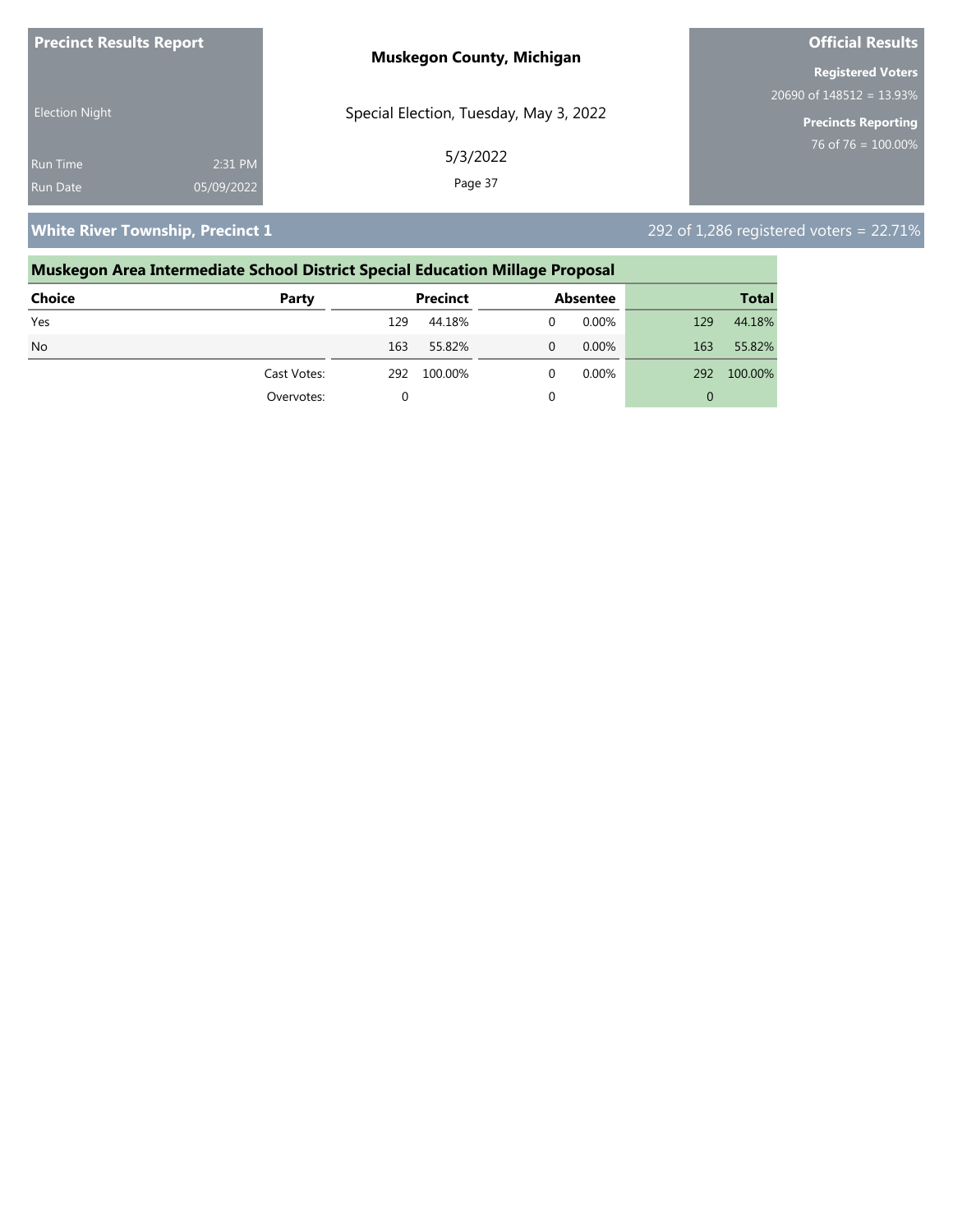| <b>Precinct Results Report</b> |            | <b>Muskegon County, Michigan</b>       | <b>Official Results</b>     |
|--------------------------------|------------|----------------------------------------|-----------------------------|
|                                |            |                                        | <b>Registered Voters</b>    |
|                                |            |                                        | 20690 of $148512 = 13.93\%$ |
| <b>Election Night</b>          |            | Special Election, Tuesday, May 3, 2022 | <b>Precincts Reporting</b>  |
| Run Time                       | 2:31 PM    | 5/3/2022                               | $176$ of 76 = 100.00%       |
| Run Date                       | 05/09/2022 | Page 38                                |                             |

**Whitehall Township, Precinct 1** 307 of 1,530 registered voters = 20.07%

### **Muskegon Area Intermediate School District Special Education Millage Proposal Choice Party Precinct Absentee Total** Yes 91 29.64% 0 0.00% 91 29.64% No 216 70.36% 0 0.00% 216 70.36% Cast Votes: 307 100.00% 0 0.00% 307 100.00% Overvotes: 0 0 0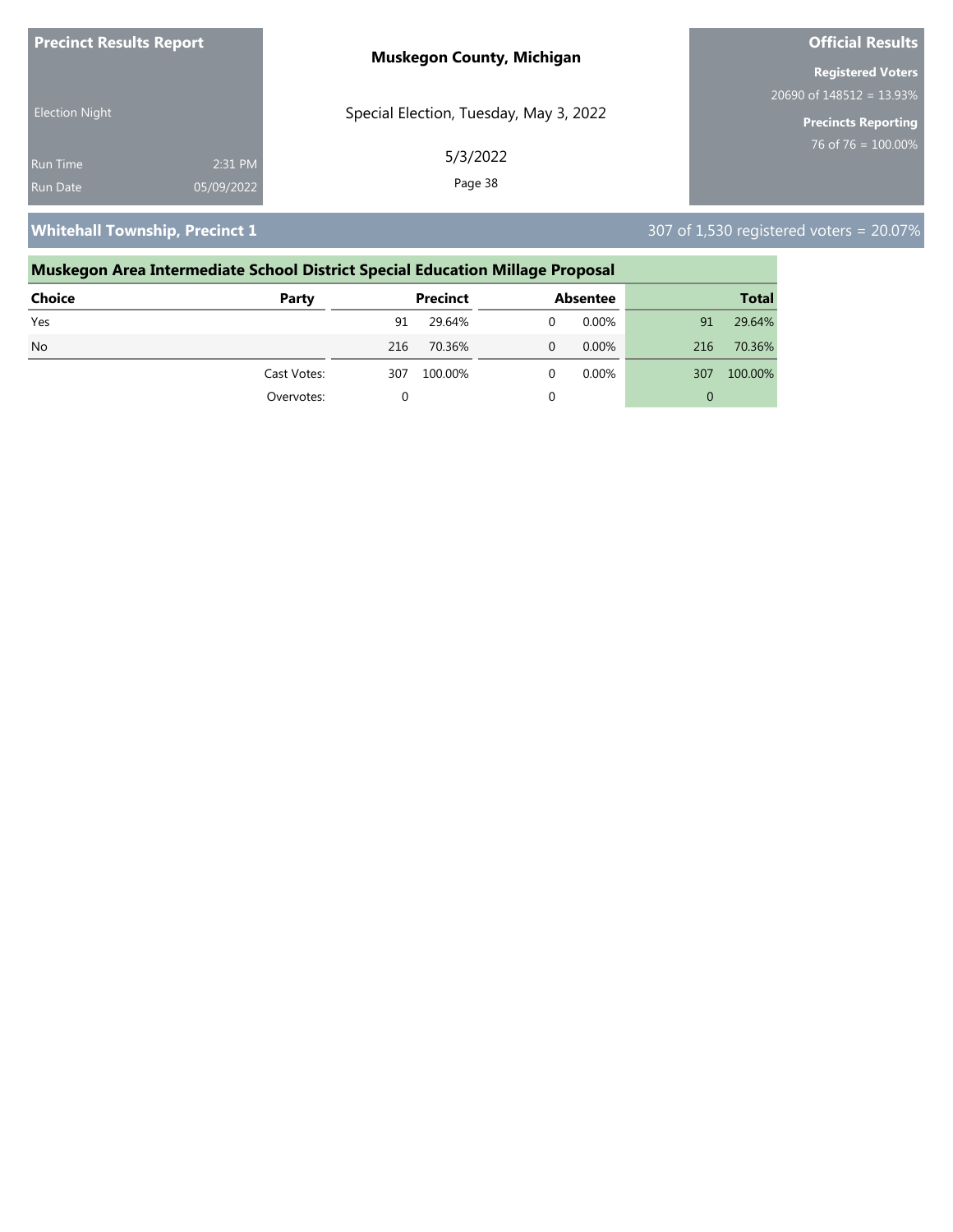| <b>Precinct Results Report</b> |            | <b>Muskegon County, Michigan</b>       | <b>Official Results</b>     |
|--------------------------------|------------|----------------------------------------|-----------------------------|
|                                |            |                                        | <b>Registered Voters</b>    |
|                                |            |                                        | 20690 of $148512 = 13.93\%$ |
| <b>Election Night</b>          |            | Special Election, Tuesday, May 3, 2022 | Precincts Reporting         |
| <b>Run Time</b>                | 2:31 PM    | 5/3/2022                               | 76 of 76 = $100.00\%$       |
| <b>Run Date</b>                | 05/09/2022 | Page 39                                |                             |

**City of Montague, Precinct 1 City of Montague, Precinct 1** 386 of 1,914 registered voters = 20.17%

| Muskegon Area Intermediate School District Special Education Millage Proposal |             |     |                 |   |                 |     |              |
|-------------------------------------------------------------------------------|-------------|-----|-----------------|---|-----------------|-----|--------------|
| Choice                                                                        | Party       |     | <b>Precinct</b> |   | <b>Absentee</b> |     | <b>Total</b> |
| Yes                                                                           |             | 166 | 43.01%          | 0 | 0.00%           | 166 | 43.01%       |
| N <sub>o</sub>                                                                |             | 220 | 56.99%          | 0 | $0.00\%$        | 220 | 56.99%       |
|                                                                               | Cast Votes: | 386 | 100.00%         | 0 | 0.00%           | 386 | 100.00%      |
|                                                                               | Overvotes:  |     |                 |   |                 | 0   |              |
|                                                                               |             |     |                 |   |                 |     |              |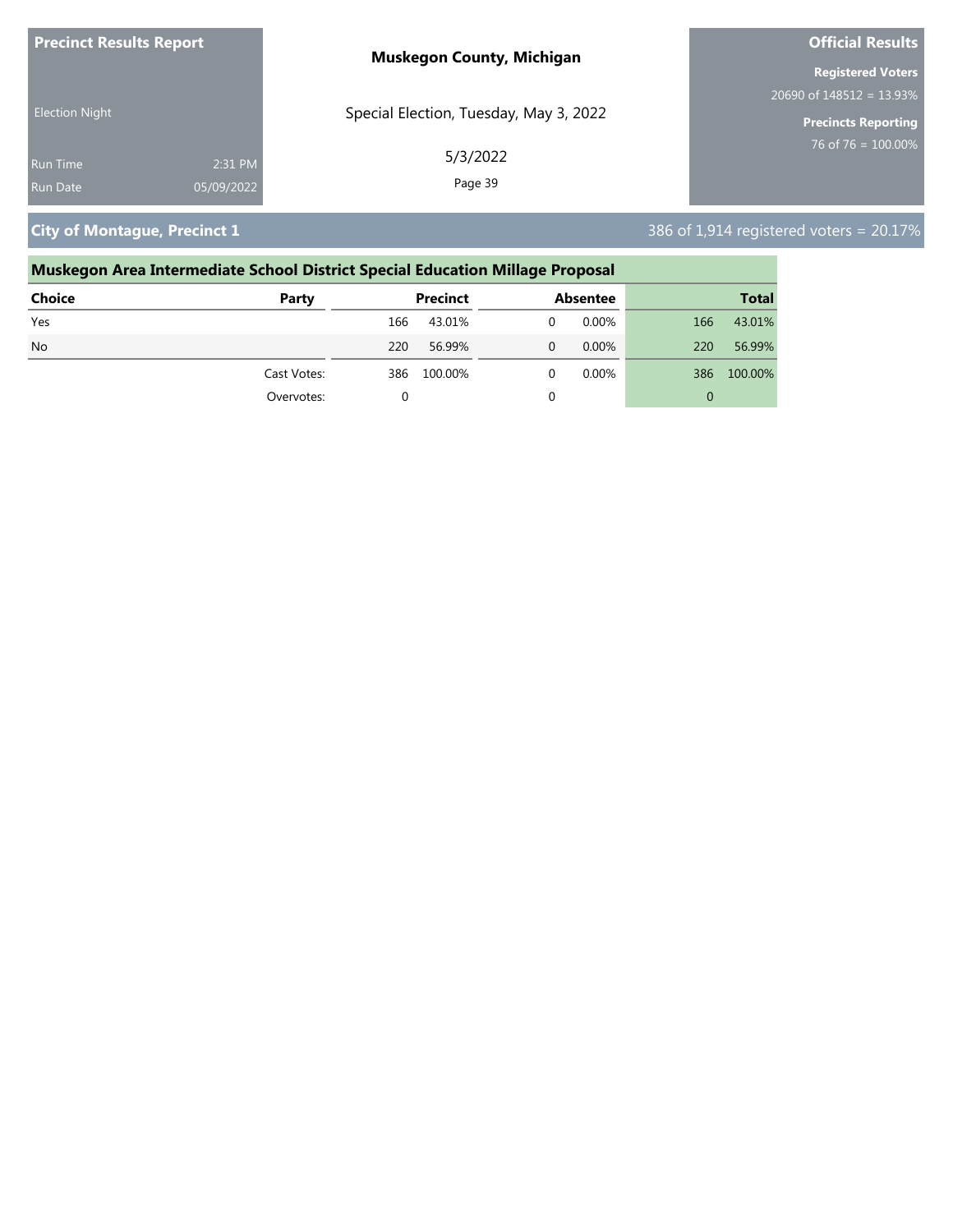| <b>Precinct Results Report</b> |            | <b>Muskegon County, Michigan</b>       | <b>Official Results</b>     |
|--------------------------------|------------|----------------------------------------|-----------------------------|
|                                |            |                                        | <b>Registered Voters</b>    |
|                                |            |                                        | 20690 of $148512 = 13.93\%$ |
| <b>Election Night</b>          |            | Special Election, Tuesday, May 3, 2022 | Precincts Reporting         |
| <b>Run Time</b>                | 2:31 PM    | 5/3/2022                               | 76 of 76 = $100.00\%$       |
| <b>Run Date</b>                | 05/09/2022 | Page 40                                |                             |

**City of Muskegon, Precinct 1** 146 of 1,768 registered voters = 8.26%

### **Muskegon Area Intermediate School District Special Education Millage Proposal**

| <b>Choice</b> | Party       |   | <b>Precinct</b> |     | Absentee |     | <b>Total</b> |
|---------------|-------------|---|-----------------|-----|----------|-----|--------------|
| Yes           |             |   | 8 100.00%       | 82  | 59.42%   | 90  | 61.64%       |
| <b>No</b>     |             | 0 | $0.00\%$        | 56  | 40.58%   | 56  | 38.36%       |
|               | Cast Votes: | 8 | 100.00%         | 138 | 100.00%  | 146 | 100.00%      |
|               | Overvotes:  |   |                 |     |          | 0   |              |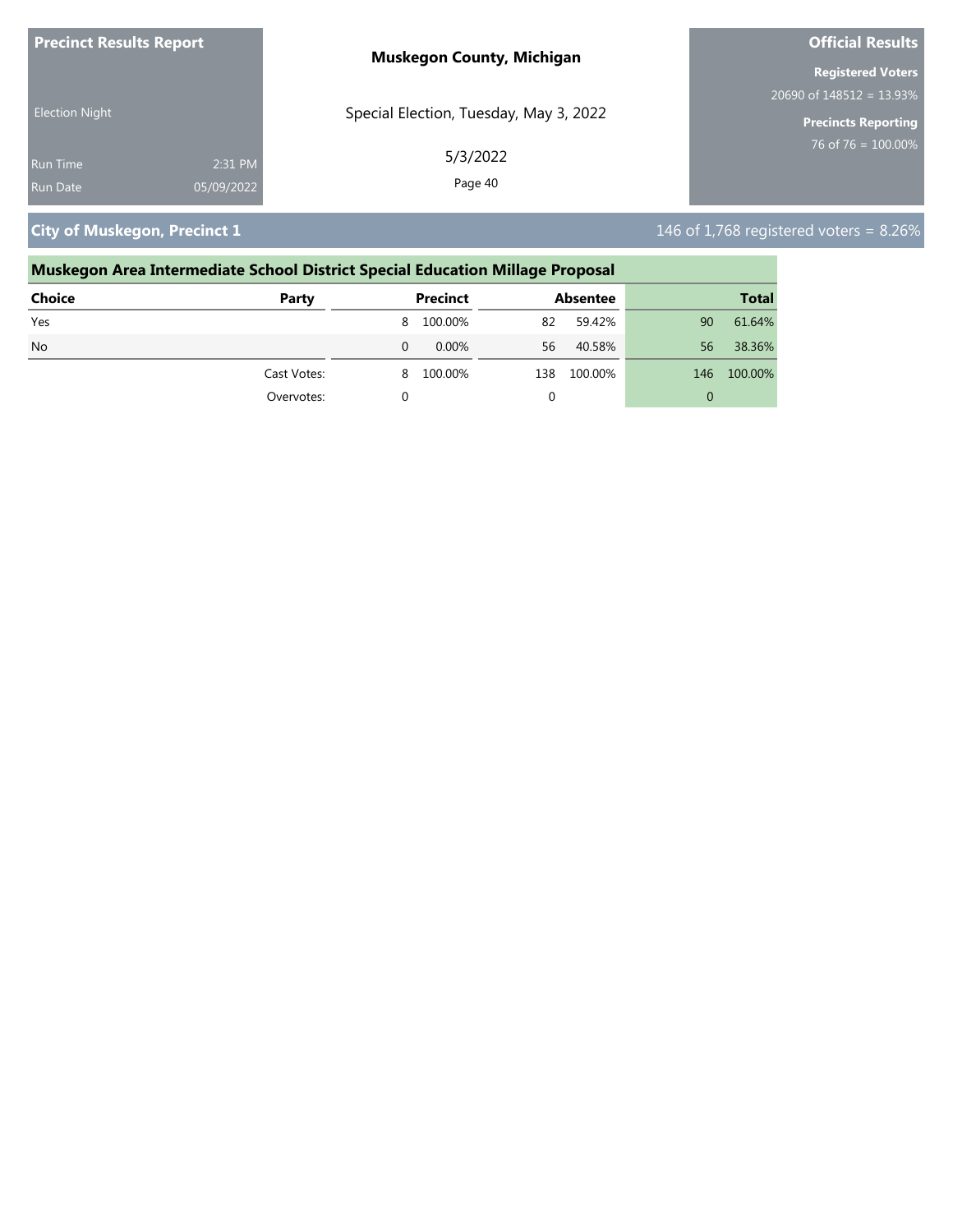| <b>Precinct Results Report</b> |            | <b>Muskegon County, Michigan</b>       | <b>Official Results</b>     |
|--------------------------------|------------|----------------------------------------|-----------------------------|
|                                |            |                                        | <b>Registered Voters</b>    |
|                                |            |                                        | 20690 of $148512 = 13.93\%$ |
| <b>Election Night</b>          |            | Special Election, Tuesday, May 3, 2022 | <b>Precincts Reporting</b>  |
| <b>Run Time</b>                | 2:31 PM    | 5/3/2022                               | 76 of 76 = $100.00\%$       |
| <b>Run Date</b>                | 05/09/2022 | Page 41                                |                             |

**City of Muskegon, Precinct 2** 120 of 1,548 registered voters = 7.75%

| Muskegon Area Intermediate School District Special Education Millage Proposal |             |    |                 |    |                 |     |              |
|-------------------------------------------------------------------------------|-------------|----|-----------------|----|-----------------|-----|--------------|
| Choice                                                                        | Party       |    | <b>Precinct</b> |    | <b>Absentee</b> |     | <b>Total</b> |
| Yes                                                                           |             | 14 | 45.16%          | 48 | 53.93%          | 62  | 51.67%       |
| N <sub>o</sub>                                                                |             | 17 | 54.84%          | 41 | 46.07%          | 58  | 48.33%       |
|                                                                               | Cast Votes: | 31 | 100.00%         | 89 | 100.00%         | 120 | 100.00%      |
|                                                                               | Overvotes:  | 0  |                 |    |                 | 0   |              |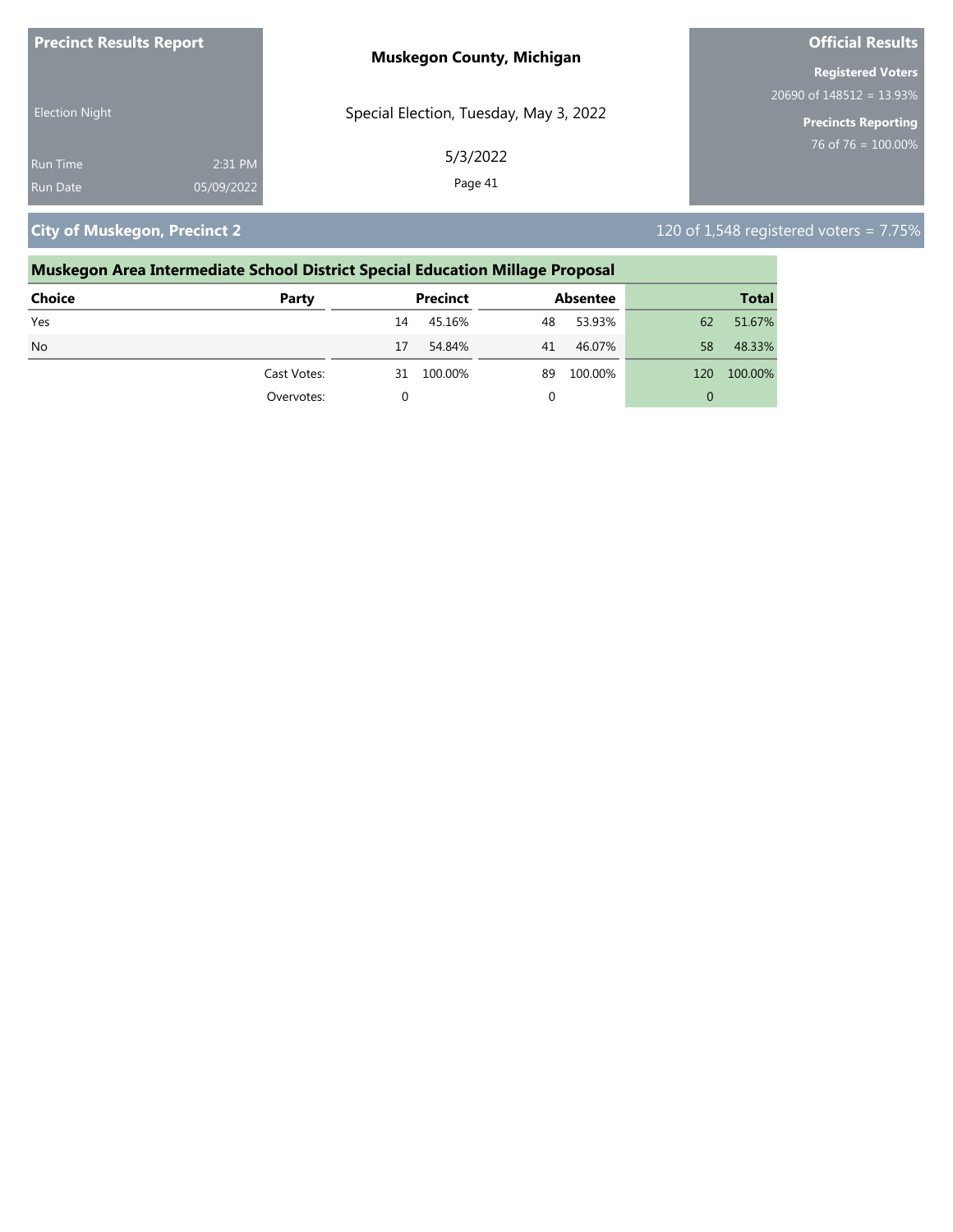| <b>Precinct Results Report</b> |            | <b>Muskegon County, Michigan</b>       | <b>Official Results</b>     |
|--------------------------------|------------|----------------------------------------|-----------------------------|
|                                |            |                                        | <b>Registered Voters</b>    |
|                                |            |                                        | 20690 of $148512 = 13.93\%$ |
| <b>Election Night</b>          |            | Special Election, Tuesday, May 3, 2022 | <b>Precincts Reporting</b>  |
| <b>Run Time</b>                | 2:31 PM    | 5/3/2022                               | 76 of 76 = $100.00\%$       |
| <b>Run Date</b>                | 05/09/2022 | Page 42                                |                             |

**City of Muskegon, Precinct 3 & 4** 295 of 3,744 registered voters = 7.88%

### **Muskegon Area Intermediate School District Special Education Millage Proposal**

| <b>Choice</b> | Party       | <b>Precinct</b> | Absentee       | <b>Total</b>   |
|---------------|-------------|-----------------|----------------|----------------|
| Yes           |             | 52.78%<br>19    | 126<br>48.65%  | 49.15%<br>145  |
| <b>No</b>     |             | 47.22%<br>17    | 133<br>51.35%  | 50.85%<br>150  |
|               | Cast Votes: | 100.00%<br>36   | 100.00%<br>259 | 100.00%<br>295 |
|               | Overvotes:  | 0               |                | 0              |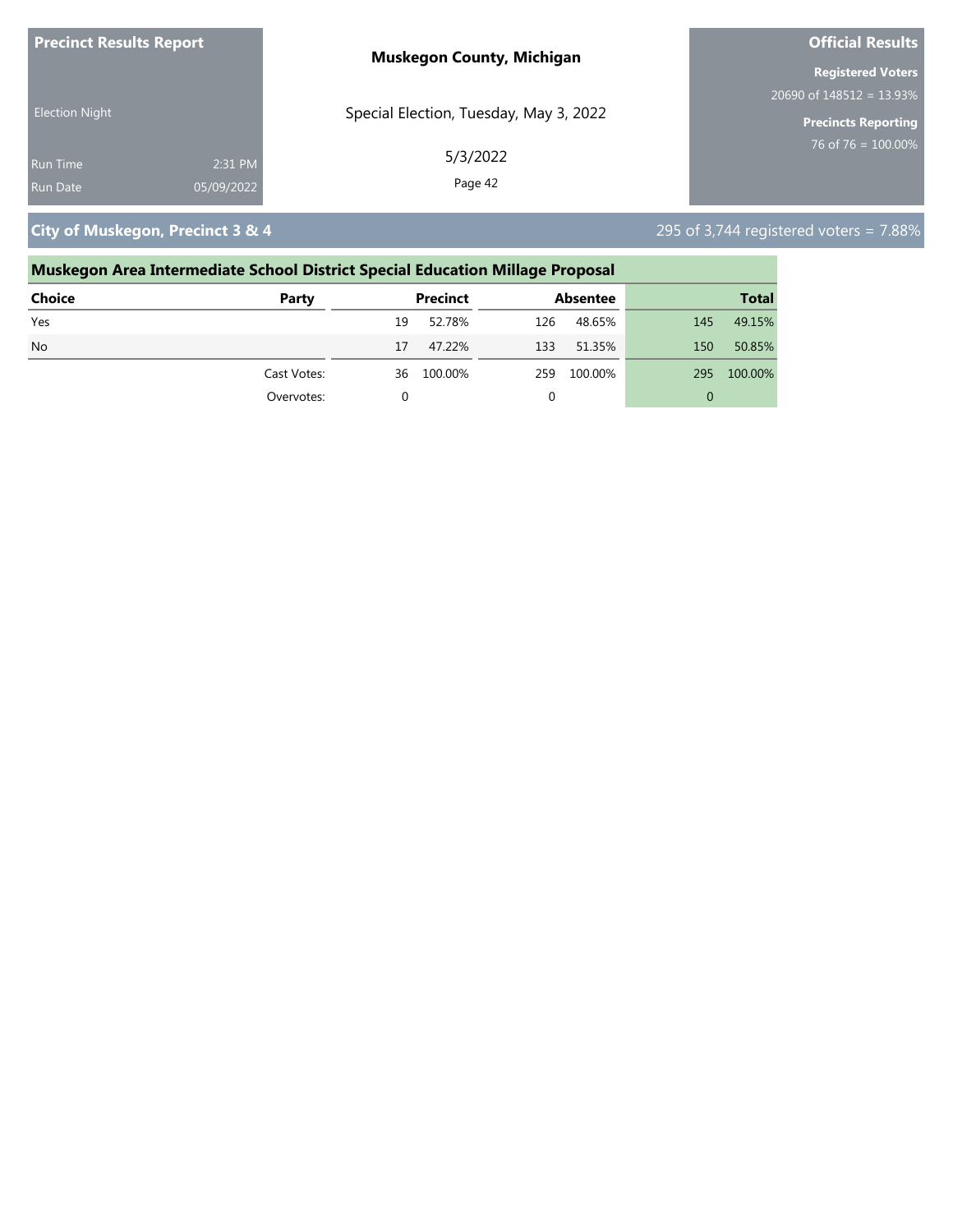| <b>Precinct Results Report</b> |            | <b>Muskegon County, Michigan</b>       | <b>Official Results</b>     |
|--------------------------------|------------|----------------------------------------|-----------------------------|
|                                |            |                                        | <b>Registered Voters</b>    |
|                                |            |                                        | 20690 of $148512 = 13.93\%$ |
| <b>Election Night</b>          |            | Special Election, Tuesday, May 3, 2022 | Precincts Reporting         |
| Run Time                       | 2:31 PM    | 5/3/2022                               | 76 of 76 = $100.00\%$       |
| <b>Run Date</b>                | 05/09/2022 | Page 43                                |                             |

**City of Muskegon, Precinct 5** 127 of 2,212 registered voters = 5.74%

### **Muskegon Area Intermediate School District Special Education Millage Proposal Choice Party Precinct Absentee Total** Yes 6 26.09% 61 58.65% 67 52.76% No 17 73.91% 43 41.35% 60 47.24% Cast Votes: 23 100.00% 104 100.00% 127 100.00% Overvotes: 0 0 0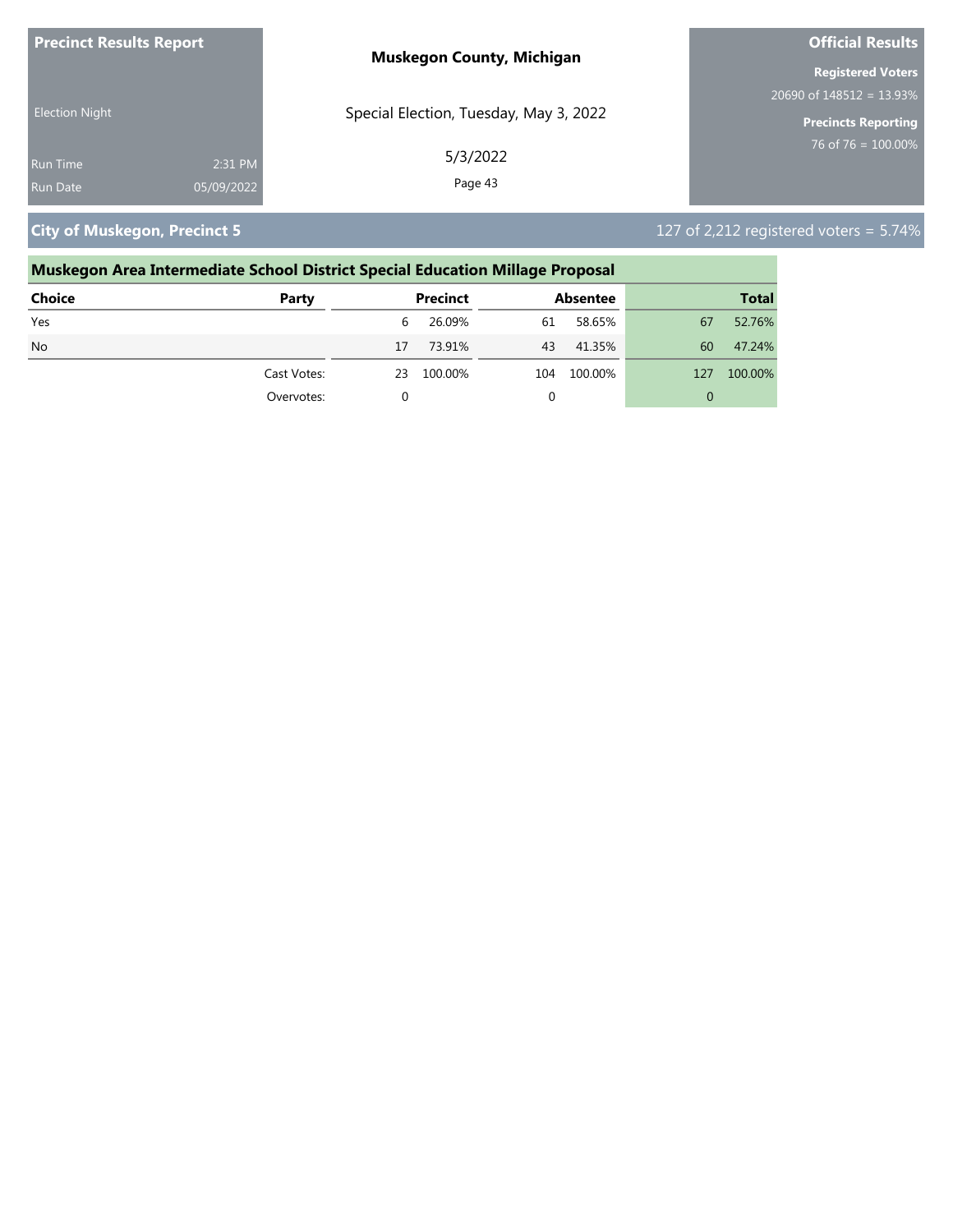| <b>Precinct Results Report</b> |            | <b>Muskegon County, Michigan</b>       | <b>Official Results</b>     |
|--------------------------------|------------|----------------------------------------|-----------------------------|
|                                |            |                                        | <b>Registered Voters</b>    |
|                                |            |                                        | 20690 of $148512 = 13.93\%$ |
| <b>Election Night</b>          |            | Special Election, Tuesday, May 3, 2022 | Precincts Reporting         |
| <b>Run Time</b>                | 2:31 PM    | 5/3/2022                               | 76 of 76 = $100.00\%$       |
| <b>Run Date</b>                | 05/09/2022 | Page 44                                |                             |

**City of Muskegon, Precinct 6 & 7** 384 of 4,886 registered voters = 7.86%

## **Muskegon Area Intermediate School District Special Education Millage Proposal**

| <b>Choice</b> | Party       | <b>Precinct</b> | Absentee       | <b>Total</b>   |
|---------------|-------------|-----------------|----------------|----------------|
| Yes           |             | 43.84%<br>32    | 64.31%<br>200  | 60.42%<br>232  |
| <b>No</b>     |             | 56.16%<br>41    | 35.69%<br>111  | 39.58%<br>152  |
|               | Cast Votes: | 100.00%<br>73   | 100.00%<br>311 | 100.00%<br>384 |
|               | Overvotes:  | 0               |                | 0              |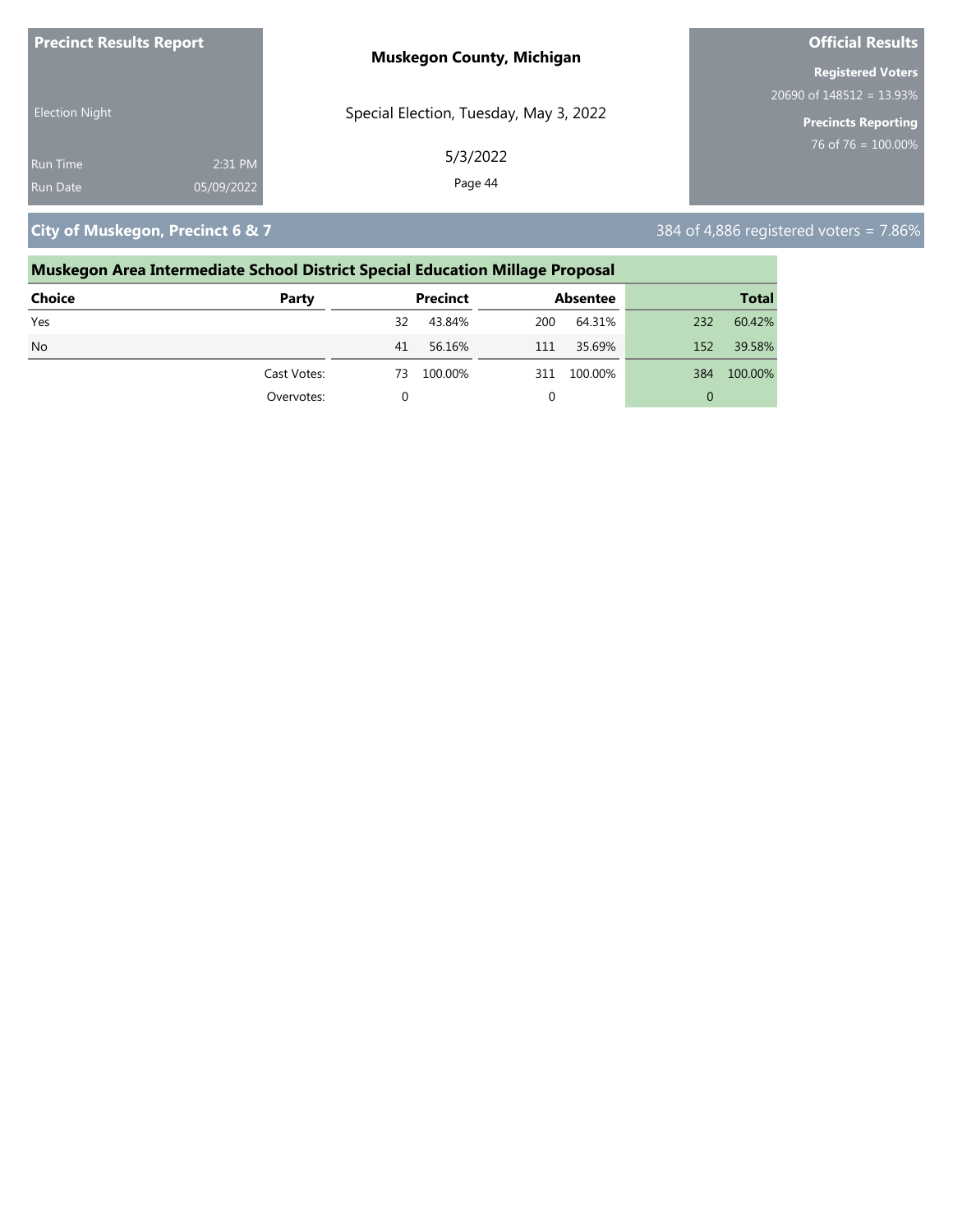| <b>Precinct Results Report</b> |            | <b>Muskegon County, Michigan</b>       | <b>Official Results</b>     |  |
|--------------------------------|------------|----------------------------------------|-----------------------------|--|
|                                |            |                                        | <b>Registered Voters</b>    |  |
|                                |            |                                        | 20690 of $148512 = 13.93\%$ |  |
| <b>Election Night</b>          |            | Special Election, Tuesday, May 3, 2022 | <b>Precincts Reporting</b>  |  |
| <b>Run Time</b>                | 2:31 PM    | 5/3/2022                               | 76 of 76 = $100.00\%$       |  |
| <b>Run Date</b>                | 05/09/2022 | Page 45                                |                             |  |

**City of Muskegon, Precinct 8** 77 of 1,879 registered voters = 4.10%

# **Muskegon Area Intermediate School District Special Education Millage Proposal Choice Party Precinct Absentee Total**

| Yes       |             |   | 25.00%    | 31 | 44.93%  | 33 | 42.86%  |
|-----------|-------------|---|-----------|----|---------|----|---------|
| <b>No</b> |             | b | 75.00%    | 38 | 55.07%  | 44 | 57.14%  |
|           | Cast Votes: |   | 8 100.00% | 69 | 100.00% | 77 | 100.00% |
|           | Overvotes:  |   |           |    |         |    |         |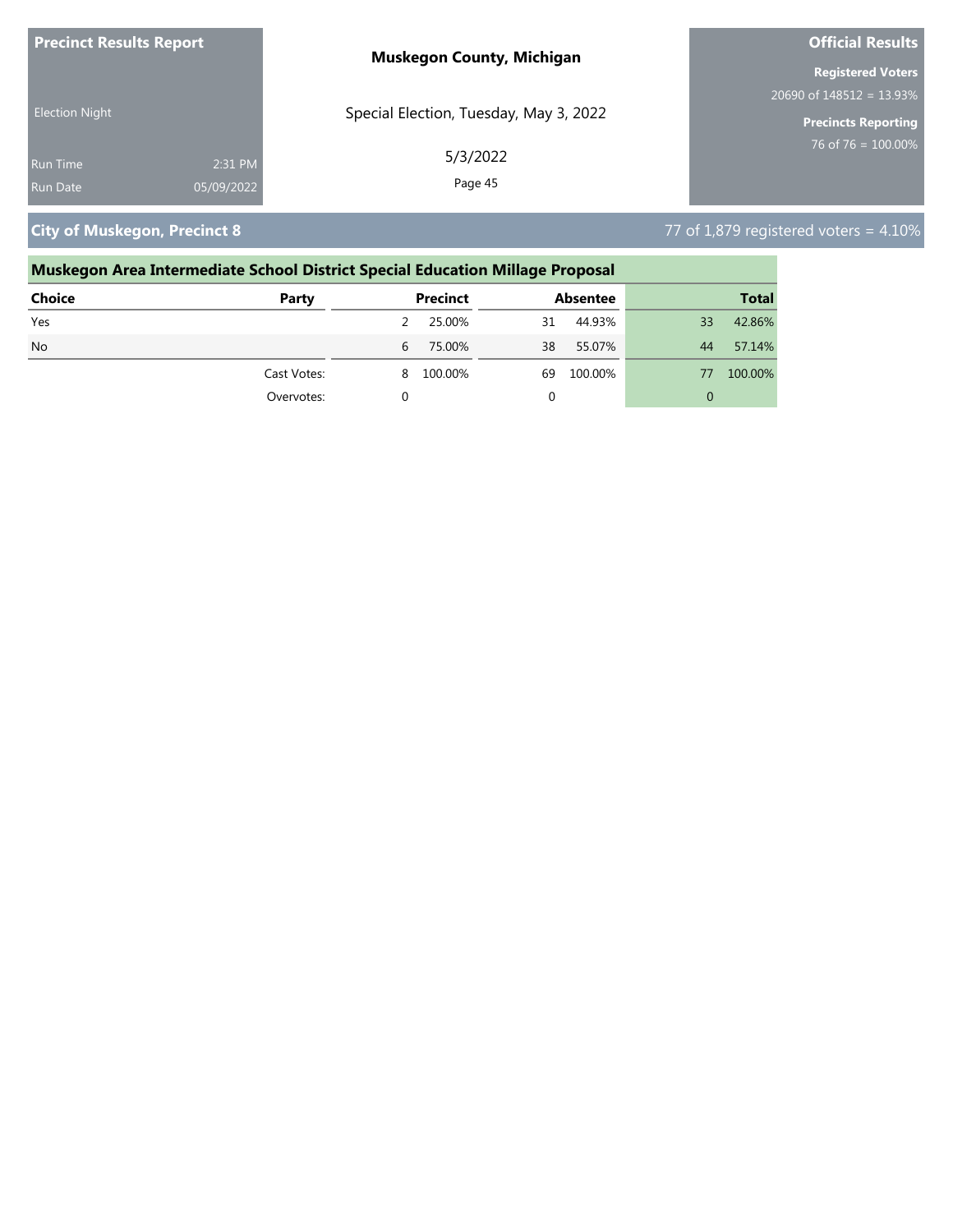| <b>Precinct Results Report</b> | <b>Muskegon County, Michigan</b>       | <b>Official Results</b>     |  |
|--------------------------------|----------------------------------------|-----------------------------|--|
|                                |                                        | <b>Registered Voters</b>    |  |
|                                |                                        | 20690 of $148512 = 13.93\%$ |  |
| <b>Election Night</b>          | Special Election, Tuesday, May 3, 2022 | <b>Precincts Reporting</b>  |  |
| <b>Run Time</b>                | 5/3/2022<br>2:31 PM                    | $76$ of 76 = 100.00%        |  |
| 05/09/2022<br><b>Run Date</b>  | Page 46                                |                             |  |

**City of Muskegon, Precinct 9** 119 of 2,695 registered voters = 4.42%

### **Muskegon Area Intermediate School District Special Education Millage Proposal Choice Party Precinct Absentee Total**

| --------  | - -- -      |    | - - - - - - - - - |     |         |     | _____   |
|-----------|-------------|----|-------------------|-----|---------|-----|---------|
| Yes       |             | 8  | 61.54%            | 62  | 59.05%  | 70  | 59.32%  |
| <b>No</b> |             | 5  | 38.46%            | 43  | 40.95%  | 48  | 40.68%  |
|           | Cast Votes: | 13 | 100.00%           | 105 | 100.00% | 118 | 100.00% |
|           | Overvotes:  |    |                   |     |         |     |         |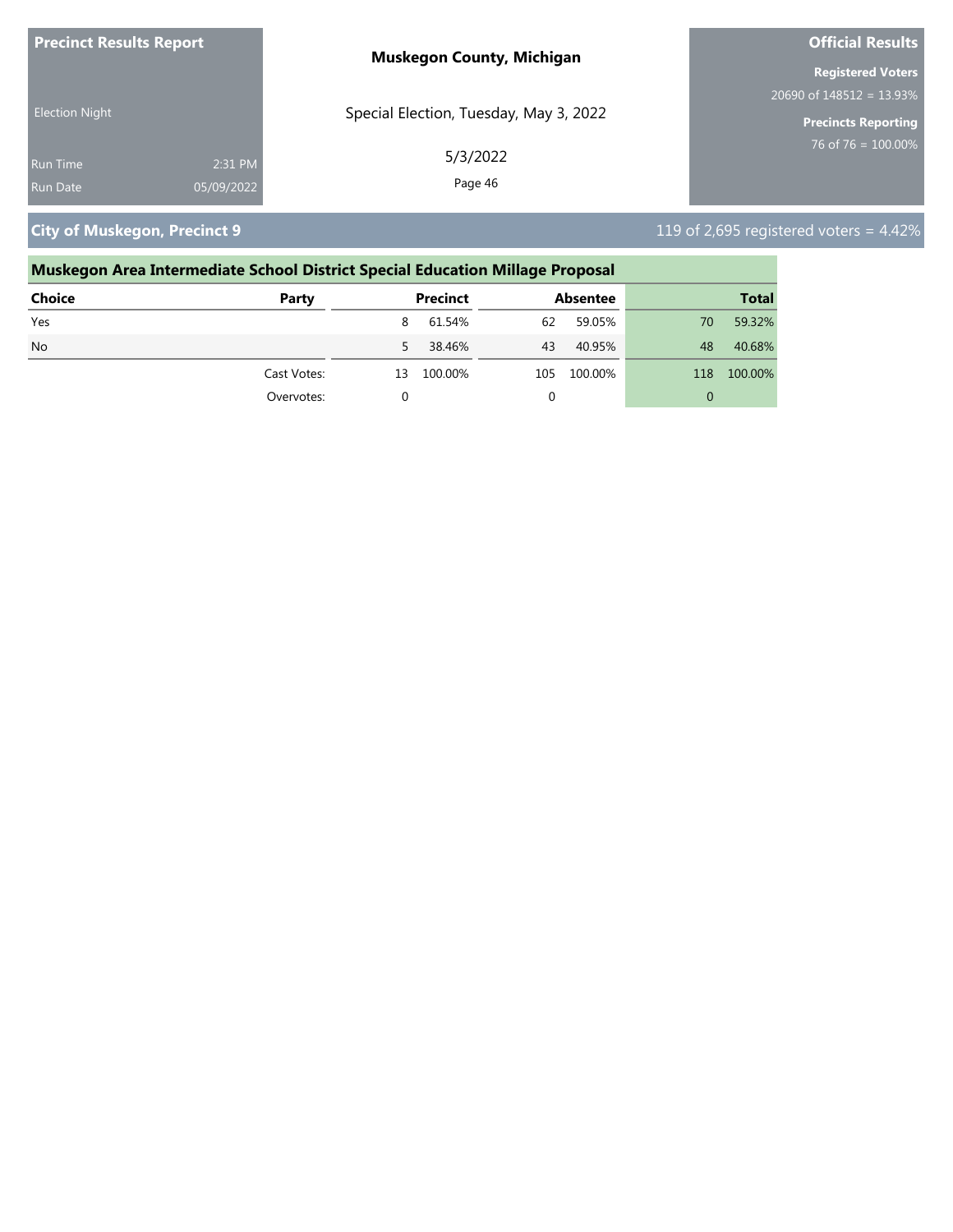| <b>Precinct Results Report</b> |            | <b>Muskegon County, Michigan</b>       | <b>Official Results</b>     |  |
|--------------------------------|------------|----------------------------------------|-----------------------------|--|
|                                |            |                                        | <b>Registered Voters</b>    |  |
|                                |            |                                        | 20690 of $148512 = 13.93\%$ |  |
| <b>Election Night</b>          |            | Special Election, Tuesday, May 3, 2022 | <b>Precincts Reporting</b>  |  |
| <b>Run Time</b>                | 2:31 PM    | 5/3/2022                               | 76 of 76 = $100.00\%$       |  |
| <b>Run Date</b>                | 05/09/2022 | Page 47                                |                             |  |

**City of Muskegon, Precinct 10** 245 of 2,600 registered voters = 9.42%

### **Muskegon Area Intermediate School District Special Education Millage Proposal Choice Party Precinct Absentee Total** Yes 15 41.67% 99 47.37% 114 46.53% No 21 58.33% 110 52.63% 131 53.47% Cast Votes: 36 100.00% 209 100.00% 245 100.00% Overvotes: 0 0 0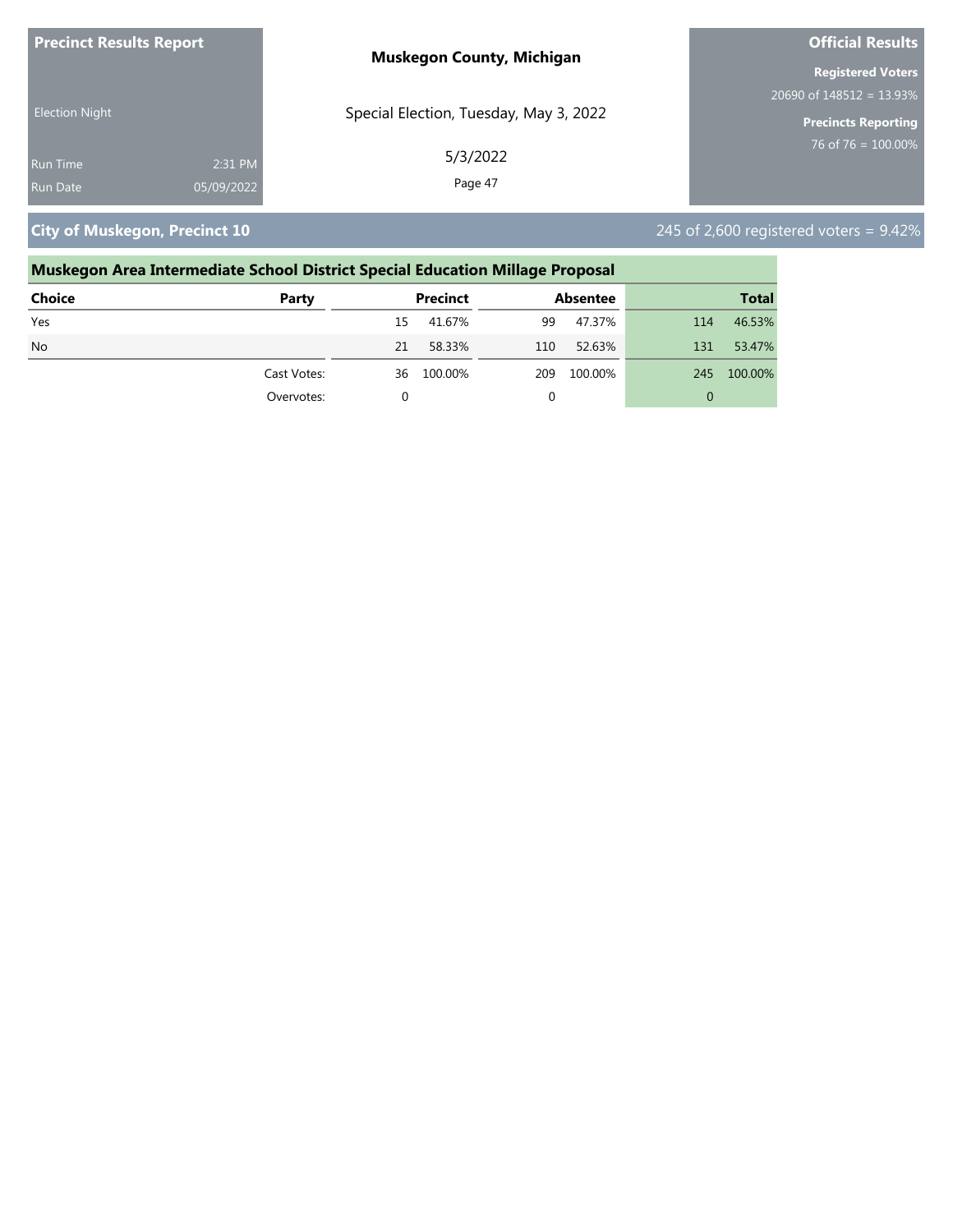| <b>Precinct Results Report</b> |            | <b>Muskegon County, Michigan</b>       | <b>Official Results</b>     |  |
|--------------------------------|------------|----------------------------------------|-----------------------------|--|
|                                |            |                                        | <b>Registered Voters</b>    |  |
|                                |            |                                        | 20690 of $148512 = 13.93\%$ |  |
| <b>Election Night</b>          |            | Special Election, Tuesday, May 3, 2022 | Precincts Reporting         |  |
| <b>Run Time</b>                | 2:31 PM    | 5/3/2022                               | 76 of 76 = $100.00\%$       |  |
| <b>Run Date</b>                | 05/09/2022 | Page 48                                |                             |  |

**City of Muskegon, Precinct 11** 276 of 1,976 registered voters = 13.97%

| Muskegon Area Intermediate School District Special Education Millage Proposal |             |                 |         |                 |         |              |         |  |
|-------------------------------------------------------------------------------|-------------|-----------------|---------|-----------------|---------|--------------|---------|--|
| Choice                                                                        | Party       | <b>Precinct</b> |         | <b>Absentee</b> |         | <b>Total</b> |         |  |
| Yes                                                                           |             | 15              | 48.39%  | 147             | 60.25%  | 162          | 58.91%  |  |
| N <sub>o</sub>                                                                |             | 16              | 51.61%  | 97              | 39.75%  | 113          | 41.09%  |  |
|                                                                               | Cast Votes: | 31              | 100.00% | 244             | 100.00% | 275          | 100.00% |  |
|                                                                               | Overvotes:  | $\Omega$        |         |                 |         | 0            |         |  |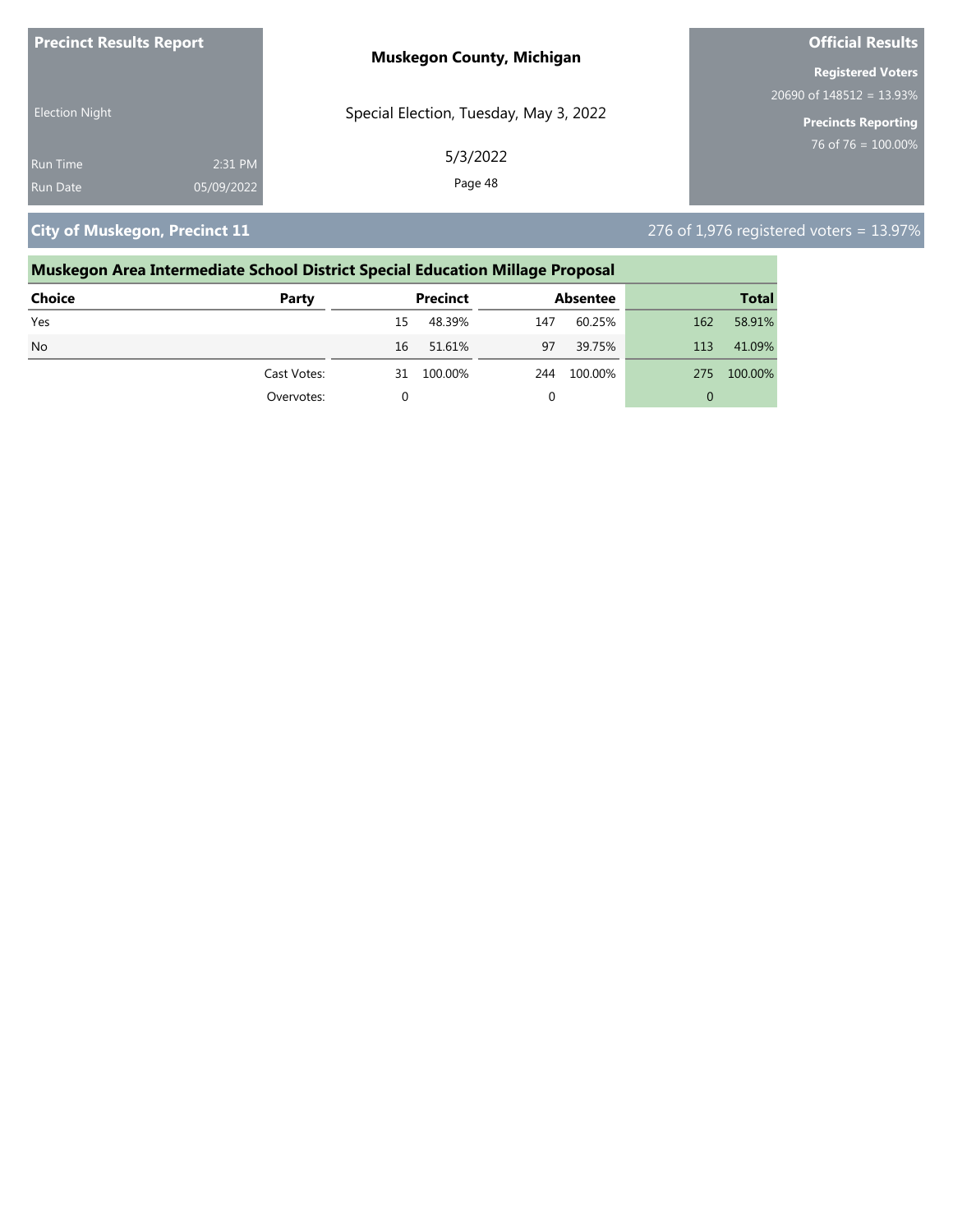| <b>Precinct Results Report</b> |            | <b>Muskegon County, Michigan</b>       | <b>Official Results</b>     |  |
|--------------------------------|------------|----------------------------------------|-----------------------------|--|
|                                |            |                                        | <b>Registered Voters</b>    |  |
|                                |            |                                        | 20690 of $148512 = 13.93\%$ |  |
| <b>Election Night</b>          |            | Special Election, Tuesday, May 3, 2022 | Precincts Reporting         |  |
| <b>Run Time</b>                | 2:31 PM    | 5/3/2022                               | 76 of 76 = $100.00\%$       |  |
| <b>Run Date</b>                | 05/09/2022 | Page 49                                |                             |  |

**City of Muskegon, Precinct 12** 327 of 1,847 registered voters = 17.70%

# **Muskegon Area Intermediate School District Special Education Millage Proposal**

| Choice    | Party       | <b>Precinct</b> | Absentee       | <b>Total</b>          |
|-----------|-------------|-----------------|----------------|-----------------------|
| Yes       |             | 55.10%<br>54    | 52.63%<br>120  | 53.37%<br>174         |
| <b>No</b> |             | 44.90%<br>44    | 108<br>47.37%  | 46.63%<br>152         |
|           | Cast Votes: | 100.00%<br>98   | 228<br>100.00% | 100.00%<br><b>326</b> |
|           | Overvotes:  |                 |                | 0                     |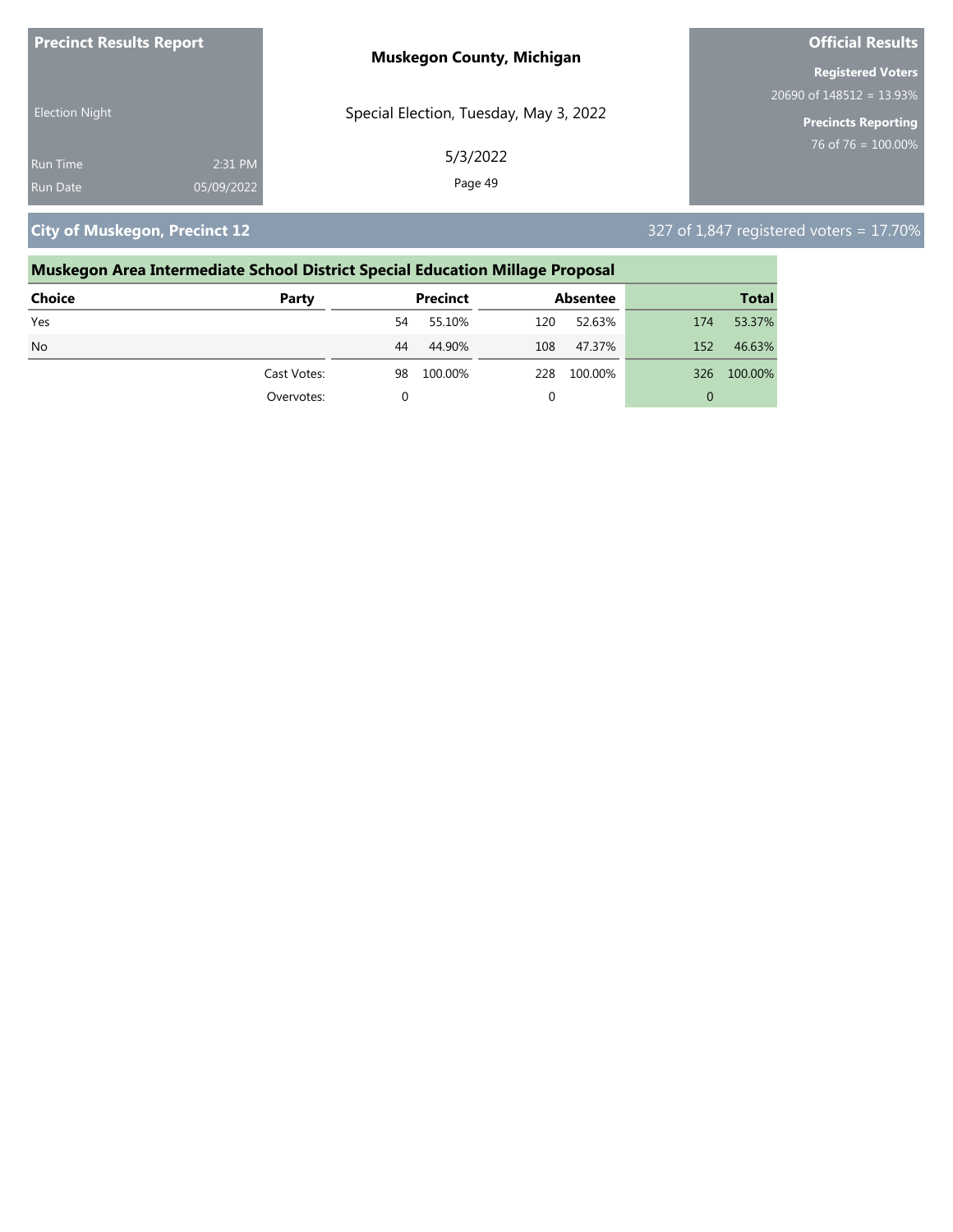| <b>Precinct Results Report</b> |            | <b>Muskegon County, Michigan</b>       | <b>Official Results</b>     |  |
|--------------------------------|------------|----------------------------------------|-----------------------------|--|
|                                |            |                                        | <b>Registered Voters</b>    |  |
|                                |            |                                        | 20690 of $148512 = 13.93\%$ |  |
| <b>Election Night</b>          |            | Special Election, Tuesday, May 3, 2022 | Precincts Reporting         |  |
| <b>Run Time</b>                | 2:31 PM    | 5/3/2022                               | 76 of 76 = $100.00\%$       |  |
| <b>Run Date</b>                | 05/09/2022 | Page 50                                |                             |  |

**City of Muskegon, Precinct 13** 261 of 1,733 registered voters = 15.06%

## **Muskegon Area Intermediate School District Special Education Millage Proposal Choice Party Precinct Absentee Total** Yes 24 40.00% 85 42.29% 109 41.76%

| No |             | 36 | 60.00%  | 116 | 57.71%  | 152 | 58.24%  |
|----|-------------|----|---------|-----|---------|-----|---------|
|    | Cast Votes: | 60 | 100.00% | 201 | 100.00% | 261 | 100.00% |
|    | Overvotes:  |    |         |     |         |     |         |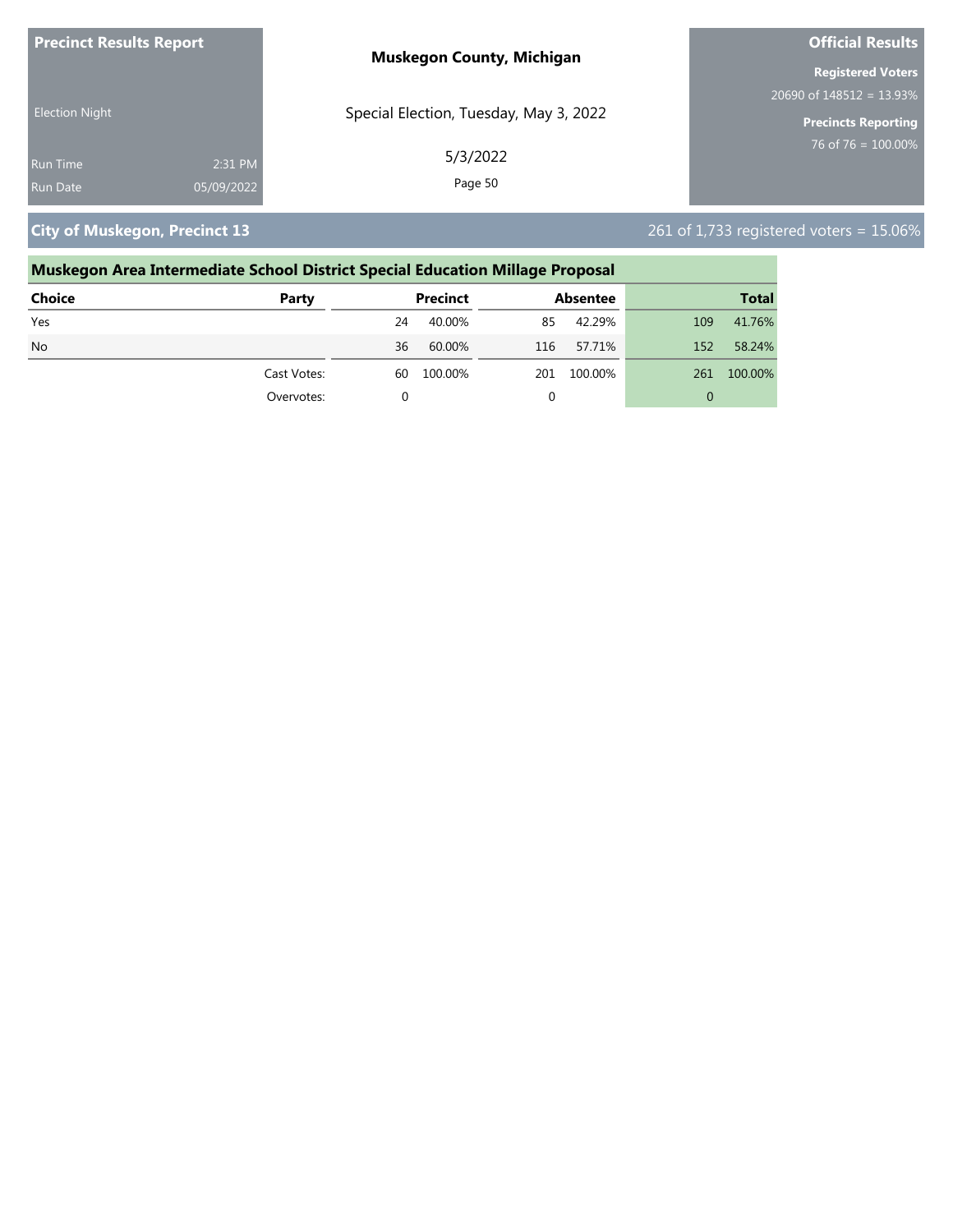| <b>Precinct Results Report</b> |            | <b>Muskegon County, Michigan</b>       | <b>Official Results</b>     |  |  |
|--------------------------------|------------|----------------------------------------|-----------------------------|--|--|
|                                |            |                                        | <b>Registered Voters</b>    |  |  |
|                                |            |                                        | 20690 of $148512 = 13.93\%$ |  |  |
| <b>Election Night</b>          |            | Special Election, Tuesday, May 3, 2022 | <b>Precincts Reporting</b>  |  |  |
| <b>Run Time</b>                | 2:31 PM    | 5/3/2022                               | 76 of 76 = $100.00\%$       |  |  |
| <b>Run Date</b>                | 05/09/2022 | Page 51                                |                             |  |  |

**City of Muskegon, Precinct 14** 410 of 1,305 registered voters = 31.42%

### **Muskegon Area Intermediate School District Special Education Millage Proposal Choice Party Precinct Absentee Total** Yes 36 36.00% 160 51.61% 196 47.80% No 64 64.00% 150 48.39% 214 52.20% Cast Votes: 100 100.00% 310 100.00% 410 100.00% Overvotes: 0 0 0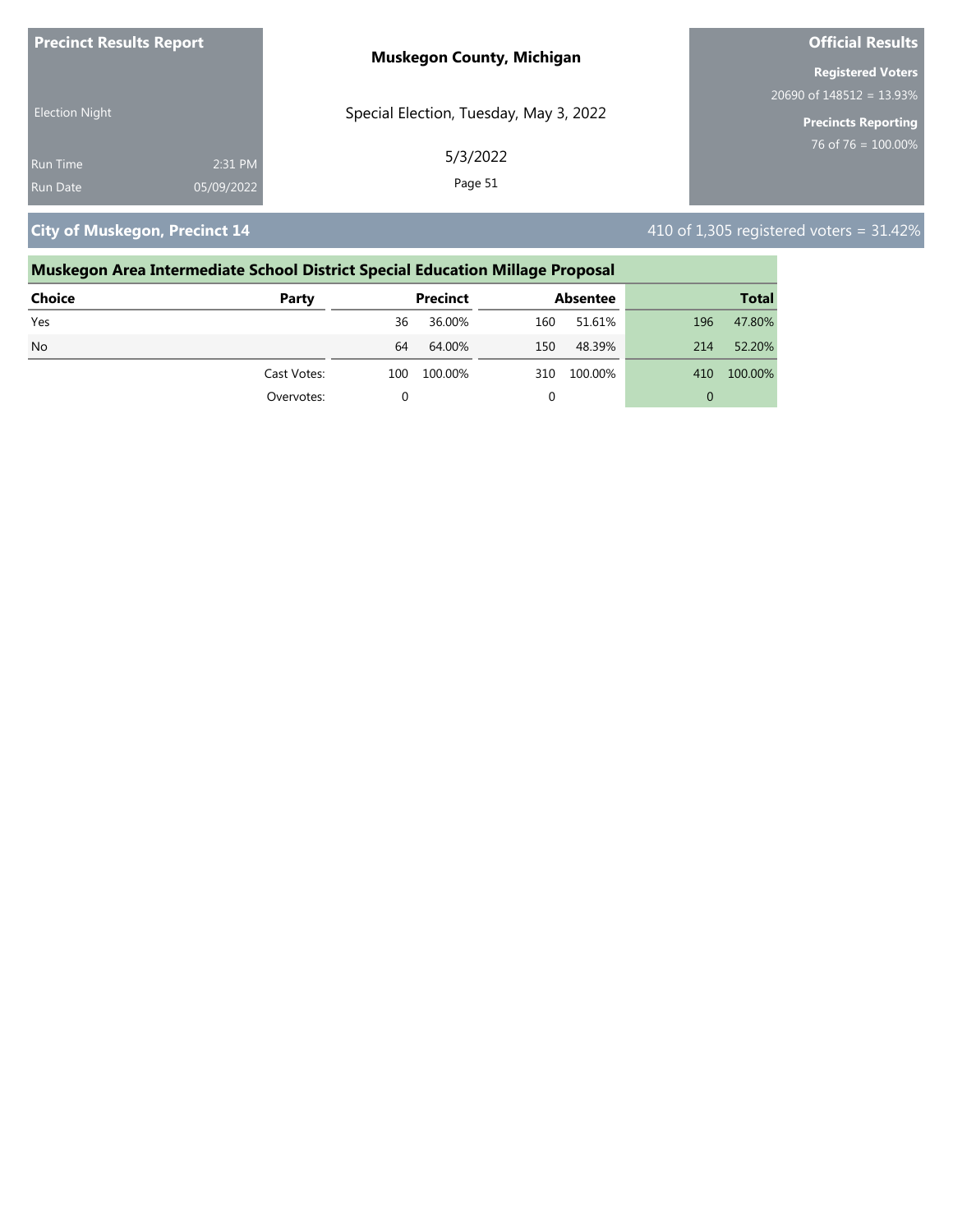| <b>Precinct Results Report</b> |            | <b>Muskegon County, Michigan</b>       | <b>Official Results</b>       |  |
|--------------------------------|------------|----------------------------------------|-------------------------------|--|
|                                |            |                                        | <b>Registered Voters</b>      |  |
| <b>Election Night</b>          |            |                                        | $20690$ of $148512 = 13.93\%$ |  |
|                                |            | Special Election, Tuesday, May 3, 2022 | <b>Precincts Reporting</b>    |  |
| Run Time                       | 2:31 PM    | 5/3/2022                               | 76 of 76 = $100.00\%$         |  |
| Run Date                       | 05/09/2022 | Page 52                                |                               |  |

## **City of Muskegon Heights, Precinct 1 City of Muskegon Heights, Precinct 1 94 of 2,337 registered voters = 4.02%**

| Muskegon Area Intermediate School District Special Education Millage Proposal |    |         |                 |          |                 |              |  |
|-------------------------------------------------------------------------------|----|---------|-----------------|----------|-----------------|--------------|--|
| Party                                                                         |    |         |                 |          |                 | <b>Total</b> |  |
|                                                                               | 45 | 48.91%  | 0               | $0.00\%$ | 45              | 48.91%       |  |
|                                                                               | 47 | 51.09%  | 0               | 0.00%    | 47              | 51.09%       |  |
| Cast Votes:                                                                   | 92 | 100.00% | 0               | $0.00\%$ | 92              | 100.00%      |  |
| Overvotes:                                                                    | 0  |         |                 |          | 0               |              |  |
|                                                                               |    |         | <b>Precinct</b> |          | <b>Absentee</b> |              |  |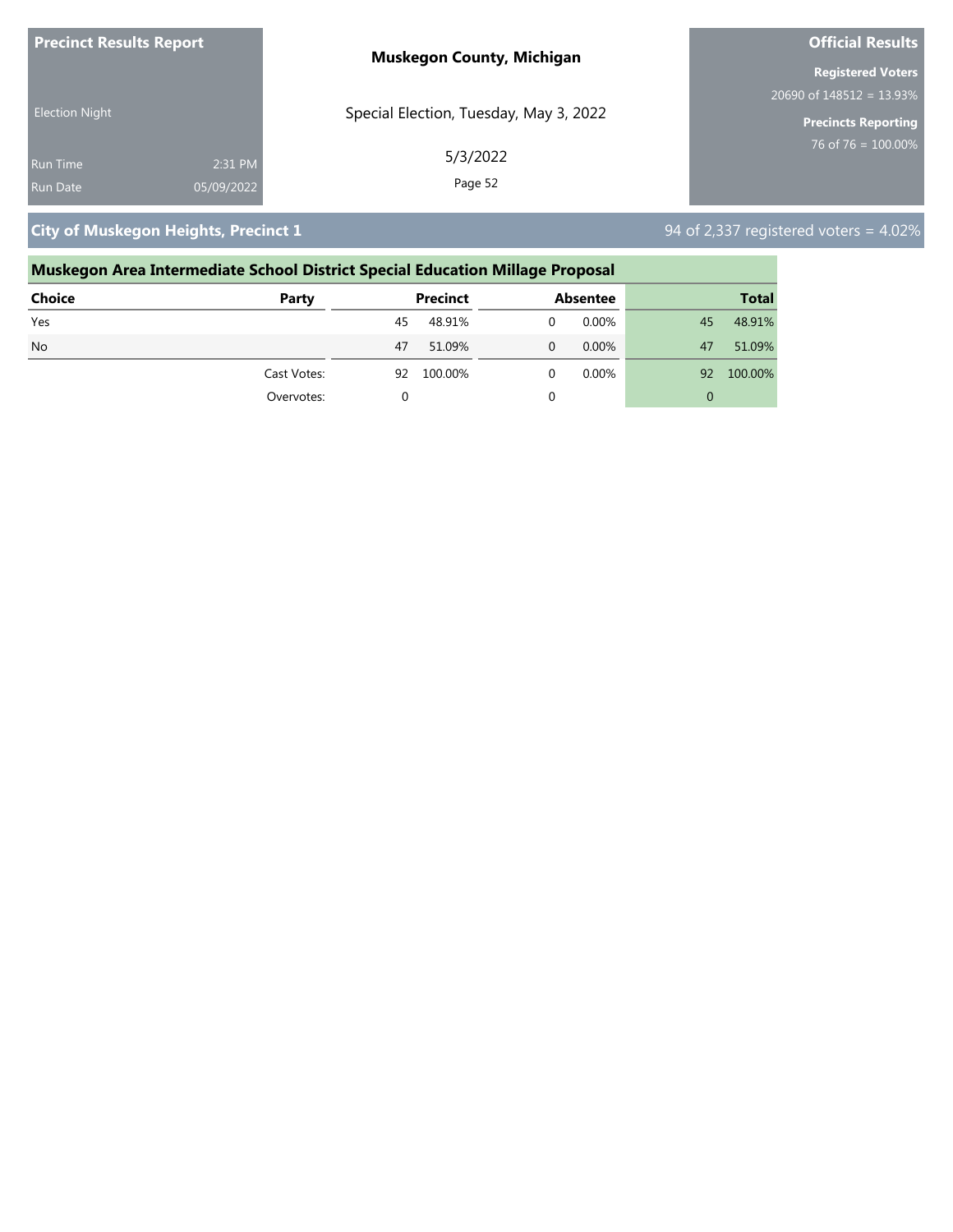| <b>Precinct Results Report</b> |            | <b>Muskegon County, Michigan</b>       | <b>Official Results</b>     |  |
|--------------------------------|------------|----------------------------------------|-----------------------------|--|
|                                |            |                                        | <b>Registered Voters</b>    |  |
|                                |            |                                        | 20690 of $148512 = 13.93\%$ |  |
| <b>Election Night</b>          |            | Special Election, Tuesday, May 3, 2022 | <b>Precincts Reporting</b>  |  |
| <b>Run Time</b>                | 2:31 PM    | 5/3/2022                               | $76$ of 76 = 100.00%        |  |
| Run Date                       | 05/09/2022 | Page 53                                |                             |  |

**City of Muskegon Heights, Precinct 2 & 4** 186 of 4,643 registered voters = 4.01%

### **Muskegon Area Intermediate School District Special Education Millage Proposal Choice Party Precinct Absentee Total** Yes 87 46.77% 0 0.00% 87 46.77% No 99 53.23% 0 0.00% 99 53.23% Cast Votes: 186 100.00% 0 0.00% 186 100.00% Overvotes: 0 0 0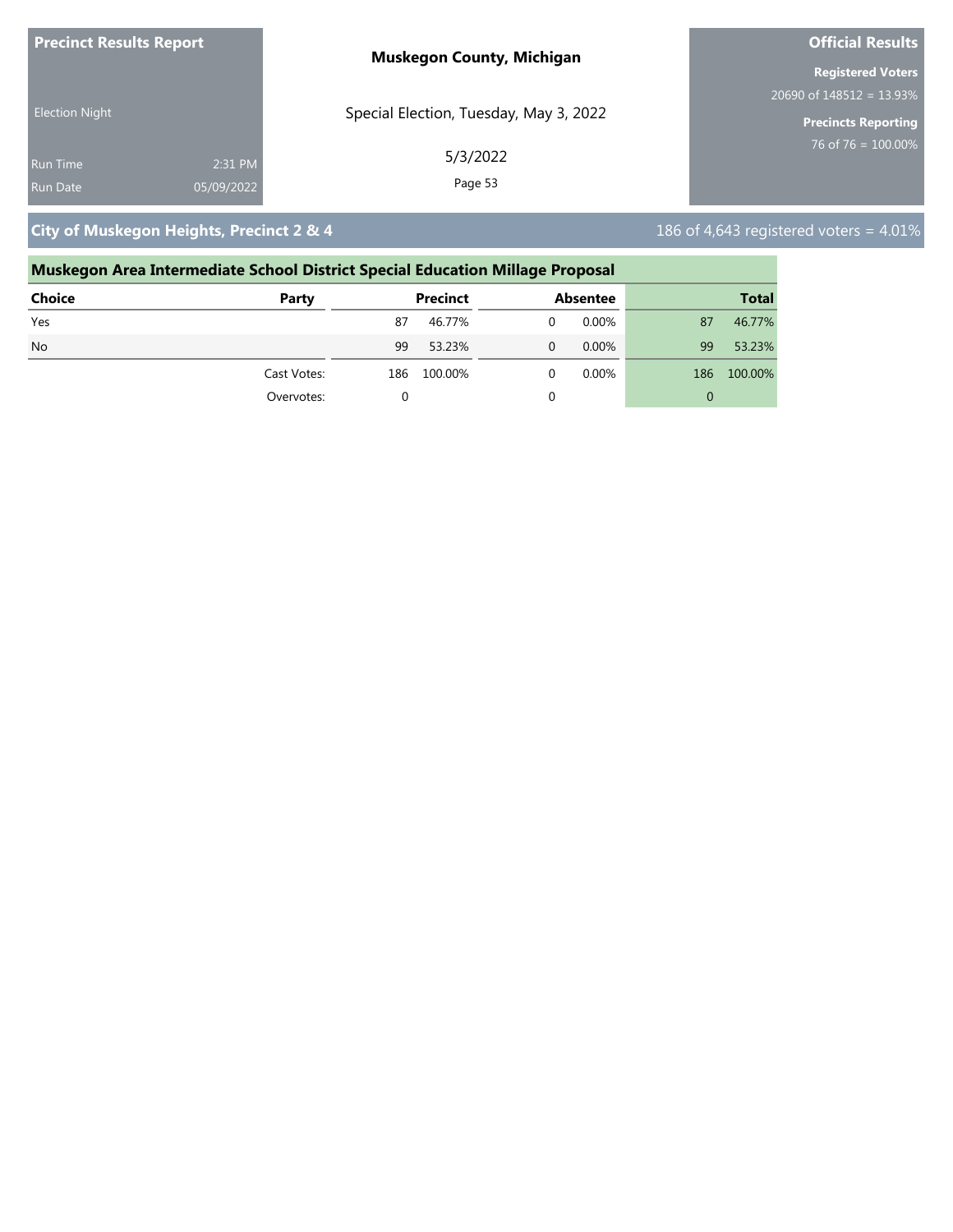| <b>Precinct Results Report</b> |            | <b>Muskegon County, Michigan</b>       | <b>Official Results</b>     |  |
|--------------------------------|------------|----------------------------------------|-----------------------------|--|
|                                |            |                                        | <b>Registered Voters</b>    |  |
| <b>Election Night</b>          |            |                                        | 20690 of $148512 = 13.93\%$ |  |
|                                |            | Special Election, Tuesday, May 3, 2022 | <b>Precincts Reporting</b>  |  |
| <b>Run Time</b>                | 2:31 PM    | 5/3/2022                               | 76 of 76 = $100.00\%$       |  |
| <b>Run Date</b>                | 05/09/2022 | Page 54                                |                             |  |

**City of Muskegon Heights, Precinct 3** 71 of 2,082 registered voters = 3.41%

### **Muskegon Area Intermediate School District Special Education Millage Proposal Choice Party Precinct Absentee Total** Yes 35 49.30% 0 0.00% 35 49.30% No 36 50.70% 0 0.00% 36 50.70% Cast Votes: 71 100.00% 0 0.00% 71 100.00% Overvotes: 0 0 0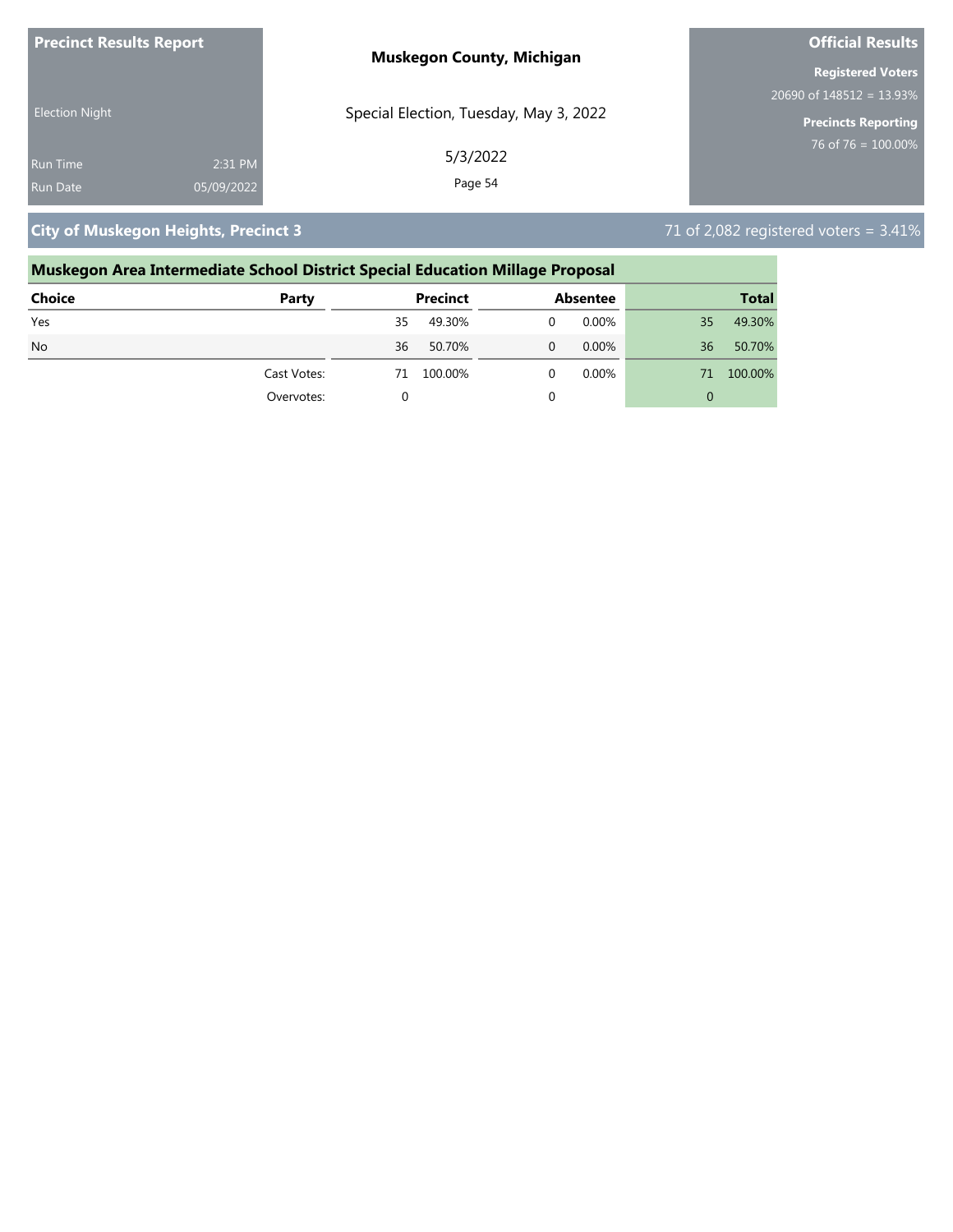| <b>Precinct Results Report</b> | <b>Muskegon County, Michigan</b>       | <b>Official Results</b>                  |  |
|--------------------------------|----------------------------------------|------------------------------------------|--|
|                                |                                        | <b>Registered Voters</b>                 |  |
|                                |                                        | $20690$ of $148\overline{512} = 13.93\%$ |  |
| <b>Election Night</b>          | Special Election, Tuesday, May 3, 2022 | <b>Precincts Reporting</b>               |  |
| 2:31 PM<br><b>Run Time</b>     | 5/3/2022                               | $76$ of 76 = 100.00%                     |  |
| 05/09/2022<br><b>Run Date</b>  | Page 55                                |                                          |  |

**City of North Muskegon, Precinct 1** 315 of 1,608 registered voters = 19.59%

### **Muskegon Area Intermediate School District Special Education Millage Proposal Choice Party Precinct Absentee Total** Yes 39 40.21% 106 48.85% 145 46.18% No 58 59.79% 111 51.15% 169 53.82% Cast Votes: 97 100.00% 217 100.00% 314 100.00% Overvotes: 0 0 0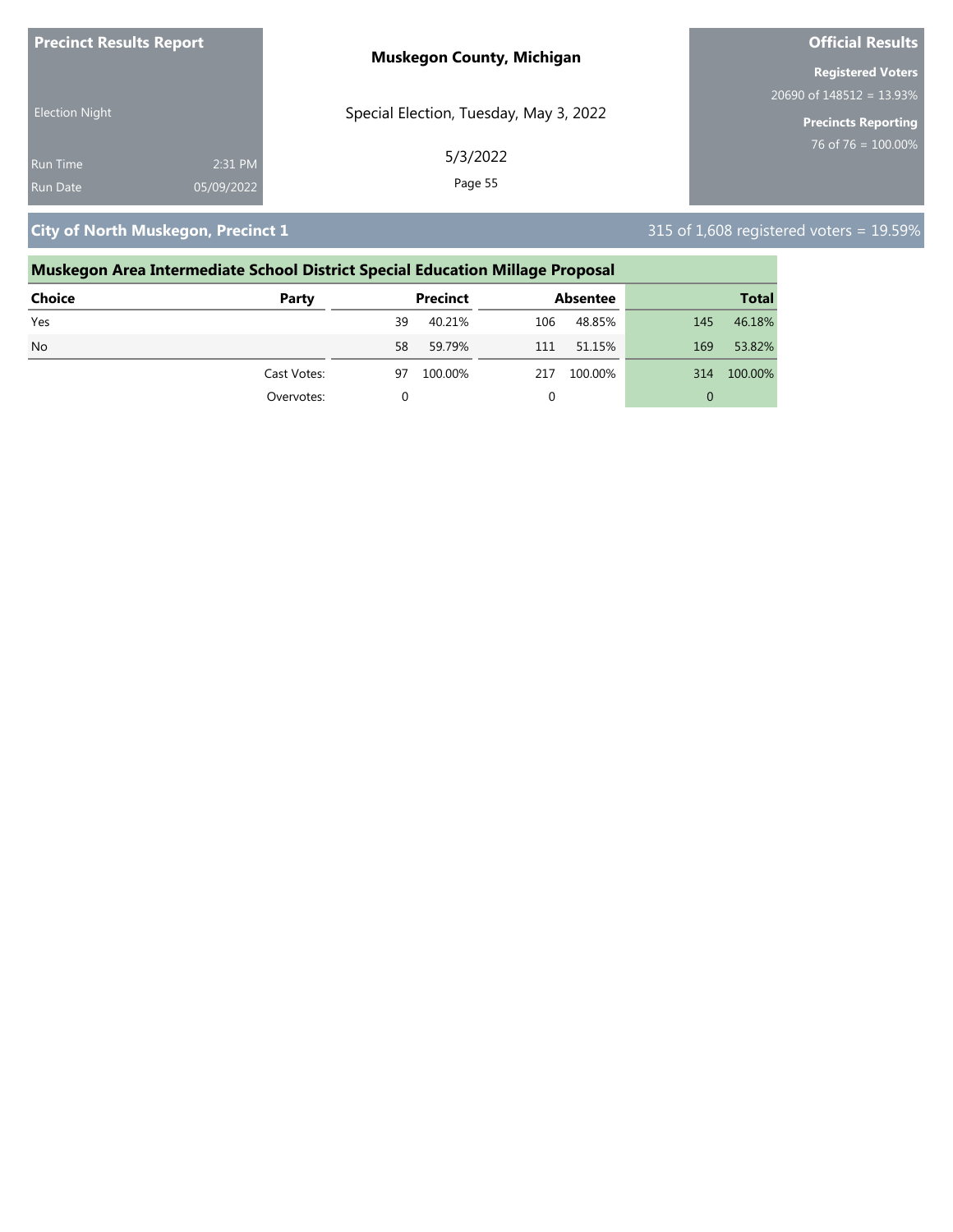| <b>Precinct Results Report</b> |            | <b>Muskegon County, Michigan</b>       | <b>Official Results</b>     |  |
|--------------------------------|------------|----------------------------------------|-----------------------------|--|
|                                |            |                                        | <b>Registered Voters</b>    |  |
| <b>Election Night</b>          |            |                                        | 20690 of $148512 = 13.93\%$ |  |
|                                |            | Special Election, Tuesday, May 3, 2022 | <b>Precincts Reporting</b>  |  |
| <b>Run Time</b>                | 2:31 PM    | 5/3/2022                               | 76 of 76 = $100.00\%$       |  |
| <b>Run Date</b>                | 05/09/2022 | Page 56                                |                             |  |

**City of North Muskegon, Precinct 2**  $\overline{2}$  **City of 1,733 registered voters = 28.33%** 

### **Muskegon Area Intermediate School District Special Education Millage Proposal Choice Party Precinct Absentee Total** Yes 108 48.65% 146 54.89% 254 52.05% No 114 51.35% 120 45.11% 234 47.95% Cast Votes: 222 100.00% 266 100.00% 488 100.00% Overvotes: 0 0 0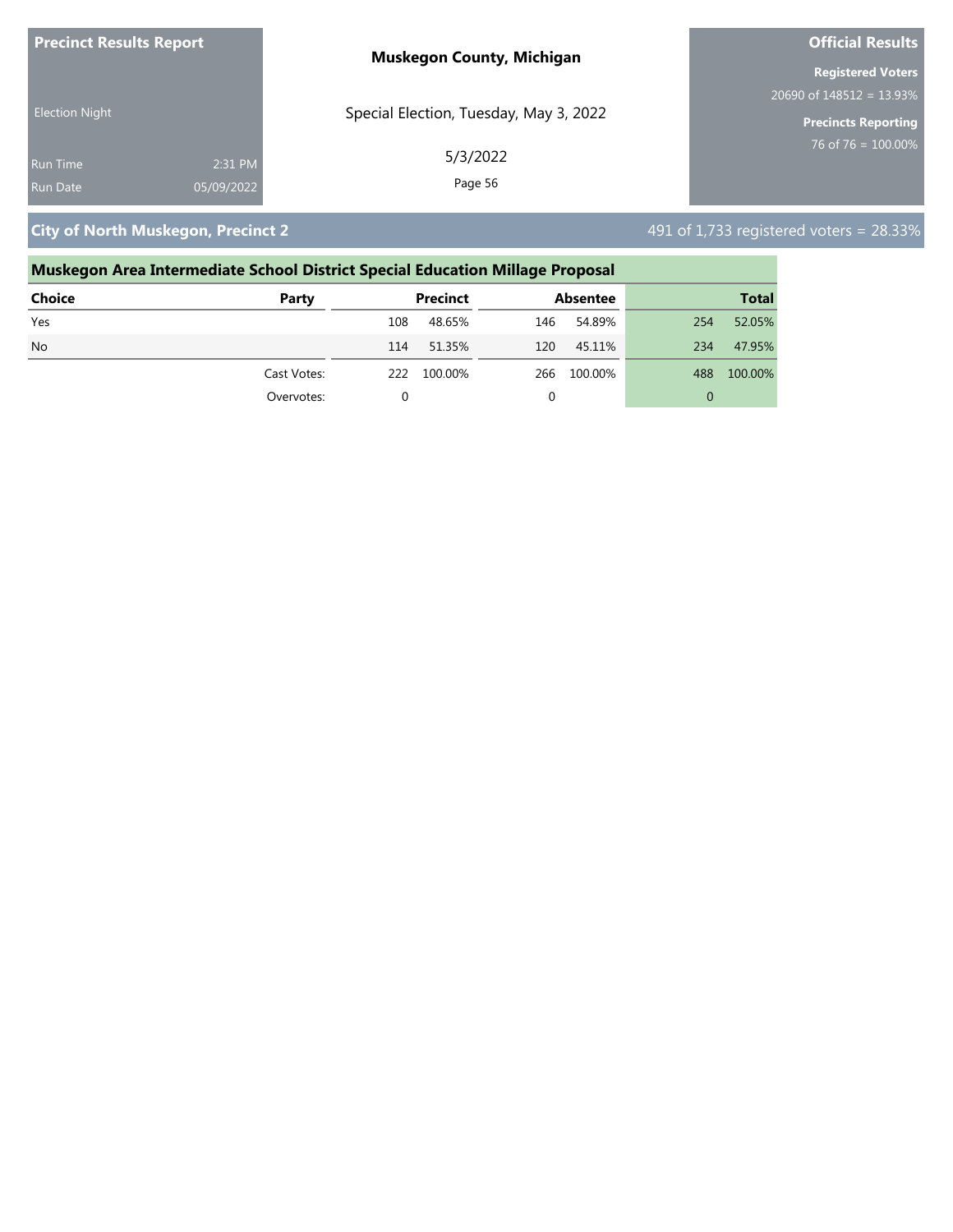| <b>Precinct Results Report</b> |            | <b>Muskegon County, Michigan</b>       | <b>Official Results</b>     |  |  |
|--------------------------------|------------|----------------------------------------|-----------------------------|--|--|
|                                |            |                                        | <b>Registered Voters</b>    |  |  |
| <b>Election Night</b>          |            |                                        | 20690 of $148512 = 13.93\%$ |  |  |
|                                |            | Special Election, Tuesday, May 3, 2022 | Precincts Reporting         |  |  |
| <b>Run Time</b>                | 2:31 PM    | 5/3/2022                               | 76 of 76 = $100.00\%$       |  |  |
| <b>Run Date</b>                | 05/09/2022 | Page 57                                |                             |  |  |

**City of Norton Shores, Precinct 1** 80 of 2,139 registered voters = 3.74%

### **Muskegon Area Intermediate School District Special Education Millage Proposal Choice Party Precinct Absentee Total** Yes 6 37.50% 35 54.69% 41 51.25% No 10 62.50% 29 45.31% 39 48.75% Cast Votes: 16 100.00% 64 100.00% 80 100.00% Overvotes: 0 0 0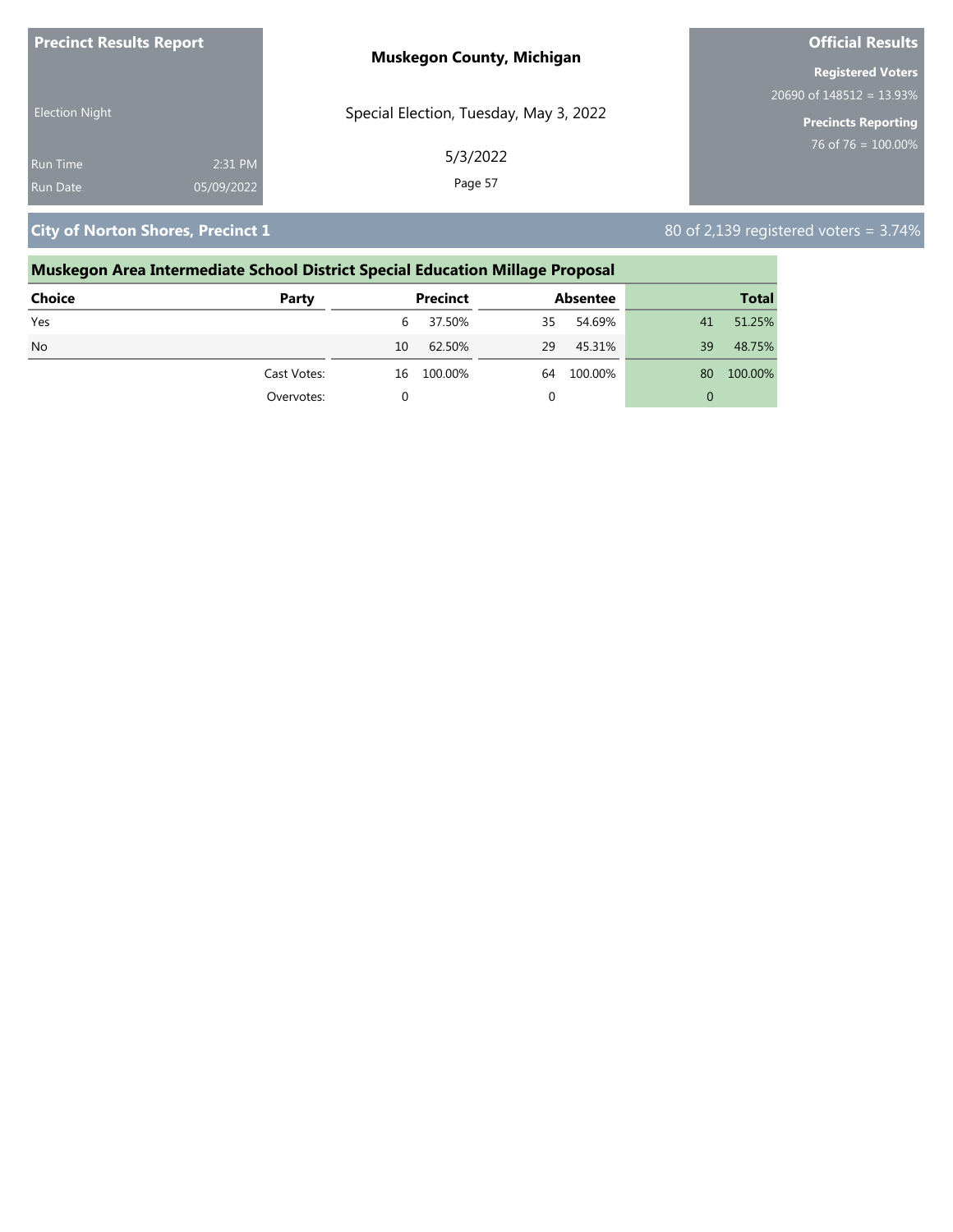| <b>Precinct Results Report</b> |            | <b>Muskegon County, Michigan</b>       | <b>Official Results</b>     |  |
|--------------------------------|------------|----------------------------------------|-----------------------------|--|
|                                |            |                                        | <b>Registered Voters</b>    |  |
|                                |            |                                        | 20690 of $148512 = 13.93\%$ |  |
| <b>Election Night</b>          |            | Special Election, Tuesday, May 3, 2022 | Precincts Reporting         |  |
| <b>Run Time</b>                | 2:31 PM    | 5/3/2022                               | 76 of 76 = $100.00\%$       |  |
| Run Date                       | 05/09/2022 | Page 58                                |                             |  |

**City of Norton Shores, Precinct 2** 276 of 1,950 registered voters = 14.15%

### **Muskegon Area Intermediate School District Special Education Millage Proposal Choice Party Precinct Absentee Total** Yes 17 34.00% 106 46.90% 123 44.57%

| Overvotes:  |    |           |      |           |      |             |
|-------------|----|-----------|------|-----------|------|-------------|
| Cast Votes: | 50 | 100.00%   | 226  | 100.00%   |      | 276 100.00% |
| <b>No</b>   | 33 | 66.00%    | 120  | 53.10%    | 153  | 55.43%      |
| 152         |    | -94.UU /0 | TOO. | 40.JU / 0 | LZJ. | - 44.J/70   |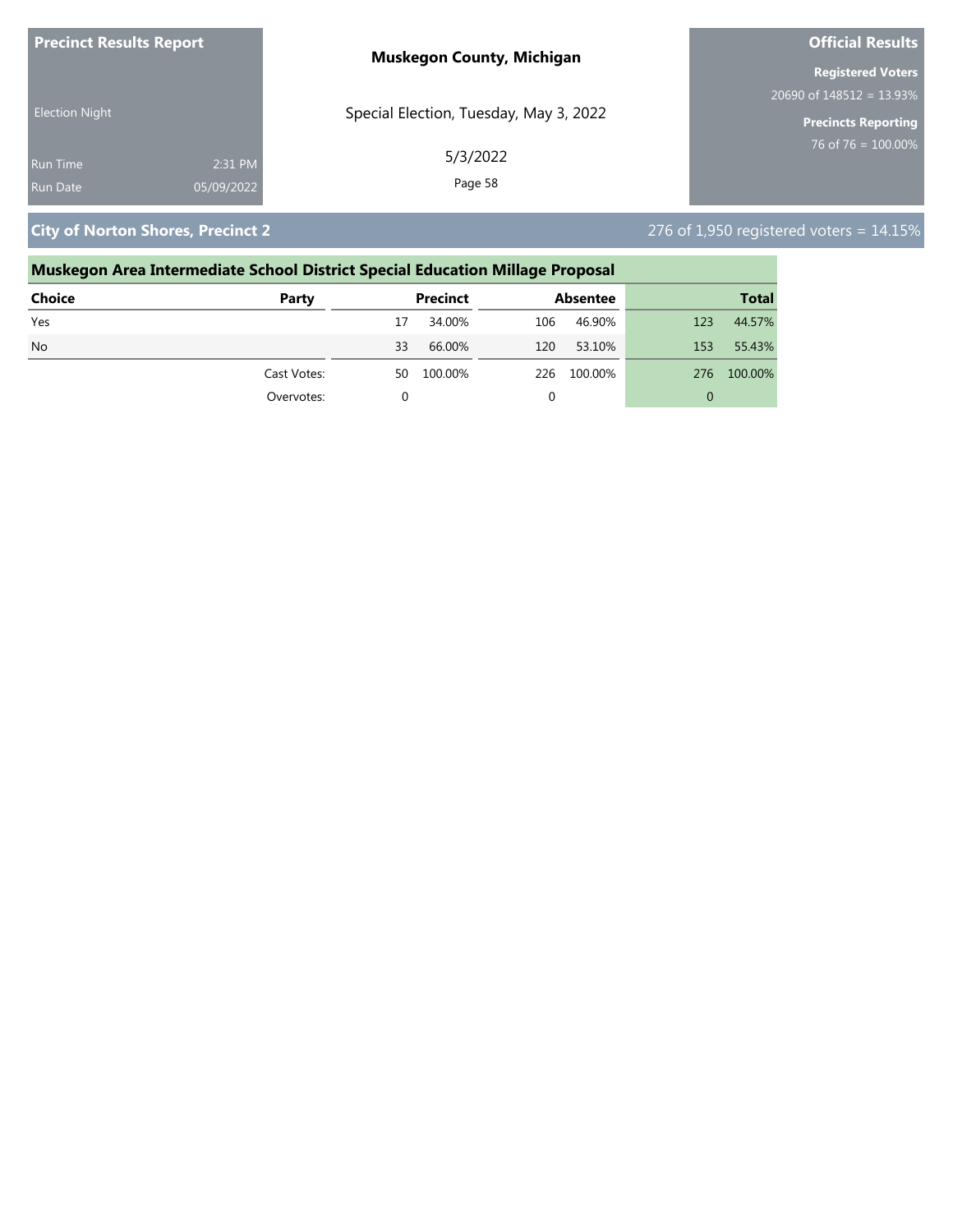| <b>Precinct Results Report</b> | <b>Muskegon County, Michigan</b>       | <b>Official Results</b>     |  |  |
|--------------------------------|----------------------------------------|-----------------------------|--|--|
|                                |                                        | <b>Registered Voters</b>    |  |  |
|                                |                                        | 20690 of $148512 = 13.93\%$ |  |  |
| <b>Election Night</b>          | Special Election, Tuesday, May 3, 2022 | <b>Precincts Reporting</b>  |  |  |
| 2:31 PM<br><b>Run Time</b>     | 5/3/2022                               | 76 of 76 = $100.00\%$       |  |  |
| 05/09/2022<br><b>Run Date</b>  | Page 59                                |                             |  |  |

**City of Norton Shores, Precinct 3 300 of 1,965** registered voters = 15.27%

| Muskegon Area Intermediate School District Special Education Millage Proposal |             |          |                 |     |                 |     |              |
|-------------------------------------------------------------------------------|-------------|----------|-----------------|-----|-----------------|-----|--------------|
| Choice                                                                        | Party       |          | <b>Precinct</b> |     | <b>Absentee</b> |     | <b>Total</b> |
| Yes                                                                           |             | 11       | 20.37%          | 84  | 34.15%          | 95  | 31.67%       |
| N <sub>o</sub>                                                                |             | 43       | 79.63%          | 162 | 65.85%          | 205 | 68.33%       |
|                                                                               | Cast Votes: | 54       | 100.00%         | 246 | 100.00%         | 300 | 100.00%      |
|                                                                               | Overvotes:  | $\Omega$ |                 |     |                 | 0   |              |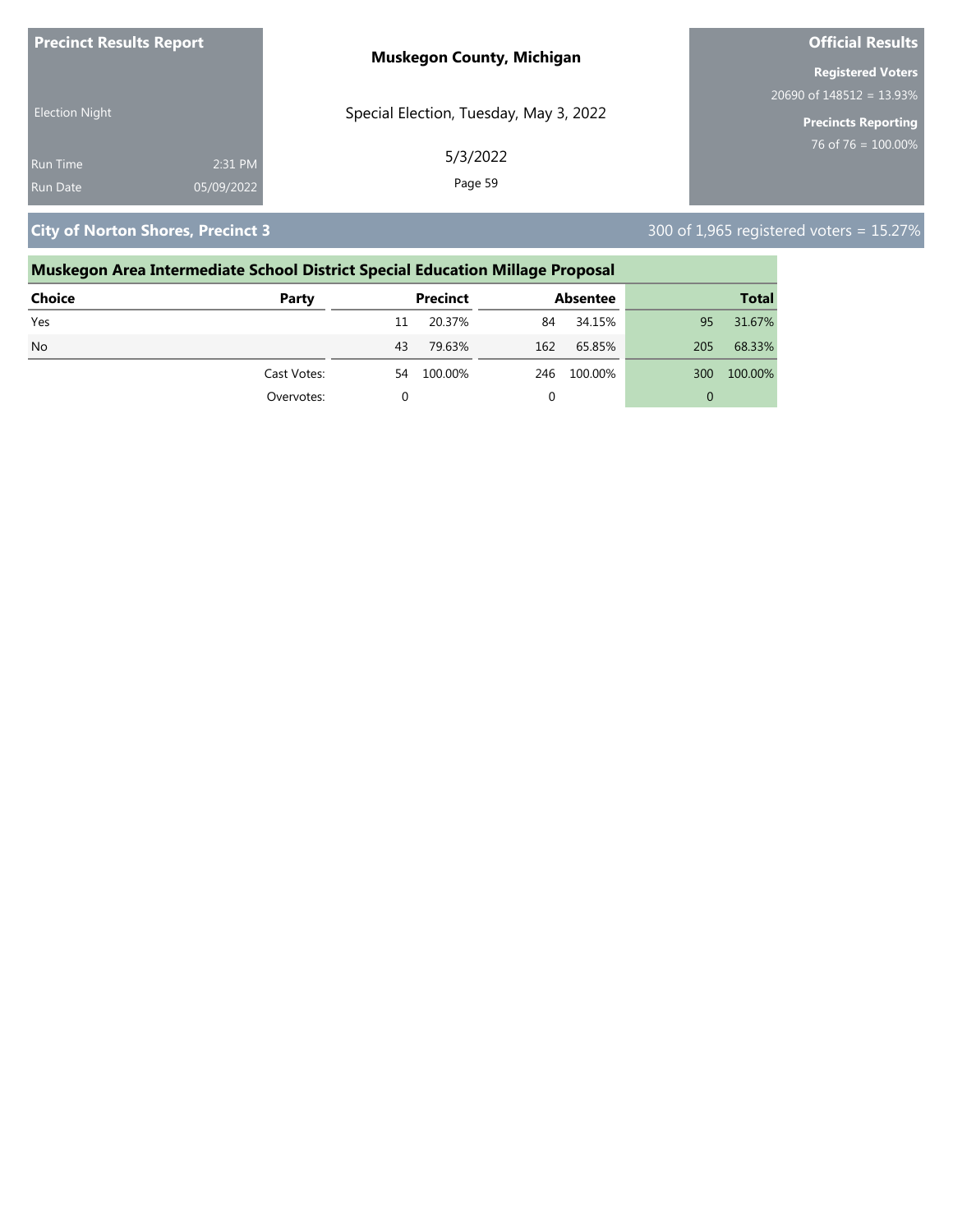| <b>Precinct Results Report</b> |            | <b>Muskegon County, Michigan</b>       | <b>Official Results</b>     |
|--------------------------------|------------|----------------------------------------|-----------------------------|
|                                |            |                                        | <b>Registered Voters</b>    |
|                                |            |                                        | 20690 of $148512 = 13.93\%$ |
| <b>Election Night</b>          |            | Special Election, Tuesday, May 3, 2022 | <b>Precincts Reporting</b>  |
| Run Time                       | 2:31 PM    | 5/3/2022                               | $76$ of 76 = 100.00%        |
| Run Date                       | 05/09/2022 | Page 60                                |                             |

**City of Norton Shores, Precinct 4** 257 of 2,161 registered voters = 11.89%

### **Grand Haven Area Public Schools Operating Millage Renewal Proposal Choice Party Precinct Absentee Total** Yes 17 40.48% 139 64.65% 156 60.70% No 25 59.52% 76 35.35% 101 39.30% Cast Votes: 42 100.00% 215 100.00% 257 100.00% Overvotes: 0 0 0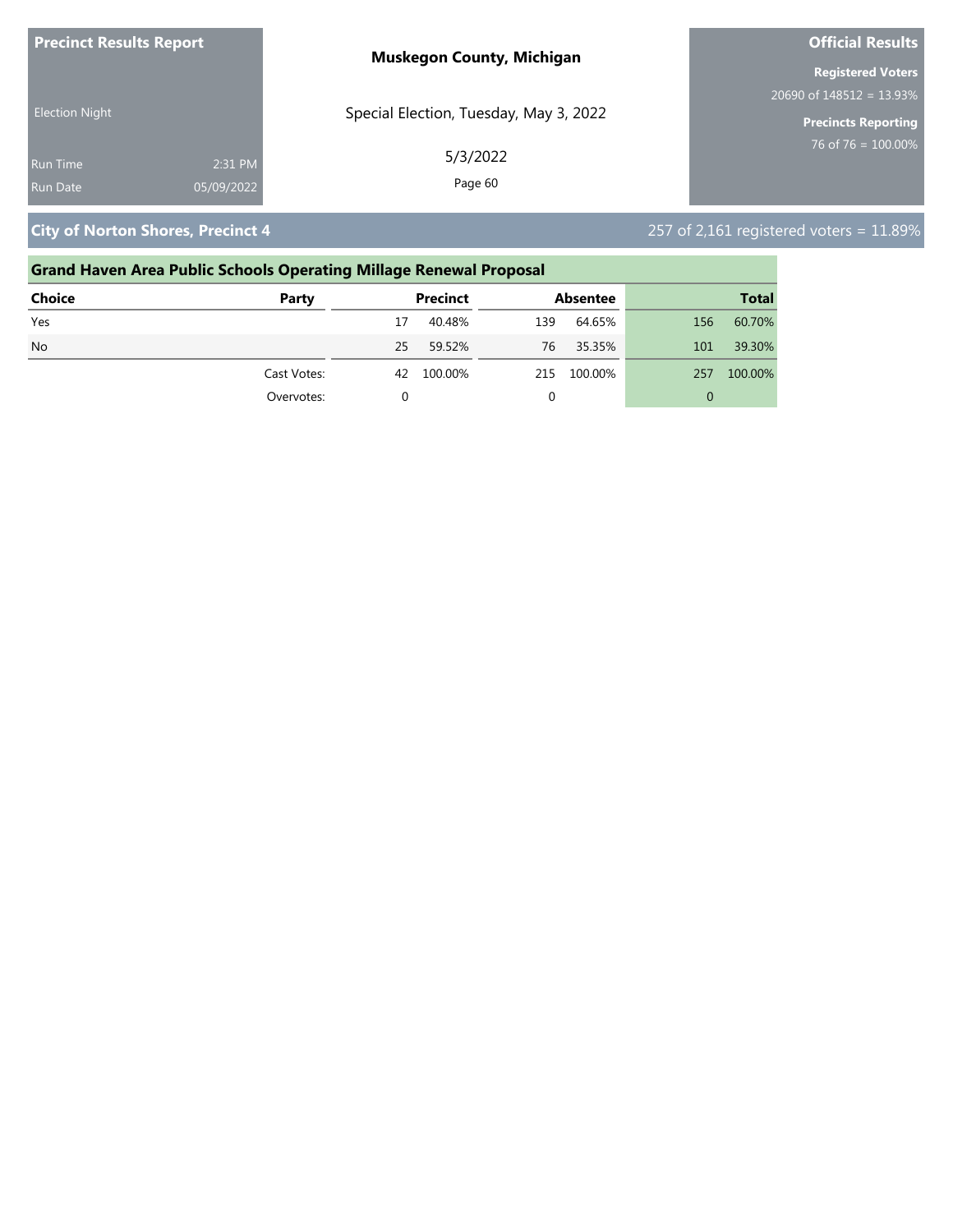| <b>Precinct Results Report</b> |            | <b>Muskegon County, Michigan</b>       | <b>Official Results</b>     |  |
|--------------------------------|------------|----------------------------------------|-----------------------------|--|
|                                |            |                                        | <b>Registered Voters</b>    |  |
|                                |            |                                        | 20690 of $148512 = 13.93\%$ |  |
| <b>Election Night</b>          |            | Special Election, Tuesday, May 3, 2022 | <b>Precincts Reporting</b>  |  |
| <b>Run Time</b>                | 2:31 PM    | 5/3/2022                               | 76 of 76 = $100.00\%$       |  |
| <b>Run Date</b>                | 05/09/2022 | Page 61                                |                             |  |

**City of Norton Shores, Precinct 5**  $\overline{a}$  **City of Norton Shores, Precinct 5**  $\overline{a}$  **440 of 2,083 registered voters = 21.12%** 

### **Muskegon Area Intermediate School District Special Education Millage Proposal Choice Party Precinct Absentee Total** Yes 23 26.74% 173 48.87% 196 44.55% No 63 73.26% 181 51.13% 244 55.45% Cast Votes: 86 100.00% 354 100.00% 440 100.00% Overvotes: 0 0 0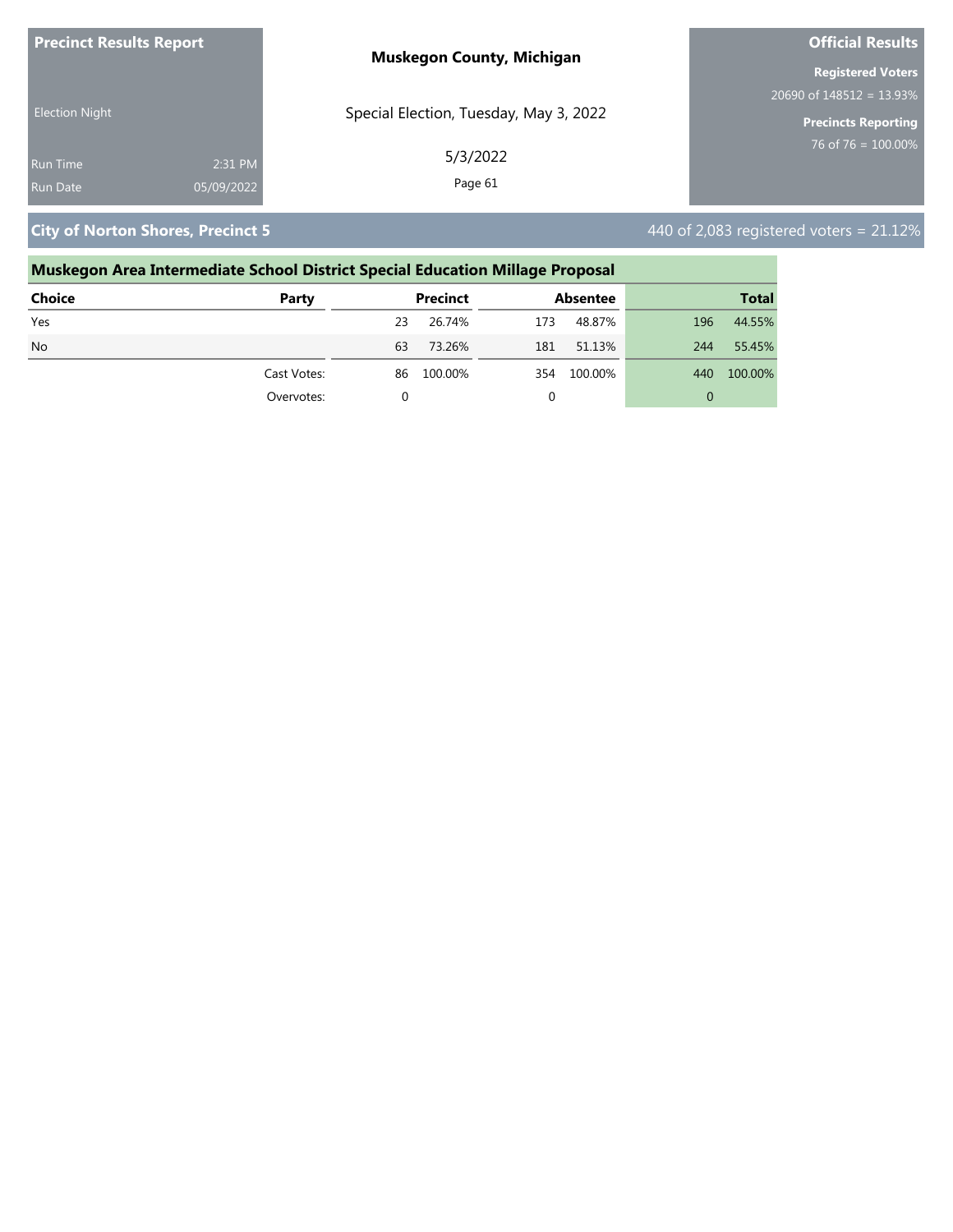| <b>Precinct Results Report</b> | <b>Muskegon County, Michigan</b>       | <b>Official Results</b>     |
|--------------------------------|----------------------------------------|-----------------------------|
|                                |                                        | <b>Registered Voters</b>    |
|                                |                                        | 20690 of $148512 = 13.93\%$ |
| <b>Election Night</b>          | Special Election, Tuesday, May 3, 2022 | <b>Precincts Reporting</b>  |
| <b>Run Time</b>                | 5/3/2022<br>2:31 PM                    | 76 of 76 = $100.00\%$       |
| 05/09/2022<br>Run Date         | Page 62                                |                             |

**City of Norton Shores, Precinct 6** 356 of 1,729 registered voters = 20.59%

## **Muskegon Area Intermediate School District Special Education Millage Proposal**

| <b>Choice</b> | Party       |    | Precinct |     | Absentee |          | <b>Total</b> |
|---------------|-------------|----|----------|-----|----------|----------|--------------|
| Yes           |             | 26 | 32.50%   | 134 | 48.55%   | 160      | 44.94%       |
| <b>No</b>     |             | 54 | 67.50%   | 142 | 51.45%   | 196      | 55.06%       |
|               | Cast Votes: | 80 | 100.00%  | 276 | 100.00%  |          | 356 100.00%  |
|               | Overvotes:  |    |          |     |          | $\Omega$ |              |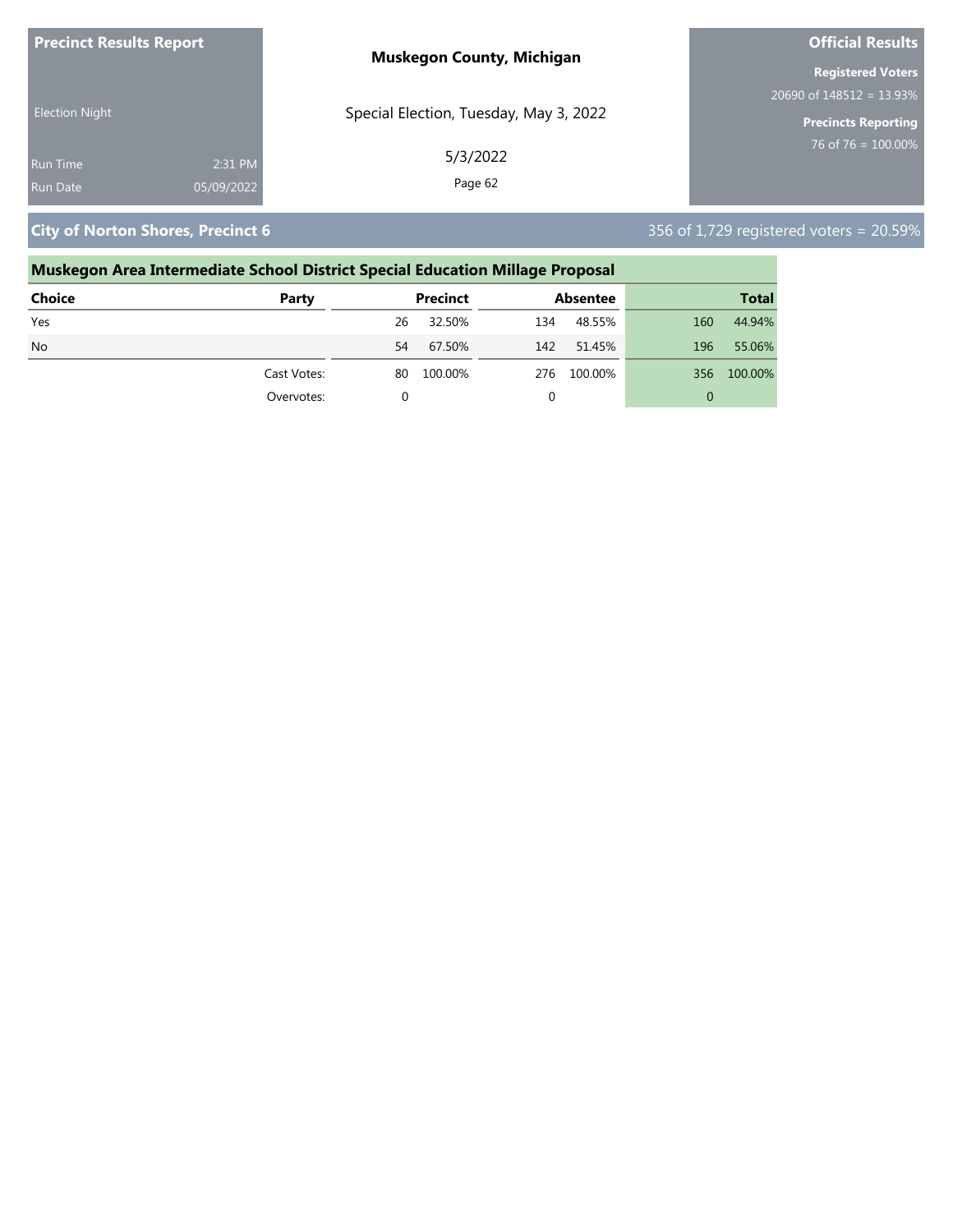| <b>Precinct Results Report</b> |            | <b>Muskegon County, Michigan</b>       | <b>Official Results</b>     |
|--------------------------------|------------|----------------------------------------|-----------------------------|
|                                |            |                                        | <b>Registered Voters</b>    |
|                                |            |                                        | 20690 of $148512 = 13.93\%$ |
| <b>Election Night</b>          |            | Special Election, Tuesday, May 3, 2022 | Precincts Reporting         |
| <b>Run Time</b>                | 2:31 PM    | 5/3/2022                               | 76 of 76 = $100.00\%$       |
| Run Date                       | 05/09/2022 | Page 63                                |                             |

**City of Norton Shores, Precinct 7 501 of 2,070 registered voters = 24.20%** 

### **Muskegon Area Intermediate School District Special Education Millage Proposal Choice Party Precinct Absentee Total**

| Yes       |             | 48 | 41.38%      | 177 | 45.97%  | 225 | 44.91%  |
|-----------|-------------|----|-------------|-----|---------|-----|---------|
| <b>No</b> |             | 68 | 58.62%      | 208 | 54.03%  | 276 | 55.09%  |
|           | Cast Votes: |    | 116 100.00% | 385 | 100.00% | 501 | 100.00% |
|           | Overvotes:  |    |             |     |         | 0   |         |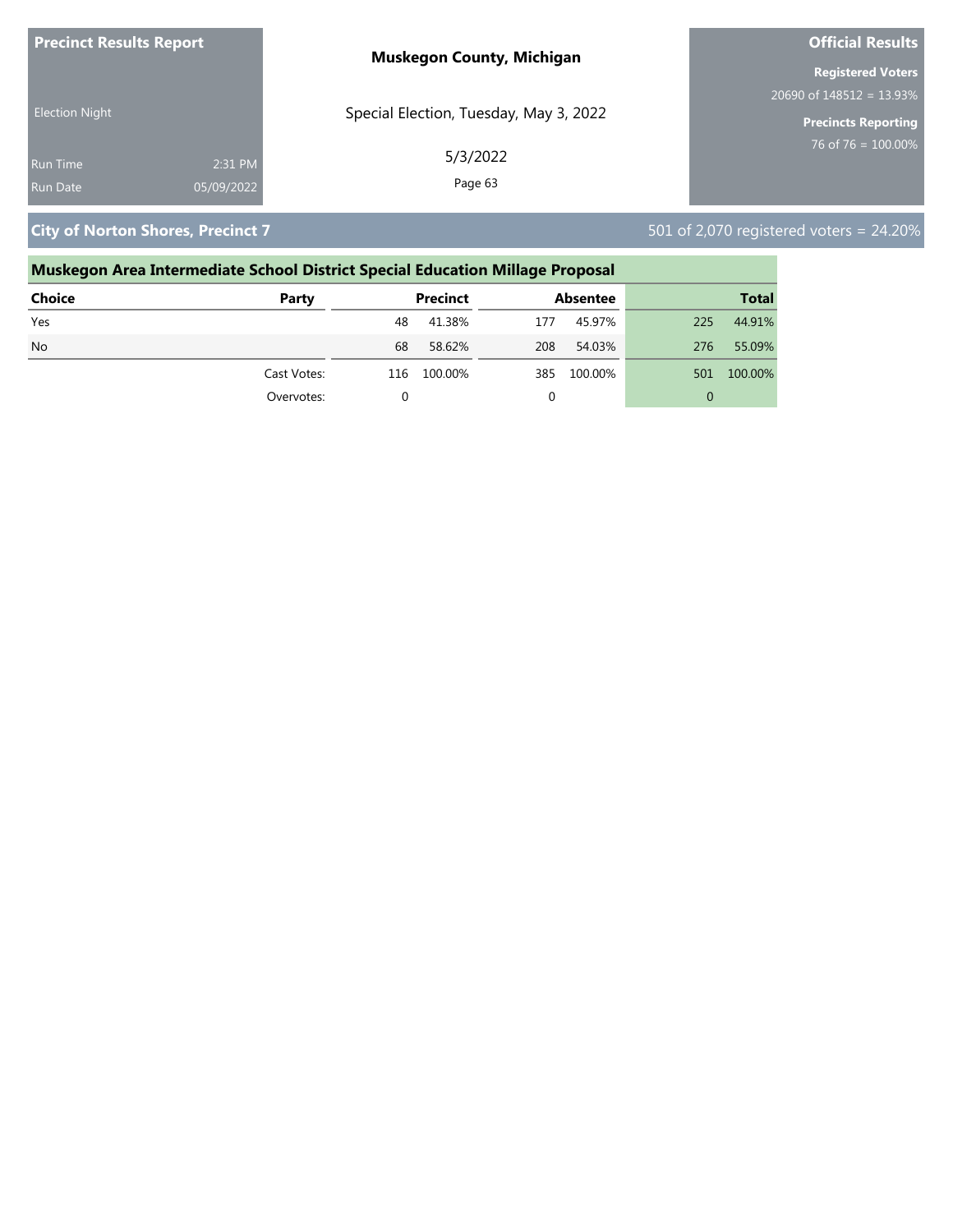| <b>Precinct Results Report</b> | <b>Muskegon County, Michigan</b>       | <b>Official Results</b>     |
|--------------------------------|----------------------------------------|-----------------------------|
|                                |                                        | <b>Registered Voters</b>    |
|                                |                                        | 20690 of $148512 = 13.93\%$ |
| <b>Election Night</b>          | Special Election, Tuesday, May 3, 2022 | <b>Precincts Reporting</b>  |
| 2:31 PM<br><b>Run Time</b>     | 5/3/2022                               | $176$ of 76 = 100.00%       |
| 05/09/2022<br><b>Run Date</b>  | Page 64                                |                             |

**City of Norton Shores, Precinct 8**  $\overline{a}$  **City of Norton Shores, Precinct 8**  $\overline{a}$  **413** of 2,108 registered voters = 19.59%

### **Muskegon Area Intermediate School District Special Education Millage Proposal Choice Party Precinct Absentee Total** Yes 32 37.65% 127 38.72% 159 38.50%

| .              |             | --- | --------   | --- | ------- | ---          | ------  |
|----------------|-------------|-----|------------|-----|---------|--------------|---------|
| N <sub>o</sub> |             | 53  | 62.35%     | 201 | 61.28%  | 254          | 61.50%  |
|                | Cast Votes: |     | 85 100.00% | 328 | 100.00% | 413          | 100.00% |
|                | Overvotes:  |     |            |     |         | $\mathbf{U}$ |         |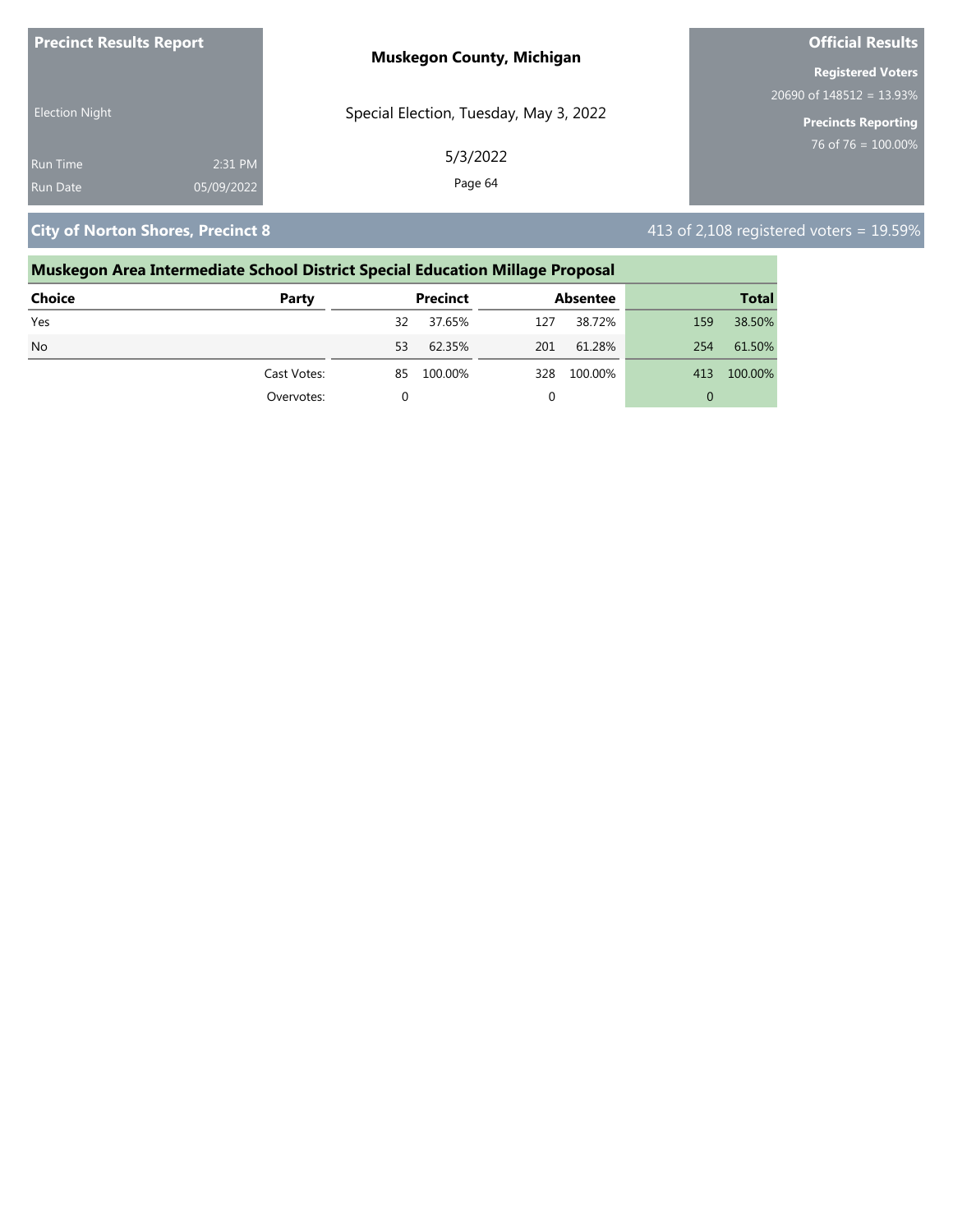| <b>Precinct Results Report</b> | <b>Muskegon County, Michigan</b>       | <b>Official Results</b>     |
|--------------------------------|----------------------------------------|-----------------------------|
|                                |                                        | <b>Registered Voters</b>    |
|                                |                                        | 20690 of $148512 = 13.93\%$ |
| <b>Election Night</b>          | Special Election, Tuesday, May 3, 2022 | <b>Precincts Reporting</b>  |
| 2:31 PM<br><b>Run Time</b>     | 5/3/2022                               | 76 of 76 = $100.00\%$       |
| 05/09/2022<br><b>Run Date</b>  | Page 65                                |                             |

**City of Norton Shores, Precinct 9** 373 of 2,422 registered voters = 15.40%

### **Muskegon Area Intermediate School District Special Education Millage Proposal**

| <b>Choice</b> | Party       |    | <b>Precinct</b> |     | <b>Absentee</b> |          | <b>Total</b> |
|---------------|-------------|----|-----------------|-----|-----------------|----------|--------------|
| Yes           |             | 23 | 32.39%          | 152 | 50.33%          | 175      | 46.92%       |
| <b>No</b>     |             | 48 | 67.61%          | 150 | 49.67%          | 198      | 53.08%       |
|               | Cast Votes: | 71 | 100.00%         | 302 | 100.00%         | 373      | 100.00%      |
|               | Overvotes:  |    |                 | 0   |                 | $\Omega$ |              |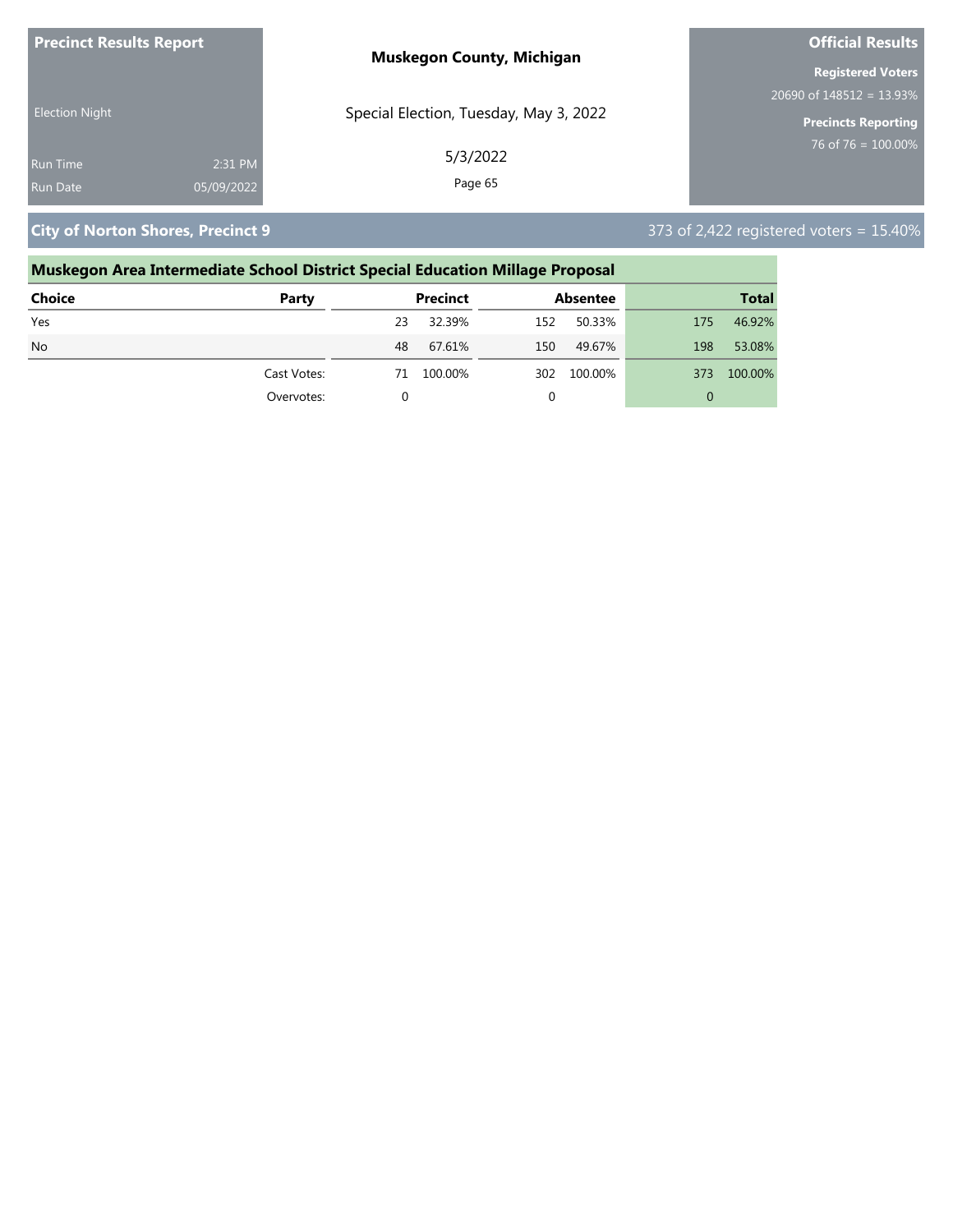| <b>Precinct Results Report</b> |            | <b>Muskegon County, Michigan</b>       | <b>Official Results</b>     |
|--------------------------------|------------|----------------------------------------|-----------------------------|
|                                |            |                                        | <b>Registered Voters</b>    |
|                                |            |                                        | 20690 of $148512 = 13.93\%$ |
| <b>Election Night</b>          |            | Special Election, Tuesday, May 3, 2022 | <b>Precincts Reporting</b>  |
| <b>Run Time</b>                | 2:31 PM    | 5/3/2022                               | $76$ of 76 = 100.00%        |
| <b>Run Date</b>                | 05/09/2022 | Page 66                                |                             |

**City of Norton Shores, Precinct 10 446 of 2,316 registered voters = 19.26%** 

### **Muskegon Area Intermediate School District Special Education Millage Proposal Choice Party Precinct Absentee Total** Yes 48 42.48% 166 49.85% 214 47.98% No 65 57.52% 167 50.15% 232 52.02% Cast Votes: 113 100.00% 333 100.00% 446 100.00% Overvotes: 0 0 0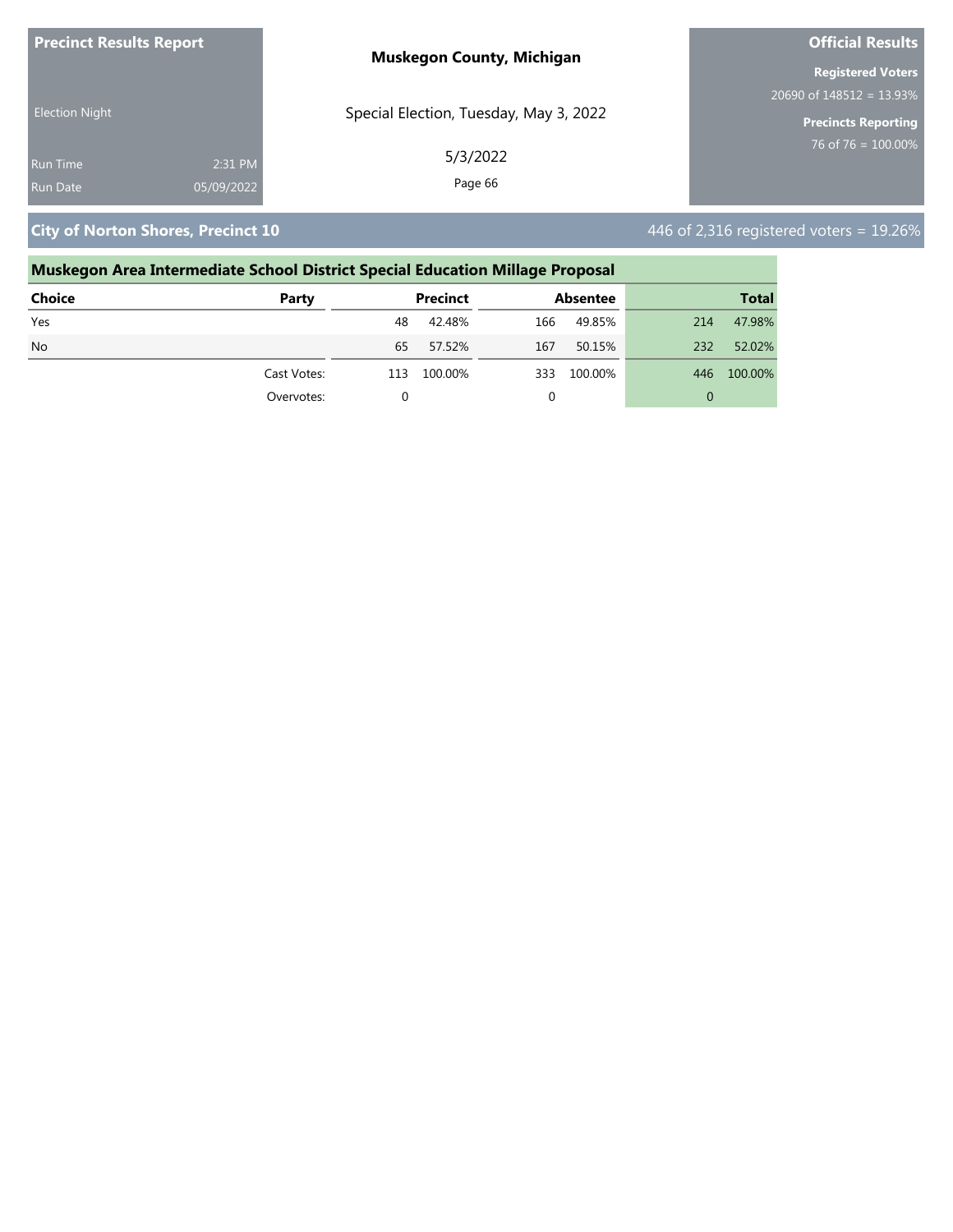| <b>Precinct Results Report</b> | <b>Muskegon County, Michigan</b>       | <b>Official Results</b>                  |
|--------------------------------|----------------------------------------|------------------------------------------|
|                                |                                        | <b>Registered Voters</b>                 |
|                                |                                        | $20690$ of $148\overline{512} = 13.93\%$ |
| <b>Election Night</b>          | Special Election, Tuesday, May 3, 2022 | <b>Precincts Reporting</b>               |
| 2:31 PM<br><b>Run Time</b>     | 5/3/2022                               | $76$ of 76 = 100.00%                     |
| 05/09/2022<br><b>Run Date</b>  | Page 67                                |                                          |

## **City of Roosevelt Park, Precinct 1** 275 of 1,731 registered voters = 15.89%

| Muskegon Area Intermediate School District Special Education Millage Proposal |             |     |                 |   |                 |     |              |
|-------------------------------------------------------------------------------|-------------|-----|-----------------|---|-----------------|-----|--------------|
| Choice                                                                        | Party       |     | <b>Precinct</b> |   | <b>Absentee</b> |     | <b>Total</b> |
| Yes                                                                           |             | 131 | 47.81%          | 0 | $0.00\%$        | 131 | 47.81%       |
| N <sub>o</sub>                                                                |             | 143 | 52.19%          | 0 | 0.00%           | 143 | 52.19%       |
|                                                                               | Cast Votes: | 274 | 100.00%         | 0 | $0.00\%$        | 274 | 100.00%      |
|                                                                               | Overvotes:  | 0   |                 |   |                 | 0   |              |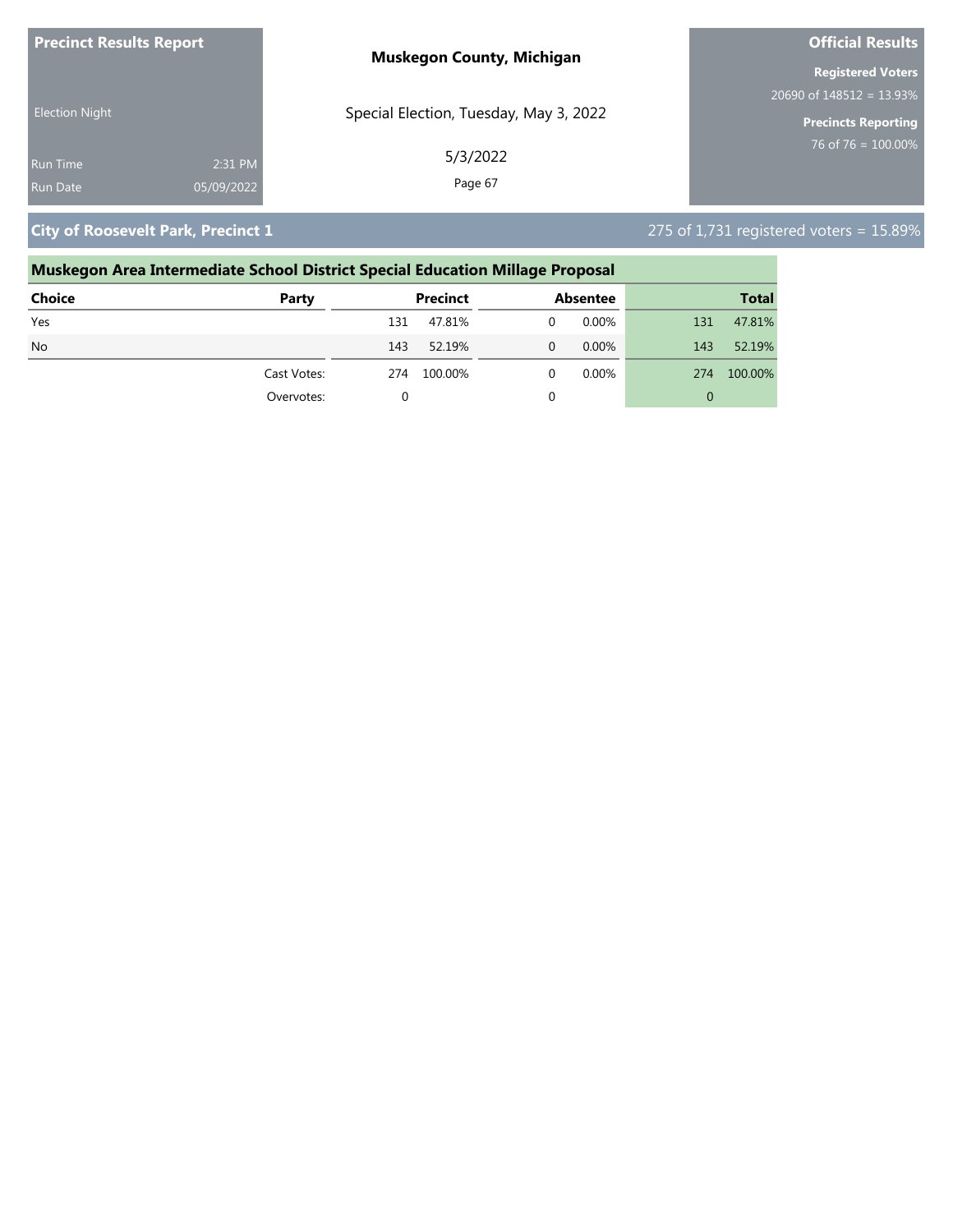| <b>Precinct Results Report</b> |            | <b>Muskegon County, Michigan</b>       | <b>Official Results</b>     |  |
|--------------------------------|------------|----------------------------------------|-----------------------------|--|
|                                |            |                                        | <b>Registered Voters</b>    |  |
|                                |            |                                        | 20690 of $148512 = 13.93\%$ |  |
| <b>Election Night</b>          |            | Special Election, Tuesday, May 3, 2022 | <b>Precincts Reporting</b>  |  |
| <b>Run Time</b>                | 2:31 PM    | 5/3/2022                               | $76$ of 76 = 100.00%        |  |
| <b>Run Date</b>                | 05/09/2022 | Page 68                                |                             |  |

**City of Roosevelt Park, Precinct 2** 204 of 1,591 registered voters = 12.82%

### **Muskegon Area Intermediate School District Special Education Millage Proposal Choice Party Precinct Absentee Total** Yes 94 46.08% 0 0.00% 94 46.08% No 110 53.92% 0 0.00% 110 53.92% Cast Votes: 204 100.00% 0 0.00% 204 100.00% Overvotes: 0 0 0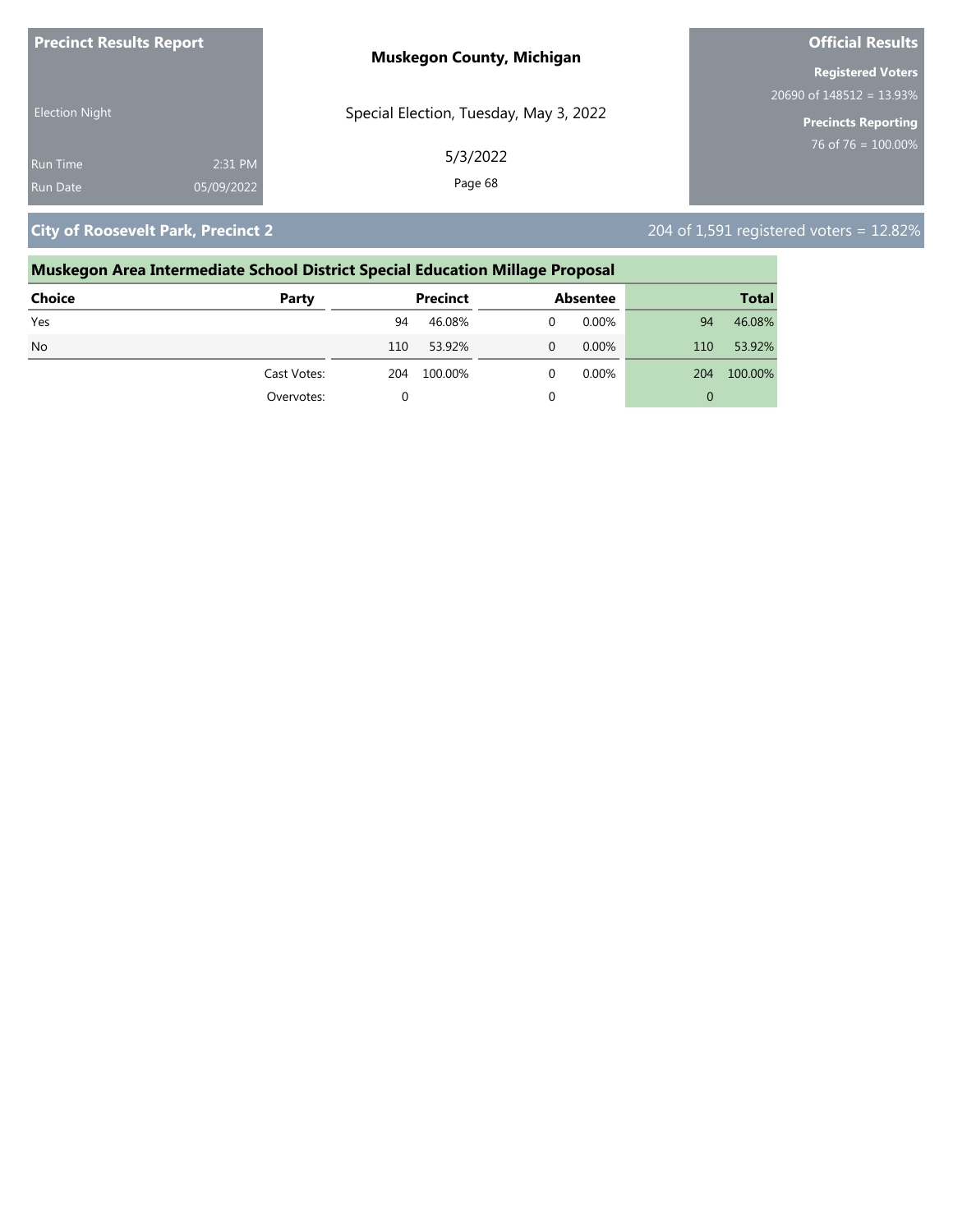| <b>Precinct Results Report</b> | <b>Muskegon County, Michigan</b>       | <b>Official Results</b>     |  |
|--------------------------------|----------------------------------------|-----------------------------|--|
|                                |                                        | <b>Registered Voters</b>    |  |
|                                |                                        | 20690 of $148512 = 13.93\%$ |  |
| <b>Election Night</b>          | Special Election, Tuesday, May 3, 2022 | <b>Precincts Reporting</b>  |  |
| 2:31 PM<br>Run Time            | 5/3/2022                               | 76 of 76 = $100.00\%$       |  |
| 05/09/2022<br><b>Run Date</b>  | Page 69                                |                             |  |

**City of Whitehall, Precinct 1** 508 of 2,427 registered voters = 20.93%

## **Muskegon Area Intermediate School District Special Education Millage Proposal**

| <b>Choice</b> | Party       |     | Precinct | <b>Absentee</b> |     | <b>Total</b> |
|---------------|-------------|-----|----------|-----------------|-----|--------------|
| Yes           |             | 144 | 28.35%   | 0.00%           | 144 | 28.35%       |
| <b>No</b>     |             | 364 | 71.65%   | $0.00\%$        | 364 | 71.65%       |
|               | Cast Votes: | 508 | 100.00%  | $0.00\%$        | 508 | 100.00%      |
|               | Overvotes:  |     |          |                 | 0   |              |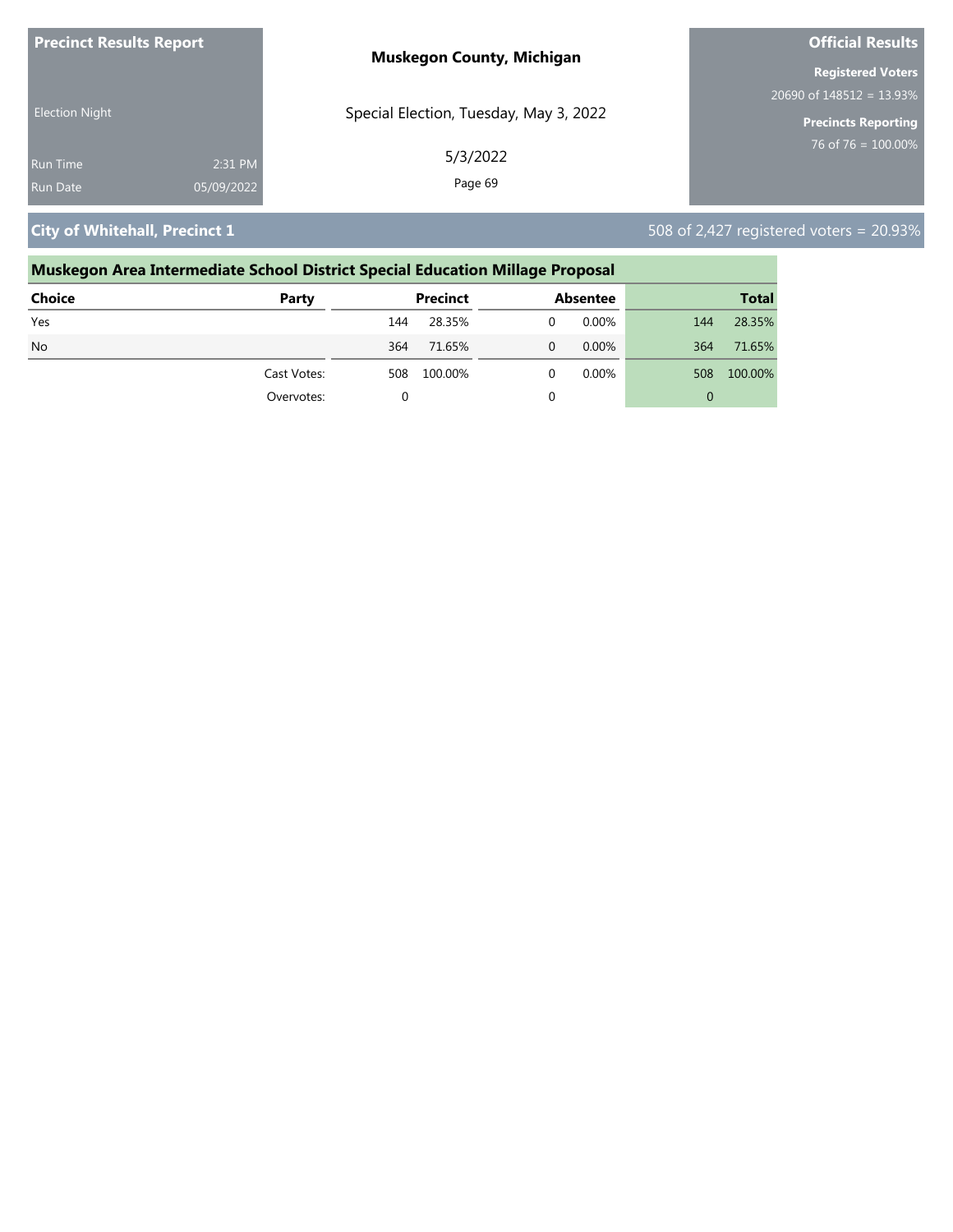| <b>Precinct Results Report</b> | <b>Muskegon County, Michigan</b>       | <b>Official Results</b>                  |
|--------------------------------|----------------------------------------|------------------------------------------|
|                                |                                        | <b>Registered Voters</b>                 |
|                                |                                        | $20690$ of $148\overline{512} = 13.93\%$ |
| <b>Election Night</b>          | Special Election, Tuesday, May 3, 2022 | <b>Precincts Reporting</b>               |
| 2:31 PM<br><b>Run Time</b>     | 5/3/2022                               | 76 of 76 = $100.00\%$                    |
| 05/09/2022<br><b>Run Date</b>  | Page 70                                |                                          |

**Bridgeton Township, Precinct 1** 11 of 141 registered voters = 7.80%

### **Muskegon Area Intermediate School District Special Education Millage Proposal Choice Party Precinct Absentee Total**

| ------    | .           |    | .       | _________ |    | $\sim$  |
|-----------|-------------|----|---------|-----------|----|---------|
| Yes       |             | 2  | 18.18%  | $0.00\%$  |    | 18.18%  |
| <b>No</b> |             | 9  | 81.82%  | $0.00\%$  | 9  | 81.82%  |
|           | Cast Votes: | 11 | 100.00% | $0.00\%$  | 11 | 100.00% |
|           | Overvotes:  |    |         |           | 0  |         |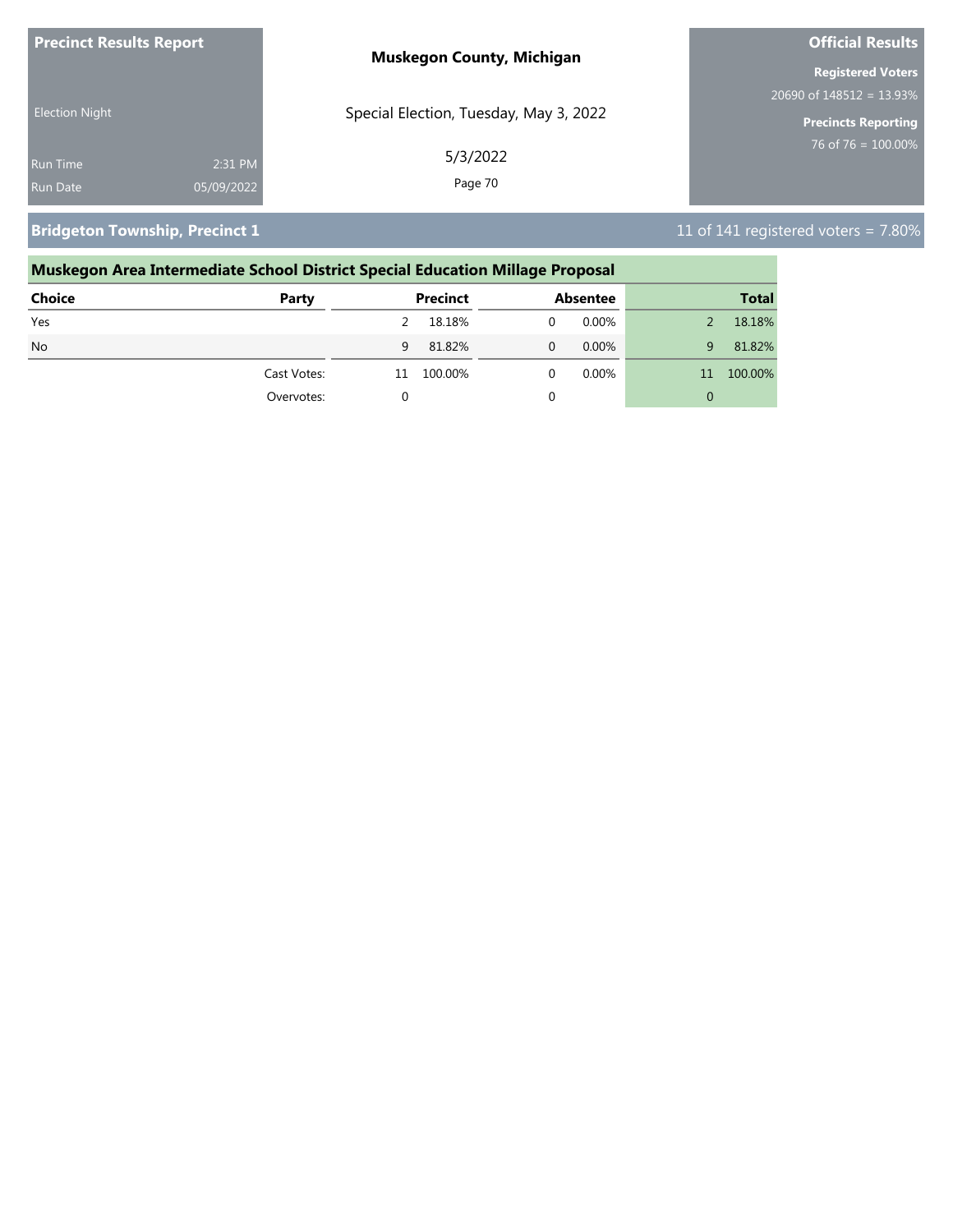| <b>Precinct Results Report</b> |            | <b>Muskegon County, Michigan</b>       | <b>Official Results</b>    |  |
|--------------------------------|------------|----------------------------------------|----------------------------|--|
|                                |            |                                        | <b>Registered Voters</b>   |  |
|                                |            |                                        | $20690$ of 148512 = 13.93% |  |
| <b>Election Night</b>          |            | Special Election, Tuesday, May 3, 2022 | <b>Precincts Reporting</b> |  |
| <b>Run Time</b>                | 2:31 PM    | 5/3/2022                               | 76 of 76 = $100.00\%$      |  |
| <b>Run Date</b>                | 05/09/2022 | Page 71                                |                            |  |

**Claybanks Township, Precinct 1 Claybanks Township, Precinct 1 66 of 584 registered voters = 11.30%** 

### **Muskegon Area Intermediate School District Special Education Millage Proposal Choice Party Precinct Absentee Total** Yes 14 21.21% 0 0.00% 14 21.21% No 52 78.79% 0 0.00% 52 78.79% Cast Votes: 66 100.00% 0 0.00% 66 100.00% Overvotes: 0 0 0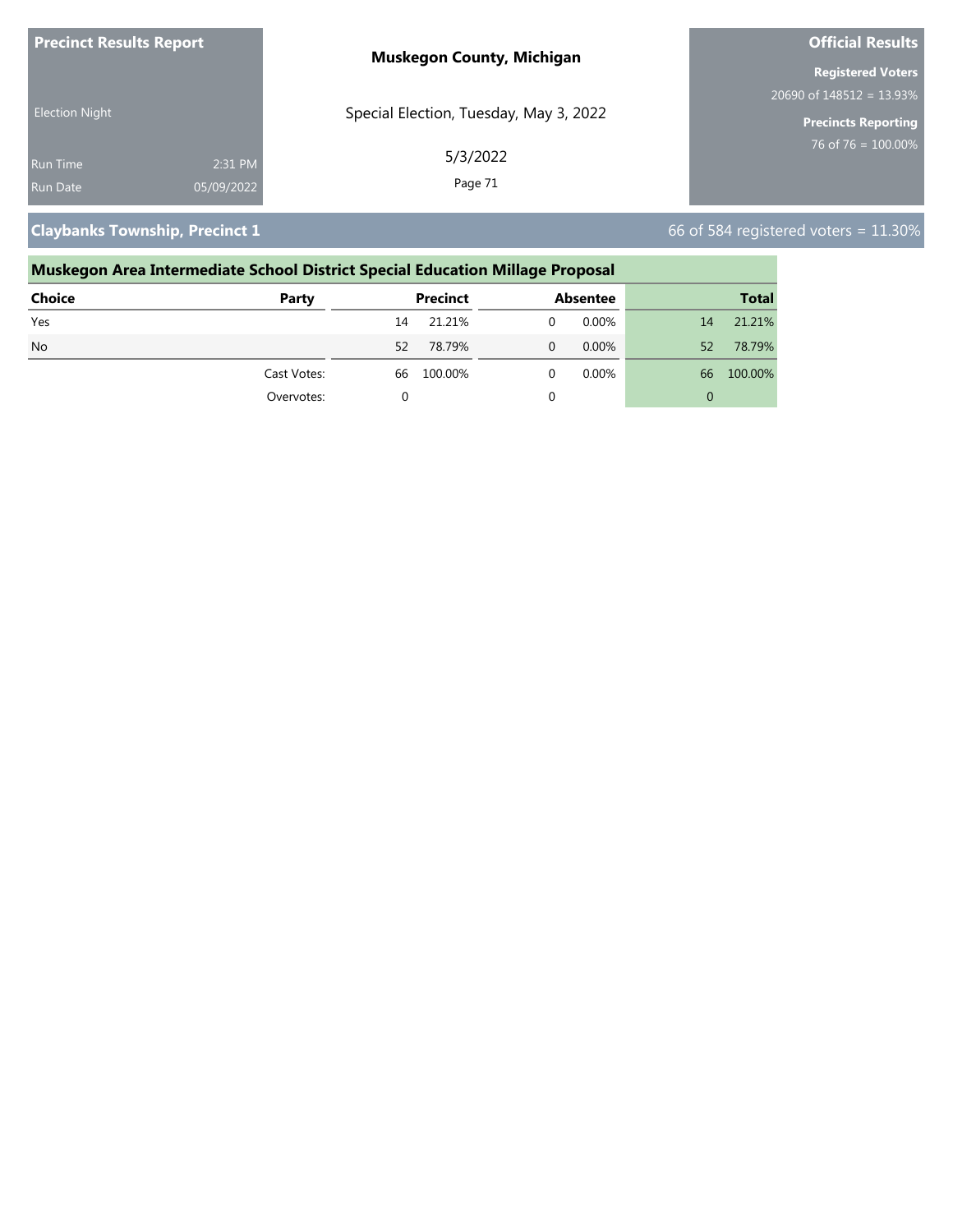| <b>Precinct Results Report</b> |            | <b>Muskegon County, Michigan</b>       | <b>Official Results</b>     |  |
|--------------------------------|------------|----------------------------------------|-----------------------------|--|
|                                |            |                                        | <b>Registered Voters</b>    |  |
|                                |            |                                        | 20690 of $148512 = 13.93\%$ |  |
| <b>Election Night</b>          |            | Special Election, Tuesday, May 3, 2022 | <b>Precincts Reporting</b>  |  |
| <b>Run Time</b>                | 2:31 PM    | 5/3/2022                               | 76 of 76 = $100.00\%$       |  |
| Run Date                       | 05/09/2022 | Page 72                                |                             |  |

**Grant Township, Precinct 1** 173 of 1,770 registered voters = 9.77%

### **Muskegon Area Intermediate School District Special Education Millage Proposal Choice Party Precinct Absentee Total** Yes 47 27.17% 0 0.00% 47 27.17% No 126 72.83% 0 0.00% 126 72.83% Cast Votes: 173 100.00% 0 0.00% 173 100.00% Overvotes: 0 0 0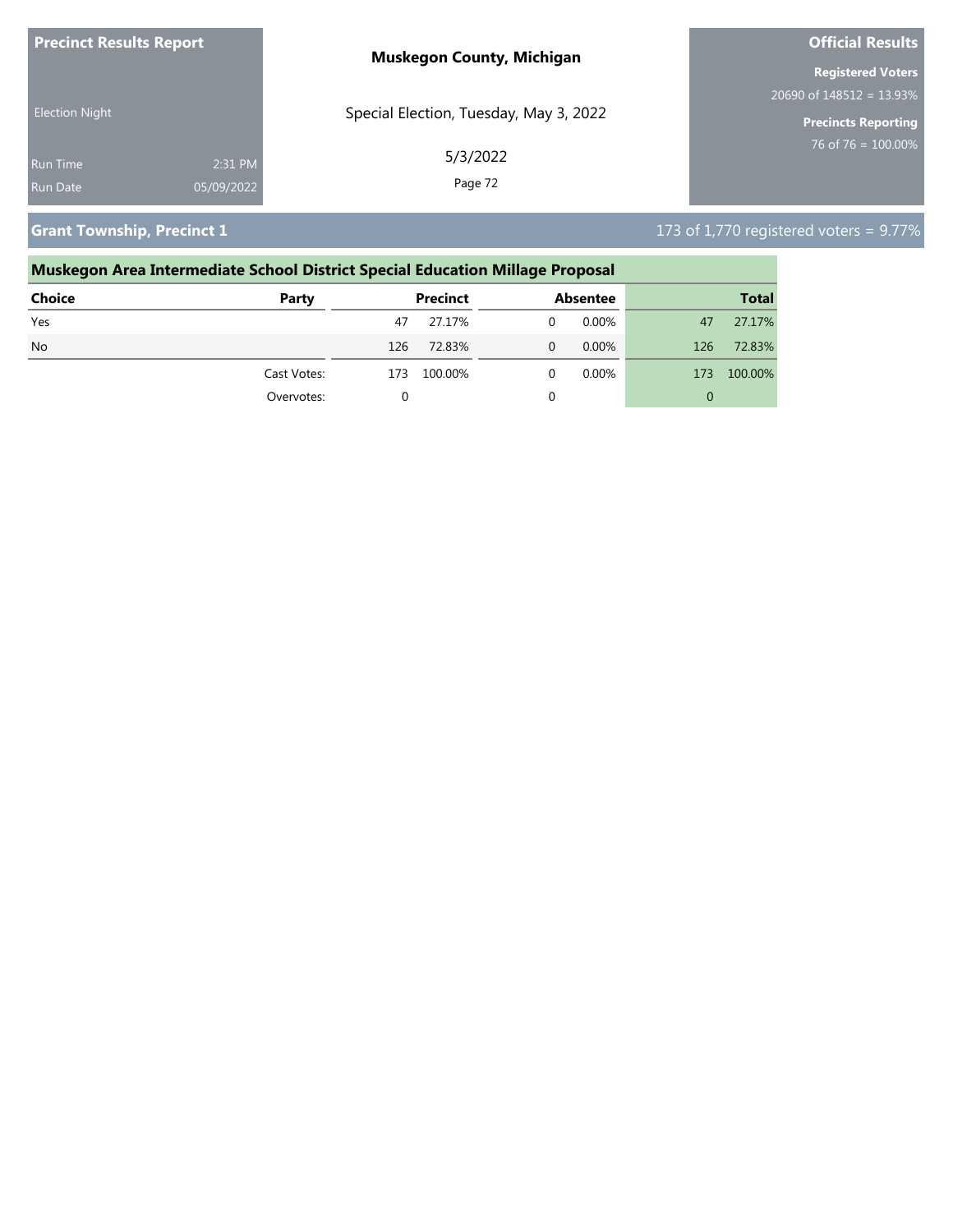| <b>Precinct Results Report</b> |            | <b>Muskegon County, Michigan</b>       | <b>Official Results</b>                  |  |
|--------------------------------|------------|----------------------------------------|------------------------------------------|--|
|                                |            |                                        | <b>Registered Voters</b>                 |  |
| <b>Election Night</b>          |            |                                        | $20690$ of $148\overline{512} = 13.93\%$ |  |
|                                |            | Special Election, Tuesday, May 3, 2022 | <b>Precincts Reporting</b>               |  |
| <b>Run Time</b>                | 2:31 PM    | 5/3/2022                               | $76$ of 76 = 100.00%                     |  |
| <b>Run Date</b>                | 05/09/2022 | Page 73                                |                                          |  |

**Otto Township, Precinct 1** 23 of 404 registered voters = 5.69%

## **Muskegon Area Intermediate School District Special Education Millage Proposal Choice Party Precinct Absentee Total** Yes 4 17.39% 0 0.00% 4 17.39% No  $19 \quad 82.61\%$  0  $0.00\%$  19  $82.61\%$ Cast Votes: 23 100.00% 0 0.00% 23 100.00% Overvotes: 0 0 0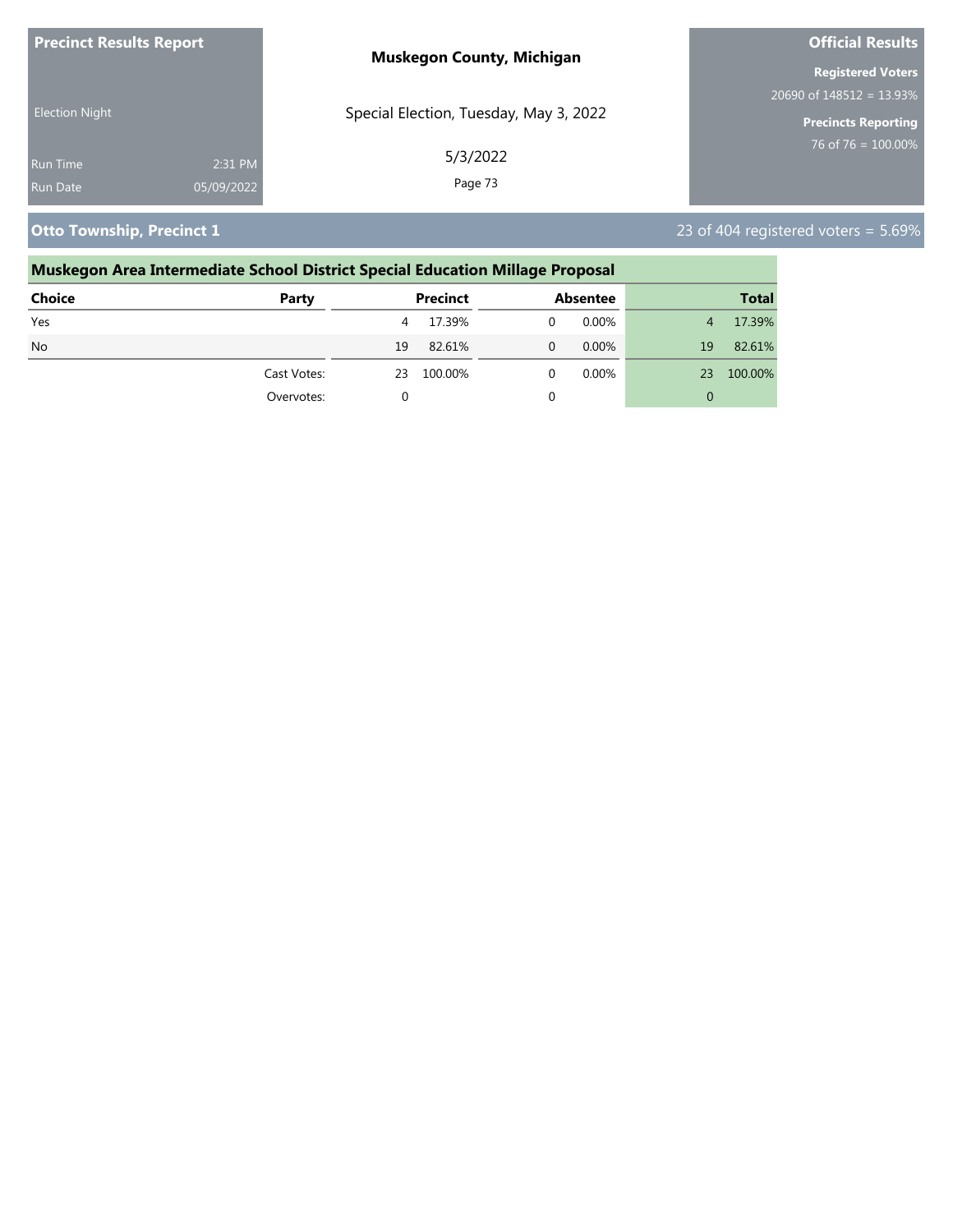| <b>Precinct Results Report</b> |            | <b>Muskegon County, Michigan</b>       | <b>Official Results</b>     |  |
|--------------------------------|------------|----------------------------------------|-----------------------------|--|
|                                |            |                                        | <b>Registered Voters</b>    |  |
| <b>Election Night</b>          |            |                                        | 20690 of $148512 = 13.93\%$ |  |
|                                |            | Special Election, Tuesday, May 3, 2022 | <b>Precincts Reporting</b>  |  |
| <b>Run Time</b>                | 2:31 PM    | 5/3/2022                               | 76 of 76 = $100.00\%$       |  |
| Run Date                       | 05/09/2022 | Page 74                                |                             |  |

**Chester Township, Precinct 1 Chester Township, Precinct 1** *Chester Township, Precinct 1* 

### **Muskegon Area Intermediate School District Special Education Millage Proposal Choice Party Precinct Absentee Total** Yes 24 32.88% 0 0.00% 24 32.88% No 49 67.12% 0 0.00% 49 67.12% Cast Votes: 73 100.00% 0 0.00% 73 100.00% Overvotes: 0 0 0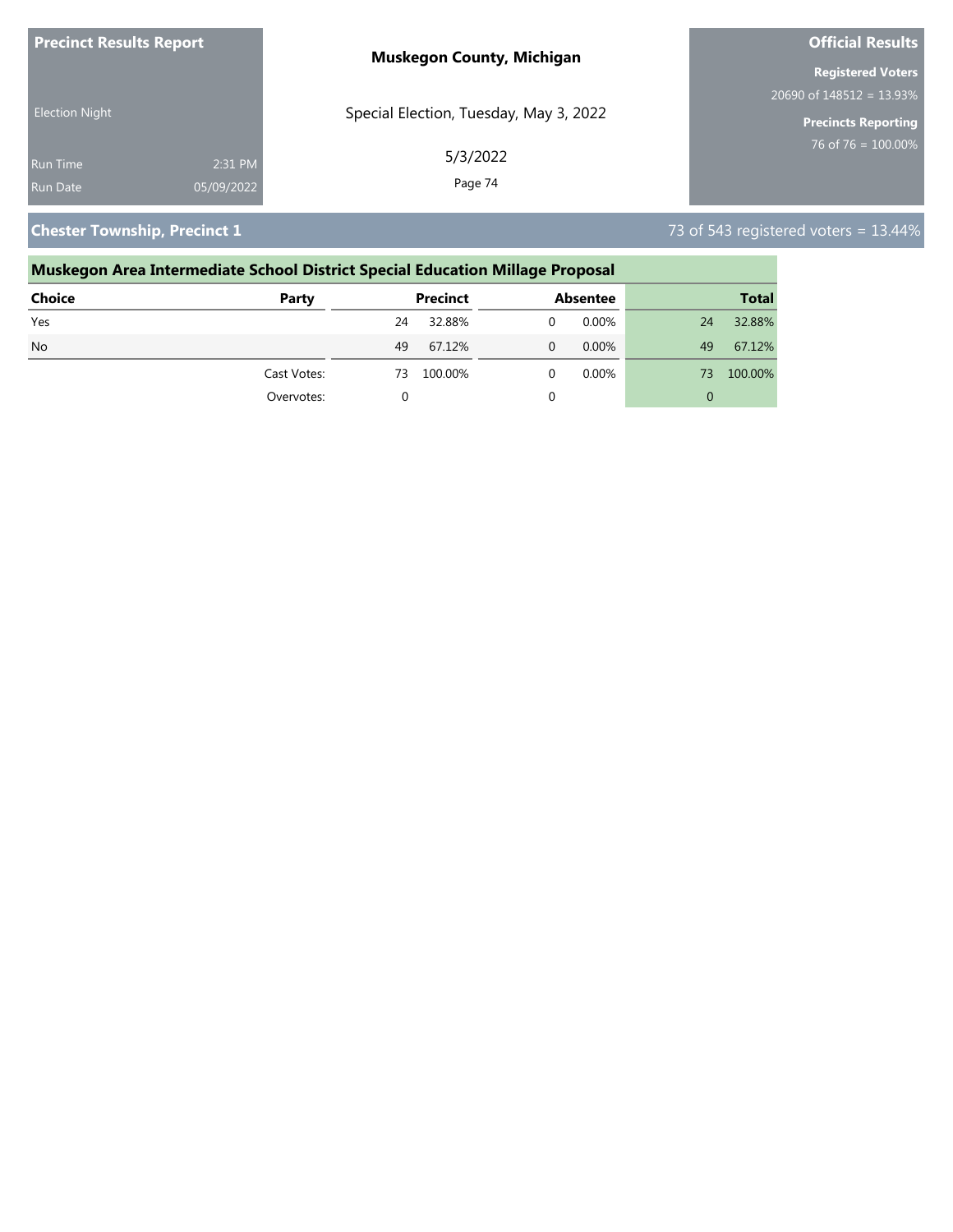| <b>Precinct Results Report</b> |            | <b>Muskegon County, Michigan</b>       | <b>Official Results</b>     |  |
|--------------------------------|------------|----------------------------------------|-----------------------------|--|
|                                |            |                                        | <b>Registered Voters</b>    |  |
| <b>Election Night</b>          |            |                                        | 20690 of $148512 = 13.93\%$ |  |
|                                |            | Special Election, Tuesday, May 3, 2022 | <b>Precincts Reporting</b>  |  |
| <b>Run Time</b>                | 2:31 PM    | 5/3/2022                               | 76 of 76 = $100.00\%$       |  |
| Run Date                       | 05/09/2022 | Page 75                                |                             |  |

**Crockery Township, Precinct 1** 171 of 1,887 registered voters = 9.06%

## **Muskegon Area Intermediate School District Special Education Millage Proposal Choice Party Precinct Absentee Total** Yes 52 30.41% 0 0.00% 52 30.41% No 119 69.59% 0 0.00% 119 69.59% Cast Votes: 171 100.00% 0 0.00% 171 100.00% Overvotes: 0 0 0